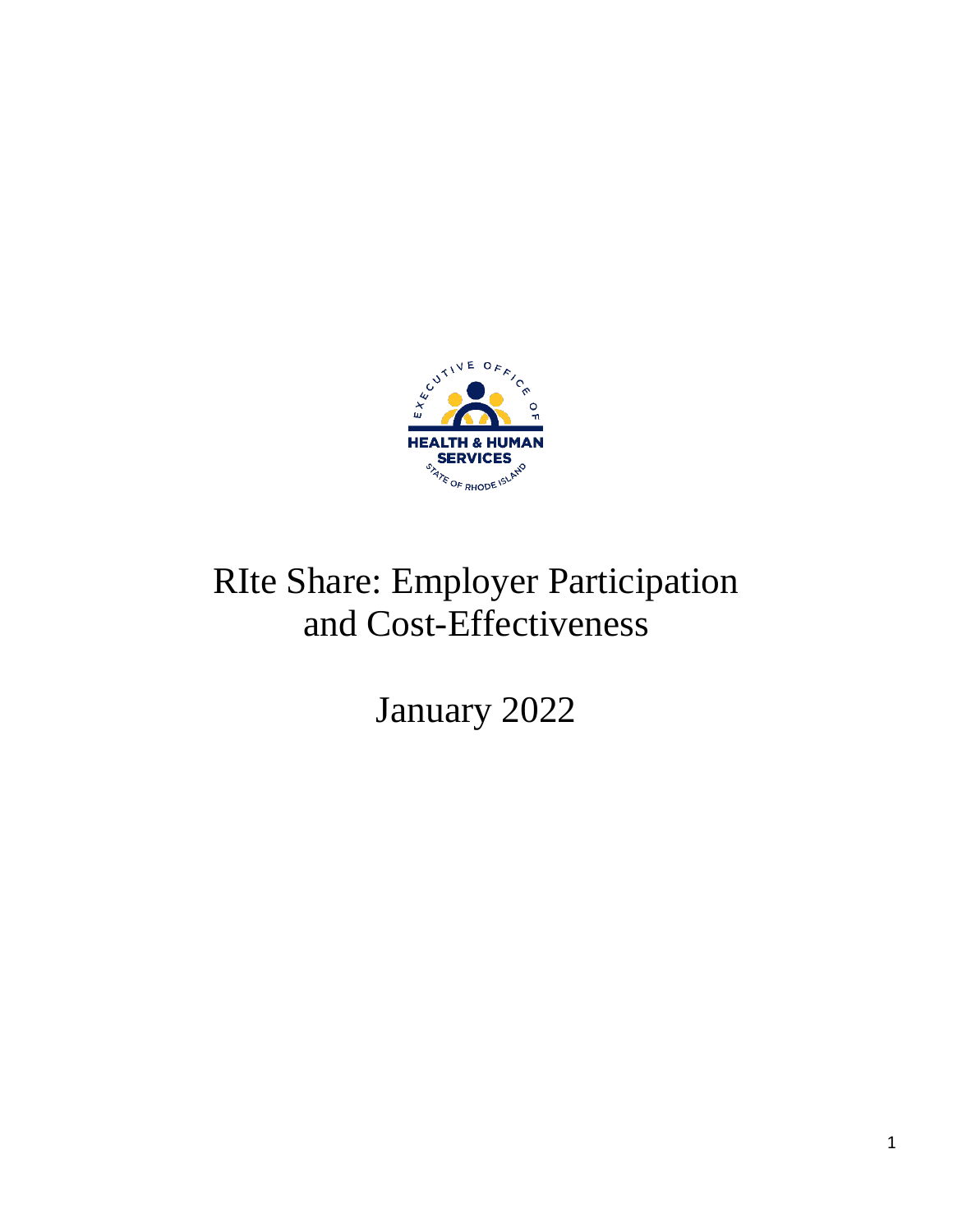#### **I. Introduction**

This report is responsive to the statutory requirement in 40-8.4-12 to release a monthly report on "which employer sponsored insurance plans meet the cost-effectiveness criteria for "RIte Share". Specifically, the statute stipulates:

"The Executive Office of Health and Human Services shall dedicate staff and resources to reporting monthly as part of the requirements under § 35-17-1 5 which employer sponsored insurance plans meet the cost effectiveness criteria for RIte Share. Information in the report shall be used for screening for Medicaid enrollment to encourage Rite Share participation. By October 1, 2021, the report shall include any employers with 300 or more employees. **By January 1, 2022, the report shall include employers with 100 or more employees. The January report shall also be provided to the chairperson of the house finance committee; the chairperson of the senate finance committee; the house fiscal advisor; the senate fiscal advisor; and the state budget officer."**

## **II. What is RIte Share?**

Employers can elect to participate in RIte Share, the State's premium assistance program, which is a beneficial partnership between Medicaid and employers. It allows employees to enroll in employer-sponsored insurance (ESI) at no cost to themselves. RIte Share pays for the employee's ESI premium, co-pays, deductibles, and other cost-sharing. When an employer participates in RIte Share, it lowers the cost to the State because it no longer provides Medicaid benefits to those constituents, and it provides the employee with greater access to providers and wraparound Medicaid services. Note, however, that not all Medicaid eligible individuals may be eligible for employer-sponsored insurance, and only those working over 30 hours per work would be potentially eligible for RIte Share.

## **III. Employers Meeting the Reporting Requirement**

During the passage of the Fiscal Year 2022 budget, the General Assembly has asked for additional reporting regarding employer participation in the RIte Share program. This additional reporting started on October 1, 2021 and required the RIte Share team to list Rhode Island employers who had an average of 300 or more employees that are were not participating in RIte Share. As of January 1, 2022, the report has been amended to display employers who have an average of 100 or more employees.

As of the end of December 2021, there are 379 employers who have an average of 100-299 employees in calendar year 2020. Of those employers, 139 are participating, while 240 are not participating. Additionally, there are 118 employers who have an average of 300 or more employees in calendar year 2020. Of those employers, 47 are participating, while 71 are currently not participating.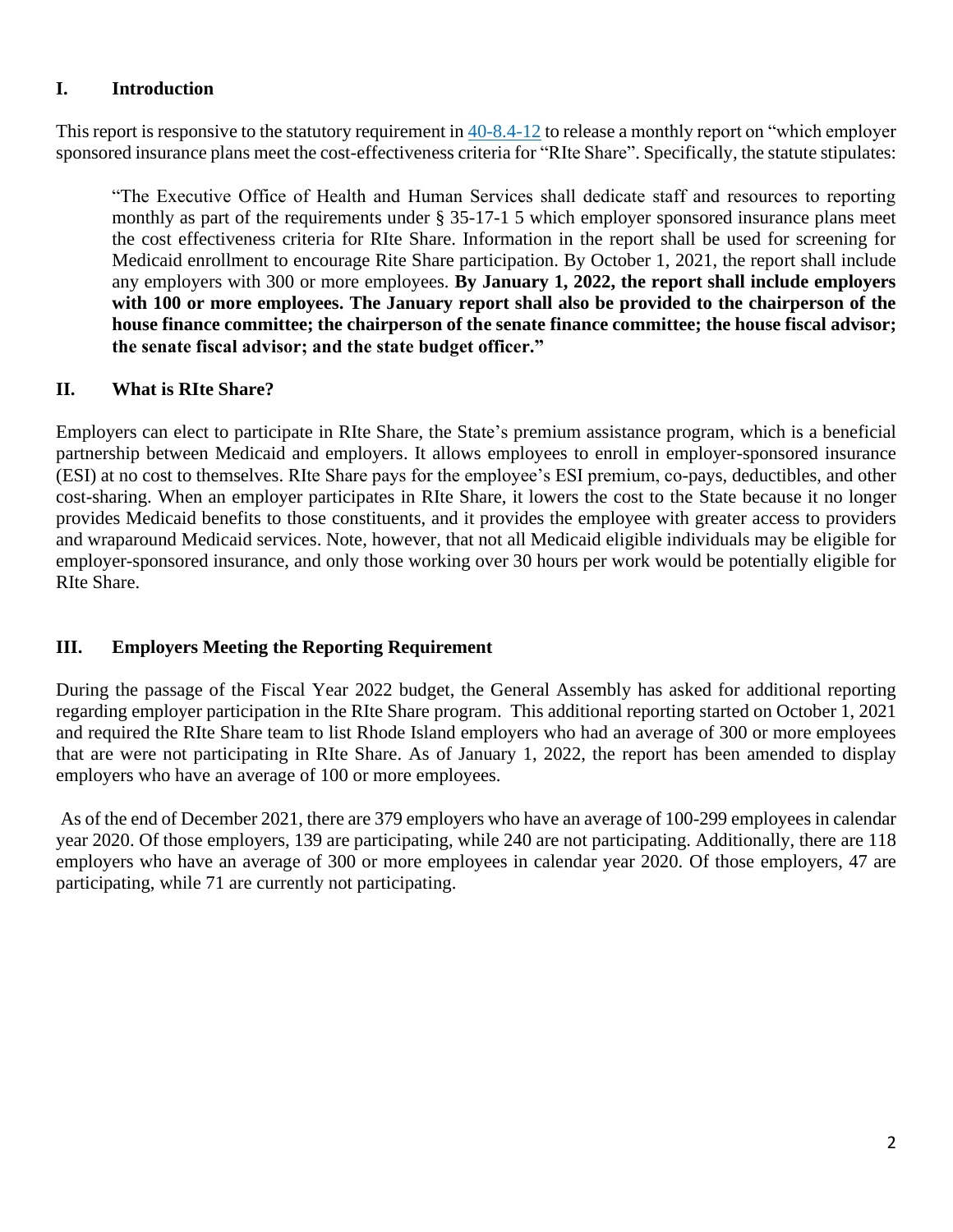

*Table 1:* includes all employers who meet the reporting requirement of having an average of 100 or more employees in calendar year 2020, who do not participate in RIte Share.

- Employer demographic information and average employee count is provided by the Department of Labor and Training
- Not participating in RIte Share means that the employer has not provided any ESI information to the RIte Share program to be evaluated for cost-effectiveness

*Table 1***: Rhode Island Employers Not Participating in RIte Share**

| <b>EMPLOYER NAME</b>              | <b>ADDRESS</b>                 | <b>EMPLOYEE</b> |
|-----------------------------------|--------------------------------|-----------------|
|                                   |                                | <b>RANGE</b>    |
| <b>10 WOODLAND DRIVE</b>          | 101 EAST STATE ST              | 100-299         |
| <b>OPERATIONS LLC</b>             |                                |                 |
| <b>COMMUNITY LIVING OF RIINC</b>  | <b>349 CENTERVILLE RD BLDG</b> | 100-299         |
|                                   | 6A                             |                 |
| <b>MERIDIAN SENIOR LIVING LLC</b> | 6931 ARLINGTON RD #320         | 100-299         |
| UNIVERSAL PROTECTION              | 1551 N TUSTIN AVENUE #650      | 500-999         |
| <b>SERVICE LLC</b>                |                                |                 |
| <b>SCIENCE APPLICATIONS</b>       | <b>282 CHALET ESTATES ST</b>   | 100-299         |
| <b>INTERNATIONAL</b>              |                                |                 |
| NTT DATA SERVICES LLC             | 100 CITY SQUARE                | 100-299         |
| <b>FINLAY EXTRACTS &amp;</b>      | <b>10 BLACKSTONE VALLEY</b>    | 100-299         |
| <b>INGREDIENTS USA</b>            | <b>PLACE</b>                   |                 |
| <b>TATA CONSULTANCY SERVICES</b>  | 379 THORNALL ST STE 4          | 100-299         |
| <b>LIMITED</b>                    |                                |                 |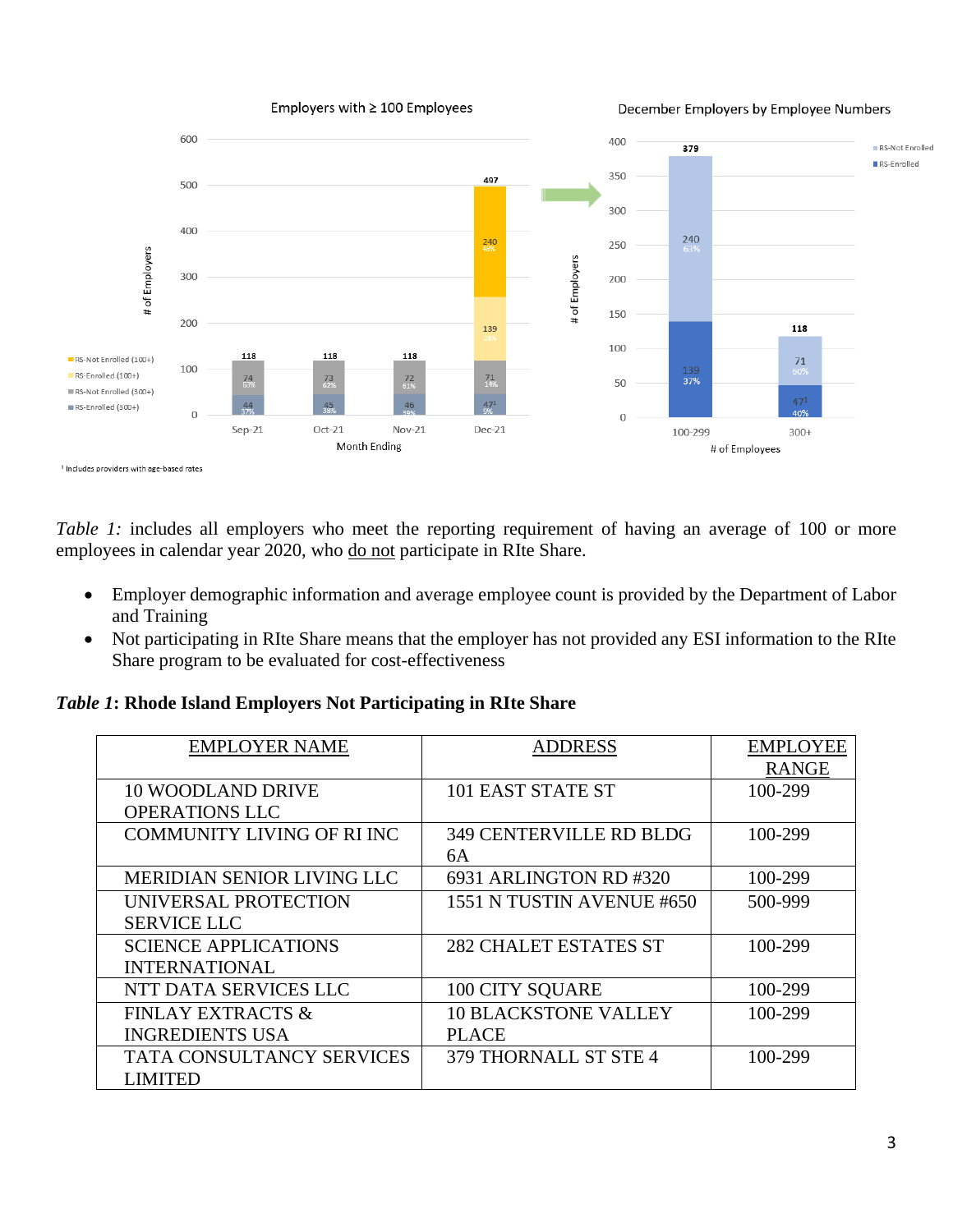| <b>SECUREWORKS HOLDINGS INC</b>                 | <b>1 CONCOURSE PKWY NE STE</b><br>500         | 100-299 |
|-------------------------------------------------|-----------------------------------------------|---------|
| MML SENIOR CARE INC                             | 7291 POST ROAD                                | 100-299 |
| <b>TEXTRON INC DELAWARE</b>                     | <b>40 WESTMINSTER ST FL2</b>                  | 100-299 |
| ALERT AMBULANCE SERVICE<br><b>INC</b>           | P.O. BOX 9395                                 | 100-299 |
| <b>COLLETTE TRAVEL SERVICES</b><br><b>INC</b>   | 162 MIDDLE ST                                 | 100-299 |
| DAVE'S MARKETPLACE OF<br><b>AIRPORT RD WA</b>   | 1000 DIVISION RD #20                          | 100-299 |
| <b>GENERAL CABLE INDUSTRIES</b><br><b>LLC</b>   | <b>4 TESSENEER DR</b>                         | 100-299 |
| <b>CHIPOTLE MEXICAN GRILL</b><br><b>SERVICE</b> | 191 W NATIONWIDE #250                         | 100-299 |
| HOME DEPOT USA INC                              | 2455 PACES FERRY RD                           | 300-499 |
| SCHNEIDER ELECTRIC USA, INC                     | 200 N MARTINGALE RD, STE<br>1000              | 100-299 |
| <b>LAIDLAW TRANSIT</b><br>MANAGEMENT COMPANY    | 600 VINE STREET #1400                         | 500-999 |
| <b>629 SUCCOTASH LLC</b>                        | <b>629 SUCCOTASH RD</b>                       | 100-299 |
| <b>SCHNEIDER ELECTRIC IT USA</b><br><b>INC</b>  | 200 N MARTINGALE RD, STE<br>1000              | 100-299 |
| SPECTACOR MANAGEMENT<br><b>GROUP</b>            | <b>ONE SABIN STREET</b>                       | 100-299 |
| ACHIEVEMENT FIRST RHODE<br><b>ISLAND</b>        | 370 HARFORD AVE                               | 100-299 |
| VERIZON NEW ENGLAND INC                         | 900 RACE STREET #2                            | 300-499 |
| <b>SARAH NATTRESS</b>                           | ONE WELLINGTON RD                             | 100-299 |
| JAY PRINTING & LITH CO INC                      | 100 WARWICK IND DR                            | 100-299 |
| <b>TIFFANY &amp; COMPANY</b>                    | <b>15 SYLVAN WAY</b>                          | 500-999 |
| <b>AUTOZONERS INC</b>                           | PO BOX 2198, DEPT 8070                        | 100-299 |
| DAVE'S MARKETPLACE OF<br><b>SMITHFIELD IN</b>   | 1000 DIVISION ST STE 20                       | 100-299 |
| DOLGEN RHODE ISLAND LLC                         | 100 MISSION RIDGE                             | 100-299 |
| <b>STERICYCLE INC</b>                           | <b>4010 COMMERICAL AVENUE</b>                 | 100-299 |
| CALISE AND SONS BAKERY INC                      | <b>2 QUALITY DRIVE</b>                        | 100-299 |
| RITE SOLUTIONS INC                              | PO BOX 1060                                   | 100-299 |
| <b>INTERNATIONAL PACKAGING</b><br><b>CORP</b>   | 517 MINERAL SPR AVE                           | 100-299 |
| <b>VNS HOMECARE INC</b>                         | <b>14 WOODRUFF AVENUE, STE</b><br>7           | 100-299 |
| <b>CINTAS</b>                                   | <b>6800 CINTAS BLVD</b>                       | 100-299 |
| NURSING PLACEMENT INC                           | 334 EAST AVE                                  | 300-499 |
| <b>COXCOM INC</b>                               | <b>6205 PEACHTREE</b><br><b>DUNWOODY ROAD</b> | 500-999 |
| SAINT ELIZABETH MANOR EAST<br><b>BAY</b>        | ONE DAWN HILL RD                              | 100-299 |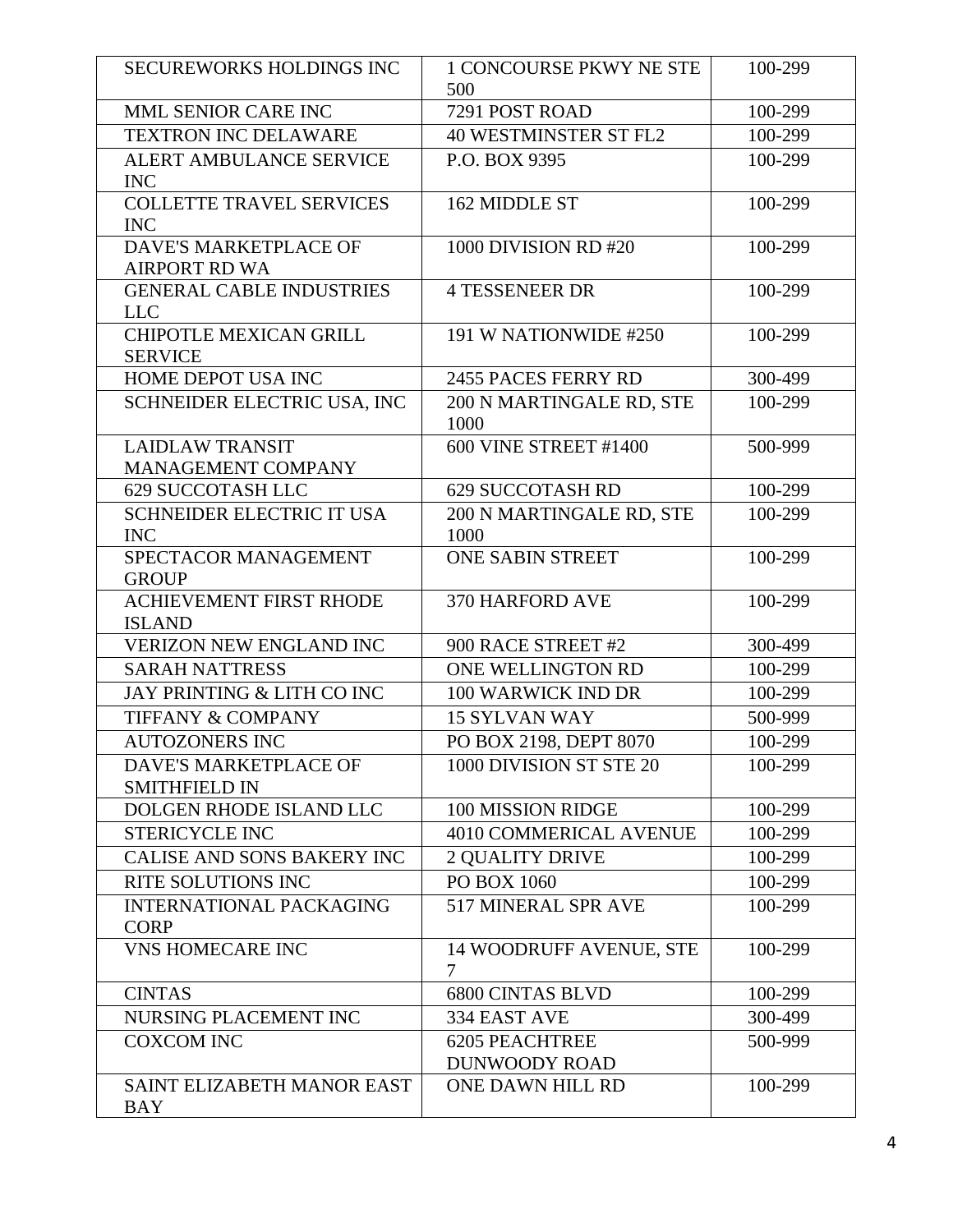| HB EMPLOYEE SERVICES LLC                             | 6737 W WASHINGTON ST STE<br>2300               | 100-299 |
|------------------------------------------------------|------------------------------------------------|---------|
| <b>CARDI CORPORATION</b>                             | <b>400 LINCOLN AVE</b>                         | 100-299 |
| <b>CITIZENS SECURITIES INC</b>                       | 910 DOUGLAS PIKE RSD125                        | 100-299 |
| CENTREX DISTRIBUTORS INC                             | <b>119 HOPKINS HILL ROAD</b>                   | 100-299 |
| HARRISBURG TELEVISION INC                            | 10706 BEAVER DAM RD                            | 100-299 |
| <b>DOLLAR TREE STORES</b>                            | 500 VOLVO PKWY                                 | 500-999 |
| <b>ATLANTIS COMFORT SYSTEMS</b><br><b>CORP</b>       | <b>111 ENERGY WAY</b>                          | 100-299 |
| CADENCE SCIENCE INC                                  | <b>2080 PLAINFIELD PIKE</b>                    | 100-299 |
| <b>BERKSHIRE PLACE LTD</b>                           | <b>455 DOUGLAS AVE</b>                         | 100-299 |
| <b>LOUIS GELLIS</b>                                  | <b>20 AUSTIN AVE</b>                           | 100-299 |
| <b>IRA GREEN INC</b>                                 | 177 GEORGIA AVE                                | 100-299 |
| NEXSTAR BROADCASTING INC                             | <b>545 E JOHN CARPENTER</b><br><b>FWY #700</b> | 100-299 |
| <b>MEDICAL HOMES OF RHODE</b><br><b>ISLAND D/I/P</b> | <b>49 OLD POCASSET RD</b>                      | 100-299 |
| <b>SEA CORPORATION</b>                               | 62 JOHNNY CAKE HILL                            | 300-499 |
| PROVIDENCE EQUITY<br>PARTNERS LLC                    | 50 KENNEDY PLAZA 18TH FL                       | 100-299 |
| PAPPAS PHYSICAL THERAPY<br><b>LLC</b>                | 175 S ENGLISH STATION RD                       | 100-299 |
| SAINT ELIZABETH HOME EAST<br><b>GREENWICH</b>        | <b>1 SAINT ELIZABETH WAY</b>                   | 300-499 |
| OTS SOLUTIONS LLC                                    | 6905 N WICKHAM RD #405                         | 100-299 |
| WENDY'S INTERNATIONAL LLC                            | <b>1 DAVE THOMAS BLVD</b>                      | 300-499 |
| NEW YORK YACHT CLUB INC                              | 37 W 44TH ST                                   | 100-299 |
| THE HILB GROUP OPERATING<br>CO LLC                   | 6802 PARAGON PL. STE 200                       | 100-299 |
| <b>EMONEY ADVISOR HOLDINGS</b><br><b>LLC</b>         | 100 MATSONFORD RD                              | 100-299 |
| <b>DOMINION DIAGNOSTICS LLC</b>                      | 211 CIRCUIT RD                                 | 100-299 |
| <b>MERRILL LYNCH PIERCE</b><br><b>FENNER SM</b>      | 150 N COLLEGE ST                               | 500-999 |
| <b>WALGREEN PHARMACY</b><br><b>SERVICE MIDWEST</b>   | 104 WILMOT RD, MS 1435                         | 300-499 |
| <b>FMR CORP</b>                                      | <b>82 DEVONSHIRE ST F7B</b>                    | 100-299 |
| <b>KAR LITTLE BOX LLC</b>                            | <b>7 CREEK LANE</b>                            | 100-299 |
| OAKLAND GROVE HEALTH<br><b>CARE CTR</b>              | <b>560 CUMBERLANDHILL RD</b>                   | 100-299 |
| <b>SCIENCE APPLICATIONS</b><br><b>INTERNATIONAL</b>  | 11955 FREEDOM DRIVE                            | 100-299 |
| <b>JANCO</b>                                         | <b>PO BOX 8819</b>                             | 500-999 |
| <b>GRACE BARKER NURSING</b><br><b>HOME INC</b>       | <b>PO BOX 427</b>                              | 100-299 |
| <b>CHILD INC</b>                                     | <b>160 DRAPER AVE</b>                          | 100-299 |
| ARAMARK CAMPUS LLC                                   | 1101 MARKET ST, 11TH FL                        | 100-299 |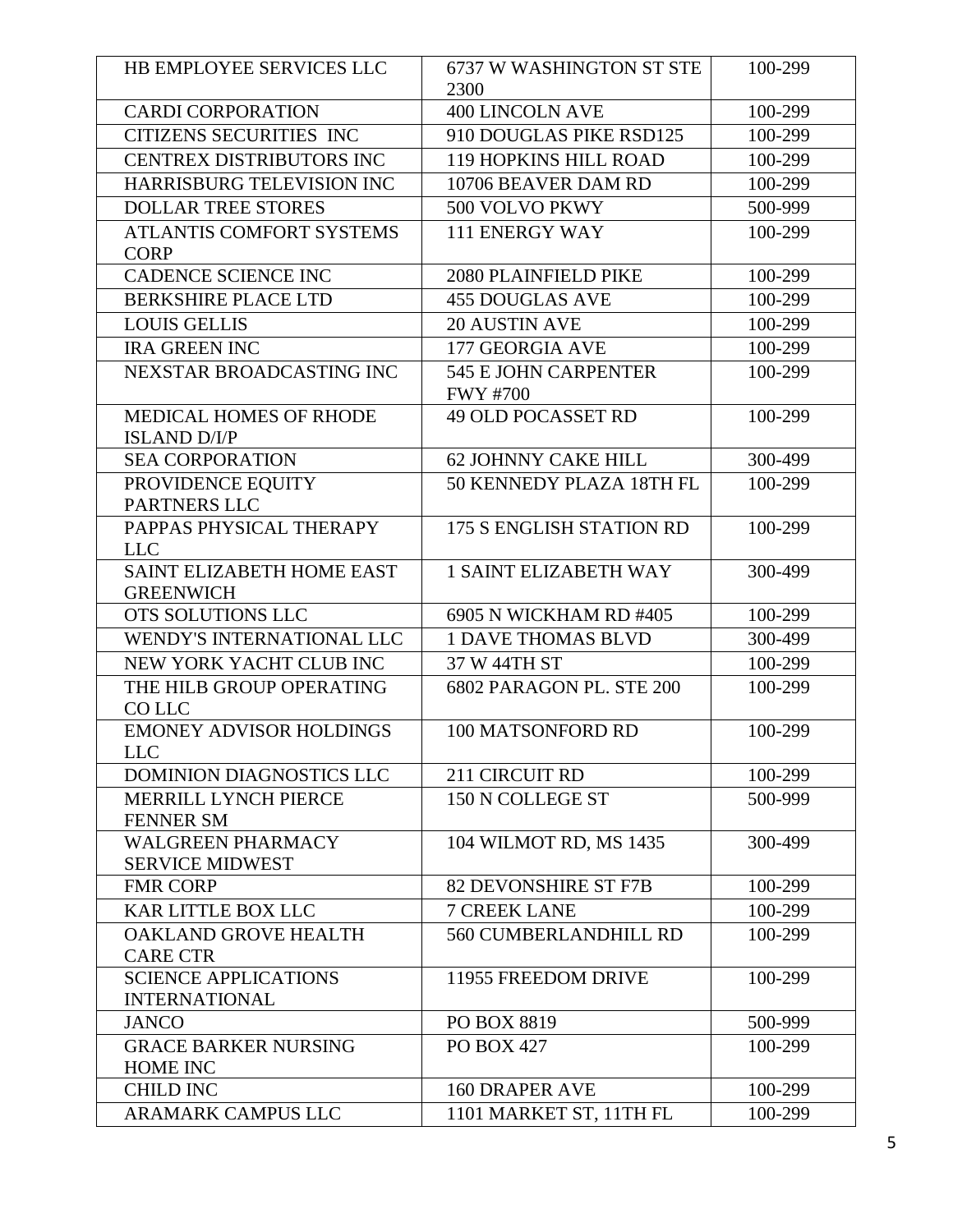| <b>TACO INC</b>                                   | 1160 CRANSTON ST              | 300-499 |
|---------------------------------------------------|-------------------------------|---------|
| <b>KASBAC LLC</b>                                 | 128 UNION ST, #504            | 300-499 |
| <b>BLUE CROSS &amp; BLUE SHIELD OF</b><br>RI      | <b>500 EXCHANGE STREET</b>    | 500-999 |
| SENESCO MARINE LLC                                | <b>10 MACNAUGHT STREET</b>    | 100-299 |
| <b>BOSCOVS DEPARTMENT STORE</b>                   | <b>4500 PERKIOMEN AVE</b>     | 100-299 |
| <b>LLC</b>                                        |                               |         |
| DAVE'S MARKETPLACE OF                             | 1000 DIVISION RD #20          | 100-299 |
| <b>CUMBERLAND IN</b>                              |                               |         |
| TASCA AUTOMOTIVE GROUP                            | <b>33 SHARPE DRIVE</b>        | 300-499 |
| <b>CENTRAL FALLS DETENTION</b>                    | 950 HIGH STREET               | 100-299 |
| <b>FACILITY CO</b>                                |                               |         |
| <b>AUTOMOBILE INSURANCE</b>                       | <b>302 CENTRAL AVE</b>        | 100-299 |
| PLANS SERVICE<br>WALACH ENTERPRISES LLC           | 21 WOODLAND RD                | 100-299 |
| <b>LINCOLN SCHOOL</b>                             | <b>301 BUTLER AVE</b>         | 100-299 |
| <b>TRANSACTION APPLICATIONS</b>                   | ONE DELL WAY RR1 38           | 100-299 |
| <b>GROUP INC</b>                                  |                               |         |
| WASTE MGMT OF RI INC                              | 1001 FANNIN #4000             | 100-299 |
| <b>INFOSYS LIMITED</b>                            | 2400 N GLENVILLE DR #150      | 300-499 |
| <b>ASLC RI II LLC</b>                             | 180 LOG ROAD                  | 100-299 |
| <b>SCANDINAVIAN HOME FOR AGE</b>                  | 1811 BROAD ST                 | 100-299 |
| <b>CENTREVILLE SAVINGS BANK</b>                   | 1218 MAIN STREET              | 100-299 |
| NATIONAL GRID USA SERVICE                         | <b>300 ERIE BLVD WEST</b>     | 100-299 |
| CO                                                |                               |         |
| <b>COMPASS GROUP USA INC LLC2</b>                 | 2400 YORKMONT ROAD            | 100-299 |
| ADVANCE STORES CO INC                             | 5008 AIRPORT RD               | 100-299 |
| UNITED HEALTHCARE                                 | 9900 BREN RD E, MM008B213     | 100-299 |
| <b>SERVICES INC</b>                               |                               |         |
| <b>CODAC INC</b>                                  | 1052 PARK AVE                 | 100-299 |
| <b>KELLERMEYER BUILDING</b>                       | 1575 HENTHORNE DR             | 100-299 |
| <b>SERVICES LLC</b>                               |                               |         |
| <b>JOZON ENTERPRISES INC</b>                      | <b>3 COMMERCE ST</b>          | 100-299 |
| <b>REEB MILLWORK OF NEW</b><br><b>ENGLAND INC</b> | <b>19 BUSINESS PARK DRIVE</b> | 100-299 |
| <b>IMMUNEX RHODE ISLAND</b><br><b>CORPORATION</b> | <b>ONE AMGEN WAY M837-1-E</b> | 500-999 |
| THE OKONITE CO INC                                | PO BOX 340                    | 100-299 |
| DANIELE INTERNATIONAL INC                         | <b>PO BOX 106</b>             | 300-499 |
| <b>ARDEN ENGINEERING</b>                          | 505 NARRAGANSETT PARK         | 100-299 |
| <b>CONSTRUCTORS LLC</b>                           | <b>DR</b>                     |         |
| SDH EDUCATION EAST LLC                            | <b>400 AIRBORNE PARKWAY</b>   | 500-999 |
| <b>WORKFORCERI INC</b>                            | 952 PLAINFIELD ST, UNIT3      | 100-299 |
| ELMWOOD HOME CARE INC                             | 120 DUDLEY STREET, STE<br>201 | 100-299 |
| <b>LOUIS GELLIS</b>                               | <b>14 ROCK AVENUE</b>         | 100-299 |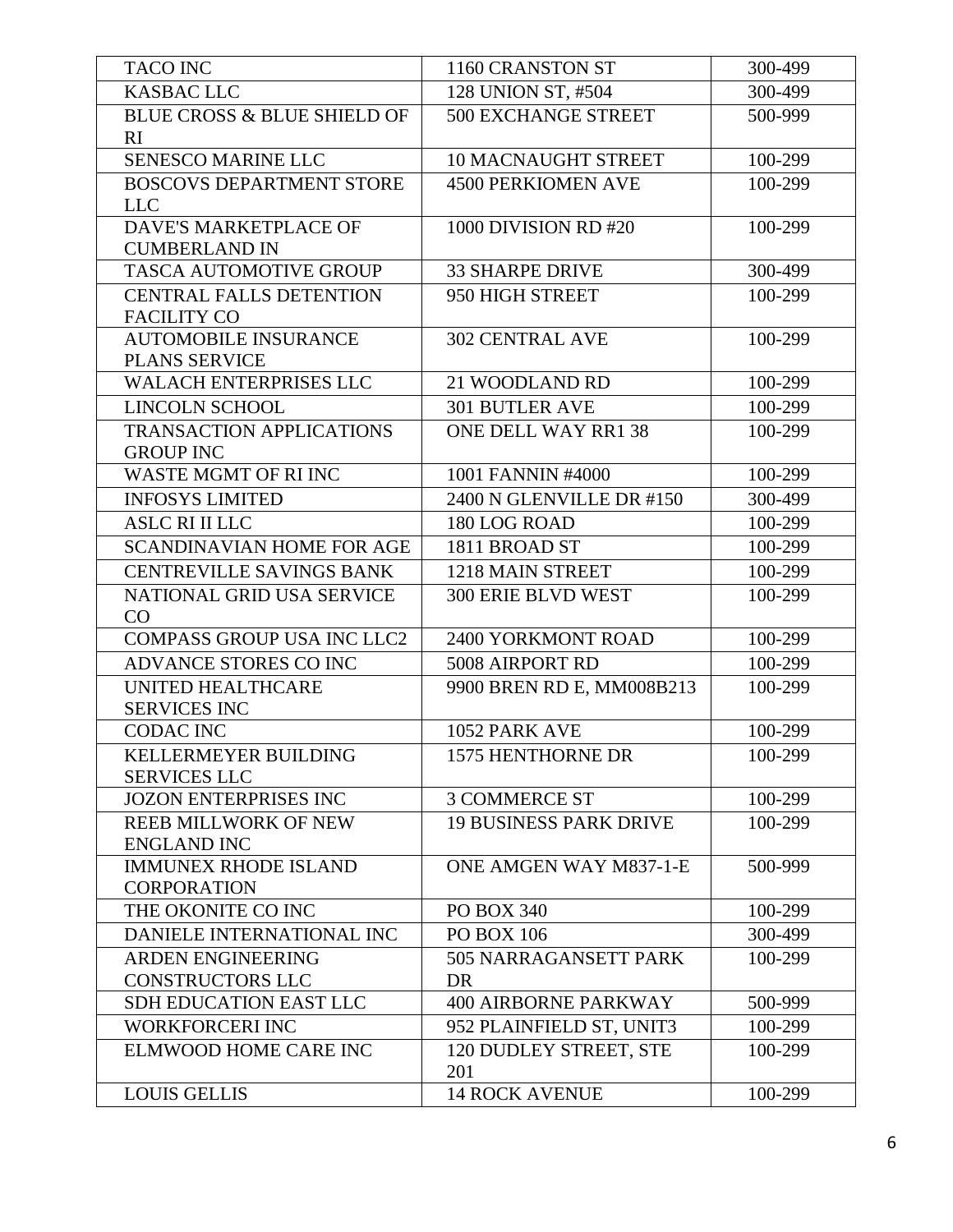| <b>HW TEMPS</b>                                | PO BOX 517                     | 100-299 |
|------------------------------------------------|--------------------------------|---------|
| DELTA MECHANICAL                               | <b>44 WILCLAR STREET</b>       | 100-299 |
| <b>CONTRACTORS LLC</b>                         |                                |         |
| <b>FUJIFILM ELECTRONIC</b>                     | <b>80 CIRCUIT DRIVE</b>        | 100-299 |
| <b>MATERIALS USA I</b>                         |                                |         |
| THE FOGARTY CENTER                             | 310 MAPLE AVE., STE. 102       | 300-499 |
| <b>COWORX STAFFING SERVICES</b><br>LLC         | PO BOX 280100                  | 100-299 |
| COCA COLA BOTTLING CO OF<br><b>NORTHERN N</b>  | 1 EXECUTIVE DR STE 330         | 100-299 |
| KENYON INDUSTRIES INC                          | <b>PO BOX 115</b>              | 100-299 |
| <b>VINCENT PORCARO INC</b>                     | PO BOX 40220                   | 100-299 |
| <b>VERITUDE LLC</b>                            | 82 DEVONSHIRE ST TSIH          | 100-299 |
| ANVIL INTERNATIONAL LLC                        | <b>2 HOLLAND WAY</b>           | 100-299 |
| DASSUALT SYSTEMES SIMULIA<br><b>CORP</b>       | 1301 ATWOOD AVE #101W          | 100-299 |
| <b>MIKEL INC</b>                               | 2 CORPORATE PL, STE 103        | 100-299 |
| NATIONAL EMPLOYEE BENEFIT<br><b>COMPANIES</b>  | 4725 PIEDMONT ROW DR           | 100-299 |
| PLANT CITY PROVIDENCE LLC                      | <b>334 SOUTH WATER STREET</b>  | 100-299 |
| <b>WATERVIEW RI SNF LLC</b>                    | <b>1275 SOUTH BROADWAY</b>     | 100-299 |
| EASTLAND FOOD PROCESSING<br><b>INC</b>         | <b>69 FLETCHER AVE</b>         | 100-299 |
| FIDELITY INVESTMENTS INST'L<br><b>OPERATI</b>  | 82 DEVONSHIRE ST TS1H          | 300-499 |
| FEDEX FREIGHT EAST INC                         | <b>PO BOX 840</b>              | 100-299 |
| <b>OCEAN STATE LLC</b>                         | 174 ARMISTICE BLVD STE 1A      | 100-299 |
| HONEYWELL INTERNATIONAL<br><b>INC</b>          | P.O. BOX 22315                 | 100-299 |
| <b>CARELINK</b>                                | <b>225 CHAPMAN STREET</b>      | 100-299 |
| AMAZON.COM SERVICES INC                        | PO BOX 81207                   | 300-499 |
| ROGER WILLIAMS UNIV<br><b>SCHOOL OF LAW</b>    | <b>10 METACOM AVE</b>          | 100-299 |
| <b>ST ANTOINE RESIDENCE</b>                    | <b>10 RHODES AVE</b>           | 100-299 |
| TWIN RIVER TIVERTON LLC                        | <b>100 TWIN RIVER ROAD</b>     | 100-299 |
| <b>SOVEREIGN BANK</b>                          | 1130 BERKSHIRE BLVD            | >1000   |
| <b>AETNA BRIDGE COMPANY</b>                    | 100 JEFFERSON BLVD, STE<br>100 | 100-299 |
| <b>BALISE AUTO SALES INC</b>                   | <b>122 DOTY CIRCLE</b>         | 300-499 |
| HAYWARD INDUSTRIES INC                         | <b>61 WHITECAP DR</b>          | 100-299 |
| <b>BRENTWOOD HEALTH CENTER</b><br><b>LTD</b>   | 4000 POST RD                   | 100-299 |
| GATEWAY HEALTHCARE INC                         | 249 ROOSEVELT AVE STE 205      | 300-499 |
| <b>239 LEGRIS AVE OPERATIONS</b><br><b>LLC</b> | 239 LEGRIS AVE                 | 100-299 |
| DAVE'S MARKETPLACE OF<br><b>COVENTRY INC</b>   | 1000 DIVISION ST STE 20        | 100-299 |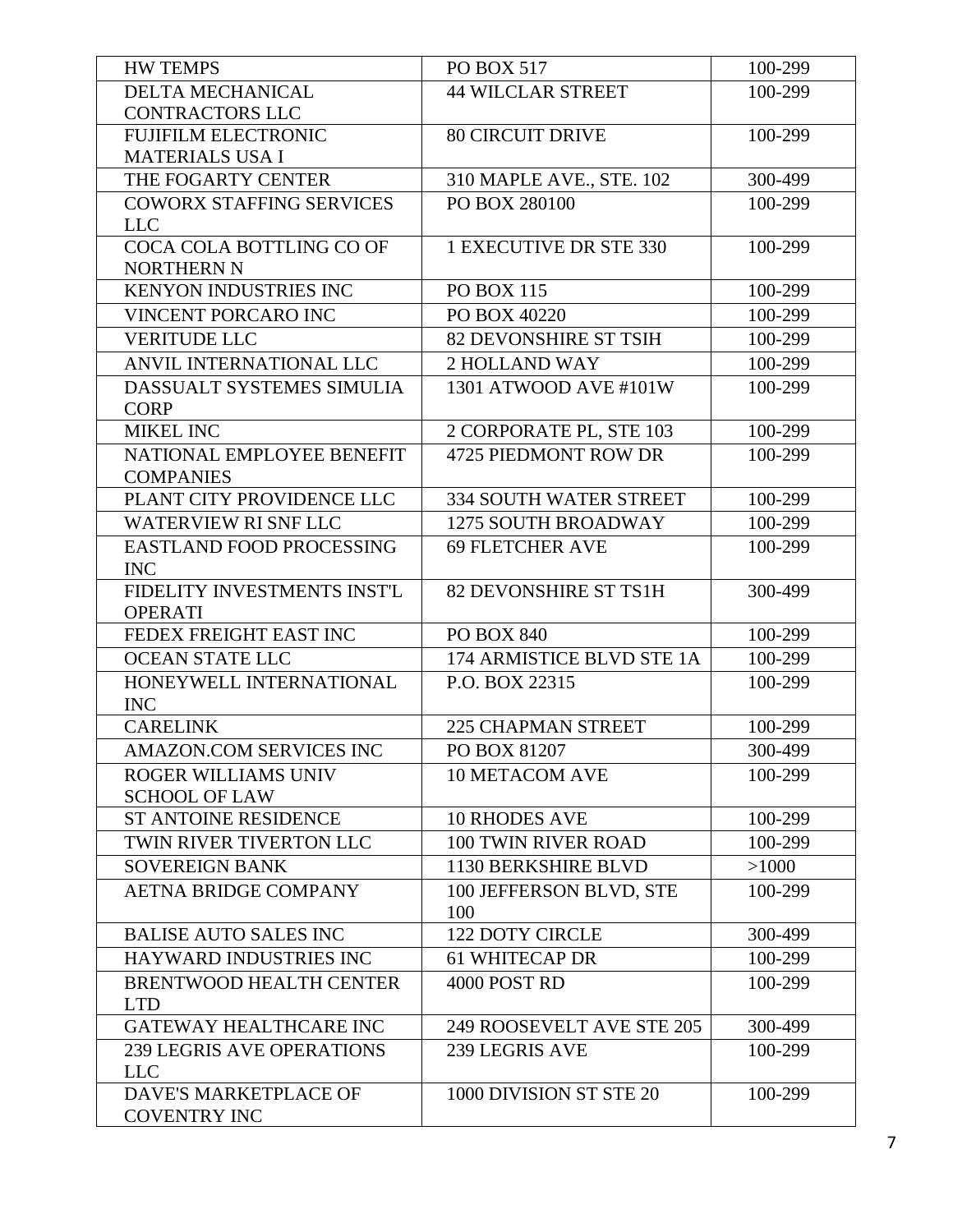| <b>H&amp;T MEDICALS INC</b>                   | 1738 BROAD ST #101T                      | 100-299 |
|-----------------------------------------------|------------------------------------------|---------|
| APPLE COMPUTER INC                            | <b>12545 RIATA VISTA CIRCLE</b>          | 100-299 |
| <b>DURHAM D&amp;M LLC</b>                     | 2601 NAVISTAR DR, BLDG 5                 | 100-299 |
| <b>CROSSROADS RHODE ISLAND</b>                | 160 BROAD ST                             | 100-299 |
| TJX CO INC                                    | 770 COCHITUATE RD, RT                    | 300-499 |
|                                               | $500A-1$                                 |         |
| <b>TD BANK NA</b>                             | P.O. BOX 9450                            | 100-299 |
| HOME LOAN INVESTMENT                          | <b>2 ALTIERI WAY</b>                     | 100-299 |
| <b>BANK FSB</b>                               |                                          |         |
| <b>LOWE'S HOME CENTERS INC</b>                | <b>1605 CURTIS BRIDGE ROAD</b>           | 500-999 |
| FLIK LIFESTYLES LLC                           | 2400 YORKMONT RD                         | 100-299 |
| AMICA LIFE INSURANCE CO                       | PO BOX 6008                              | 100-299 |
| <b>RI BLOOD CENTER</b>                        | <b>405 PROMENADE STREET</b>              | 100-299 |
| PATRIOT HAULING CO INC                        | 2208 PLAINFIELD PIKE                     | 100-299 |
| <b>EAST SIDE CLINICAL</b>                     | 10 RISHO AVE                             | 100-299 |
| <b>LABORATORY</b>                             |                                          |         |
| MURDOCK WEBBING COMPANY                       | 27 FOUNDRY ST                            | 100-299 |
| <b>INC</b>                                    |                                          |         |
| <b>EMPLOYMENT 2000 LTD</b>                    | PO BOX 19086                             | 500-999 |
| HOPE NURSING HOME CARE<br><b>LLC</b>          | P.O. BOX 214                             | 100-299 |
| <b>CHARLESGATE NURSING</b>                    | 100 RANDALL STREET                       | 100-299 |
| <b>CENTER</b>                                 |                                          |         |
| YMCA PROVIDENCE                               | 21 PEACE ST 6TH FLOOR                    | 300-499 |
| NUMARK INTERNATIONAL INC                      | <b>200 SCENIC VIEW DR</b>                | 100-299 |
| <b>WALGREENS</b>                              | 300 WILMOT RD MS 3301                    | 300-499 |
| <b>VIRGIN PULSE INC</b>                       | <b>75 FOUNTAIN STREET</b>                | 300-499 |
| BJ'S WHOLESALE CLUB, INC.                     | PO BOX 5230                              | 300-499 |
| 333 GREEN END AVE                             | 101 EAST STATE STREET                    | 100-299 |
| <b>OPERATIONS LLC</b>                         |                                          |         |
| TANURY INDUSTRIES INC                         | <b>6 NEW ENGLAND WAY</b>                 | 100-299 |
| METROVEST HOSPITALITY LLC                     | <b>1 GOAT ISLAND</b>                     | 100-299 |
| <b>SUMMIT RI SNF LLC</b>                      | 99 HILLSIDE AVENUE                       | 100-299 |
| <b>REFOCUS INC</b>                            | <b>45 GREELEY ST</b>                     | 100-299 |
| YMCA OF WESTERLY                              | 95 HIGH ST                               | 100-299 |
| <b>PAWCATUCK</b>                              |                                          |         |
| <b>FEDERAL EXPRESS</b>                        | <b>30 FEDEX PRKWY 2ND FL</b>             | 100-299 |
| <b>CORPORATION</b>                            | <b>HORIZNTL</b>                          |         |
| <b>EFD INC</b>                                | <b>40 CATAMORE BLVD</b>                  | 100-299 |
| <b>CARE NEW ENGLAND HR</b>                    | <b>4 RICHMOND SQUARE STE</b>             | 500-999 |
|                                               | 400                                      |         |
| NEW ENGLAND INSTITUTE OF<br><b>TECHNOLOGY</b> | <b>1 NEW ENGLAND TECH</b><br><b>BLVD</b> | 300-499 |
| <b>TARGET CORPORATION</b>                     | 7000 TARGET PRKWY N                      | 500-999 |
|                                               | #NCD-0208                                |         |
|                                               |                                          |         |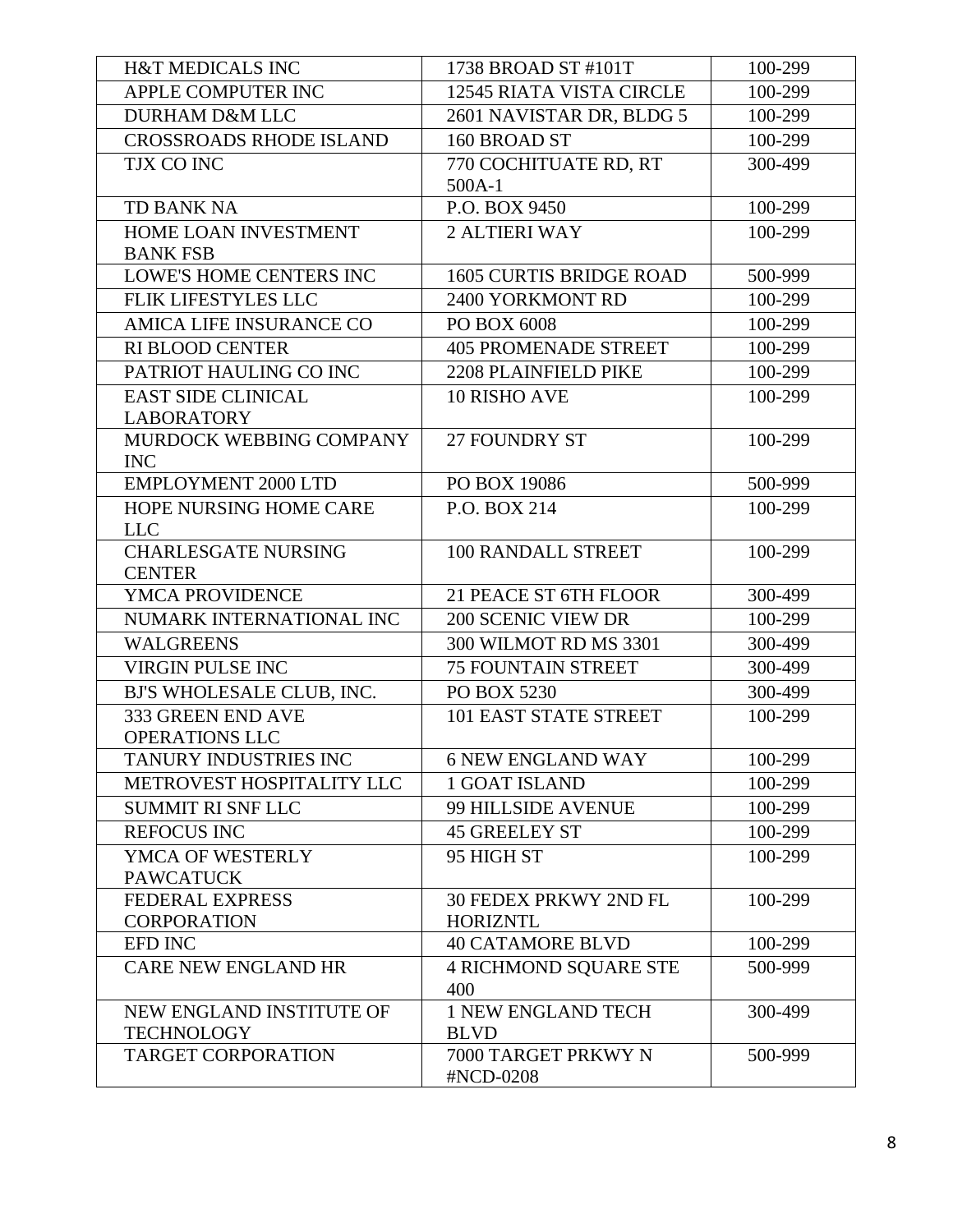| LIFETIME FINANCIAL                             | PO. BOX 490                         | 100-299 |
|------------------------------------------------|-------------------------------------|---------|
| <b>MANAGEMENT INC</b>                          |                                     |         |
| <b>DANIEL HOSTETTLER</b>                       | <b>1 BLUFF AVENUE</b>               | 100-299 |
| <b>CAMRAC LLC</b>                              | <b>8 ELLA GRASSO TURNPIKE</b>       | 100-299 |
| <b>WHOLE FOODS MARKET GROUP</b>                | 550 BOWIE ST                        | 500-999 |
| <b>INC</b>                                     |                                     |         |
| OPTUM SERVICES INC                             | PO BOX 1459 RT MN008-B213           | 300-499 |
| RI SCHOOL OF DESIGN                            | <b>2 COLLEGE STREET</b>             | 100-299 |
| <b>BOTTLING GROUP LLC</b>                      | 1100 REYNOLDS BLVD                  | 100-299 |
| <b>AEROTEK INC</b>                             | 7301 PARKWAY DR                     | 100-299 |
| HOMEGOODS INC                                  | 770 COCHITUATE RD                   | 100-299 |
| LINN HEALTH &                                  | <b>30 ALEXANDER AVE</b>             | 100-299 |
| <b>REHABILITATION</b>                          |                                     |         |
| <b>AMTROL INC</b>                              | 1400 DIVISION RD                    | 300-499 |
| <b>METROPOLITAN</b>                            | 13045 TESSON FERRY RD,              | 300-499 |
| PROPERTY&CASUALTY                              | S#B1-02                             |         |
| <b>TEKNOR APEX CO</b>                          | 505 CENTRAL AVE                     | 300-499 |
| RI PHILHARMONIC ORCH                           | <b>667 WATERMAN AVENUE</b>          | 100-299 |
| <b>EDESIA INC</b>                              | 550 ROMANO VINEYARD                 | 100-299 |
|                                                | <b>WAY</b>                          |         |
| <b>STAPLES THE OFFICE</b><br><b>SUPERSTORE</b> | PO BOX 102417                       | 100-299 |
| OS RESTAURANT SERVICES INC                     | 2202 N WESTSHORE BLVD               | 100-299 |
|                                                | 5TH FLOOR                           |         |
| SOUTHCOAST PHYSICIANS                          | 200 MILL ROAD, STE 185              | 100-299 |
| <b>GROUP INC</b>                               |                                     |         |
| <b>J ARTHUR TRUDEAU MEMORIAL</b>               | 3445 POST RD                        | 300-499 |
| <b>CENTER</b>                                  |                                     |         |
| THE NARRAGANSETT ELECTRIC                      | <b>300 ERIE BLVD WEST</b>           | 500-999 |
| CO                                             |                                     |         |
| FEDERAL ELECTRONICS INC                        | <b>75 STAMP FARM ROAD</b>           | 100-299 |
| DAVOL INC                                      | 730 CENTRAL AVE                     | 100-299 |
| <b>MARK DONABEDIAN</b>                         | 416 BELMONT ST, STE 201             | 100-299 |
| <b>TOCKWOTTON HOME</b>                         | <b>500 WATERFRONT DRIVE</b>         | 100-299 |
| THE TALARIA CO LLC                             | <b>ONE LITTLE HARBOR</b>            | 100-299 |
|                                                | <b>LANDING</b>                      |         |
| <b>JOY HOME CARE INC</b>                       | 1515 ELMWOOD AVE STE                | 100-299 |
| EAST SIDE MANAGEMENT INC                       | 1&82<br><b>2050 PLAINFIELD PIKE</b> | 300-499 |
| <b>DAVE'S MARKETPLACE OF E</b>                 |                                     |         |
| <b>GREENWICH S</b>                             | 1000 DIVISION RD #20                | 100-299 |
| KELLY AND PICERNE INC                          | 75 LAMBERT LIND HWY.                | 100-299 |
| MICHAELS STORES INC SUBS                       | PO BOX 619566                       | 100-299 |
| <b>SOUTHWEST AIRLINES CO</b>                   | P.O. BOX 36611                      | 100-299 |
| <b>CHILD &amp; FAMILY SERVICES OF</b>          | <b>31 JOHN CLARKE ROAD</b>          | 100-299 |
| <b>NEWPORT</b>                                 |                                     |         |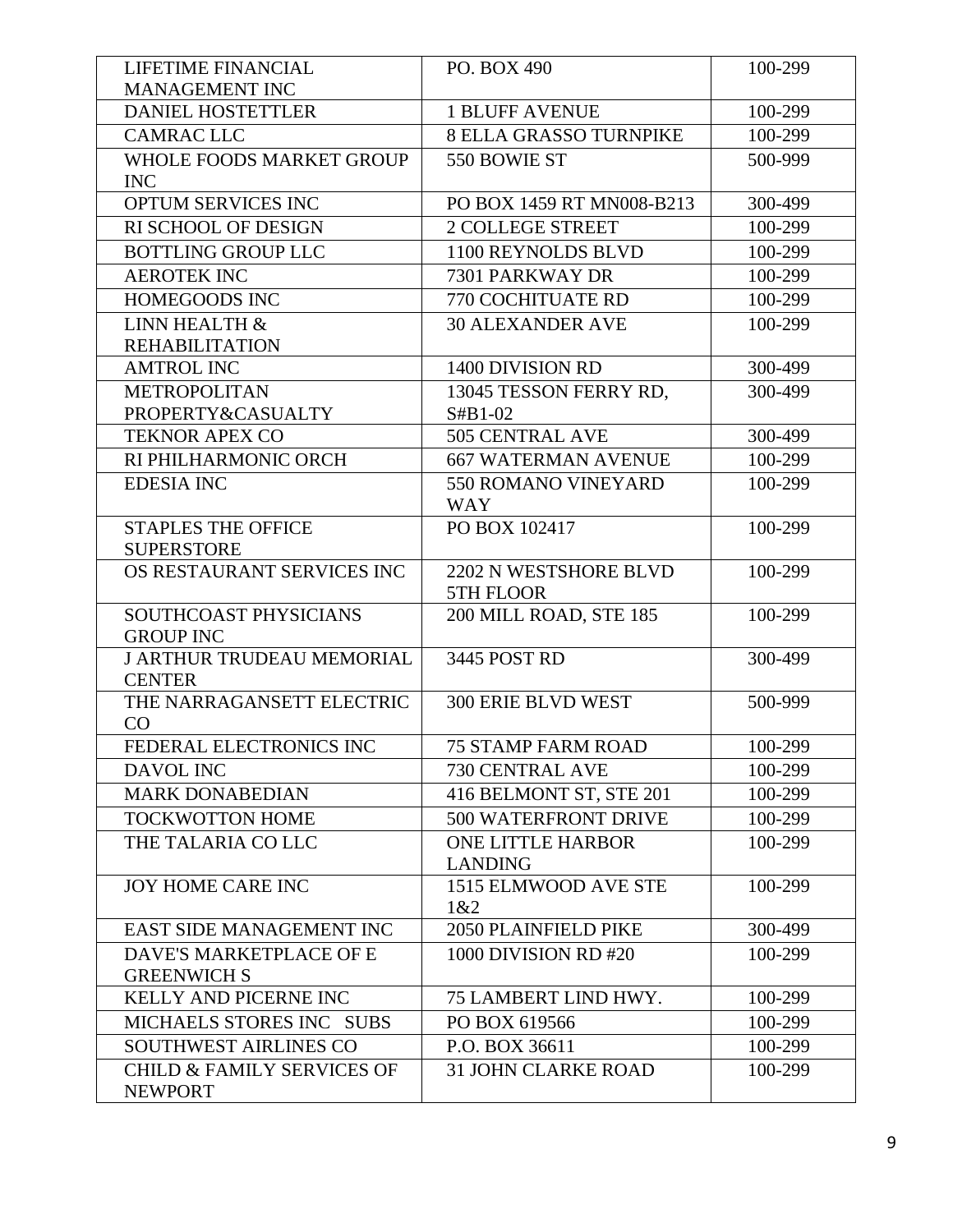| PRIME HEALTHCARE SERVICES<br><b>LANDMARK</b>          | 115 CASS AVE                                  | 500-999 |
|-------------------------------------------------------|-----------------------------------------------|---------|
| APPLE AMERICAN GROUP II LLC                           | 6200 OAKTREE BOULEVARD,<br><b>SUITE 250</b>   | 300-499 |
| AMEDISYS HOLDING LLC                                  | 5959 SOUTH SHERWOOD<br><b>FOREST BLVD</b>     | 100-299 |
| <b>BANNISTER OPERATIONS</b><br><b>ASSOC LLC</b>       | 4770 WHITE PLAINS RD 3RD<br>FL                | 100-299 |
| THE MOORE COMPANY                                     | P.O. BOX 538                                  | 100-299 |
| <b>LMG RHODE ISLAND HOLDINGS</b><br><b>INC</b>        | 175 SULLYS TRAIL, 3RD<br><b>FLOOR</b>         | 100-299 |
| <b>INTERPLEX ENGINEERED</b><br><b>PRODUCTS</b>        | <b>231 FERRIS AVENUE</b>                      | 100-299 |
| <b>KOHL S INC</b>                                     | N56 W17000 RIDGEWOOD DR                       | 100-299 |
| <b>TYCO FIRE PRODUCTS LP</b>                          | 1400 PENNBROOK PKWY                           | 100-299 |
| ATRIA MANAGEMENT CO LLC                               | 300 E. MARKET SUITE 100                       | 100-299 |
| <b>INDUSTRIAL SECURITY &amp;</b><br><b>INVEST INC</b> | <b>58 WATERMAN AVE</b>                        | 100-299 |
| 981 KINGS TOWN RD<br>OPERATING COMPANY                | 641 LEXINGTON AVE, 31ST<br>FL                 | 100-299 |
| <b>THOMAS C SLATER</b><br><b>COMPASSION CENTER</b>    | <b>1 CORLISS ST</b>                           | 100-299 |
| WALGREEN EASTERN CO INC                               | <b>300 WILMOT ROAD</b>                        | 500-999 |
| <b>HIGHLANDER CHARTER</b><br><b>SCHOOL INC</b>        | <b>42 LEXINGTON AVENUE</b>                    | 100-299 |
| PRIME NOW LLC                                         | PO BOX 80726                                  | 300-499 |
| OCEAN STATE TRANSIT LLC                               | 3349 HIGHWAY 138<br><b>BUILDING A SUITE C</b> | 500-999 |
| <b>CAREMARK LLC</b>                                   | <b>ONE CVS DRIVE</b>                          | 500-999 |
| MICRO TECH STAFFING MAR<br><b>VISTA</b>               | 1214 PARK ST, UNIT 204                        | 100-299 |
| <b>XIMEDICA LLC</b>                                   | 55 DUPONT DRIVE                               | 100-299 |
| THE PRESERVATION SOCIETY<br>OF NEWPORT                | <b>PO BOX 510</b>                             | 100-299 |
| DAVIDSON HOTEL COMPANY<br><b>LLC</b>                  | ONE RAVINIA DR, STE 1600                      | 100-299 |
| MANPOWER INTERNATIONAL<br><b>INC</b>                  | 100 MANPOWER PL                               | 100-299 |
| <b>BAYADA HOME HEALTH CARE</b><br><b>INC</b>          | 4300 HADDONFIELD RD E<br><b>BLDG</b>          | 300-499 |
| <b>ANTONIO MARIANO</b>                                | 535 ATWOOD AVE                                | 100-299 |
| RI MEDICAL IMAGING                                    | 125 METRO CENTER BLVD.,<br><b>SUITE 2000</b>  | 300-499 |
| PAUL BAILEY'S EAST<br><b>GREENWICH FORD I</b>         | <b>PO BOX 310</b>                             | 100-299 |
| FEDEX GROUND PKG SYSTEM<br><b>INC</b>                 | <b>PO BOX 108</b>                             | 100-299 |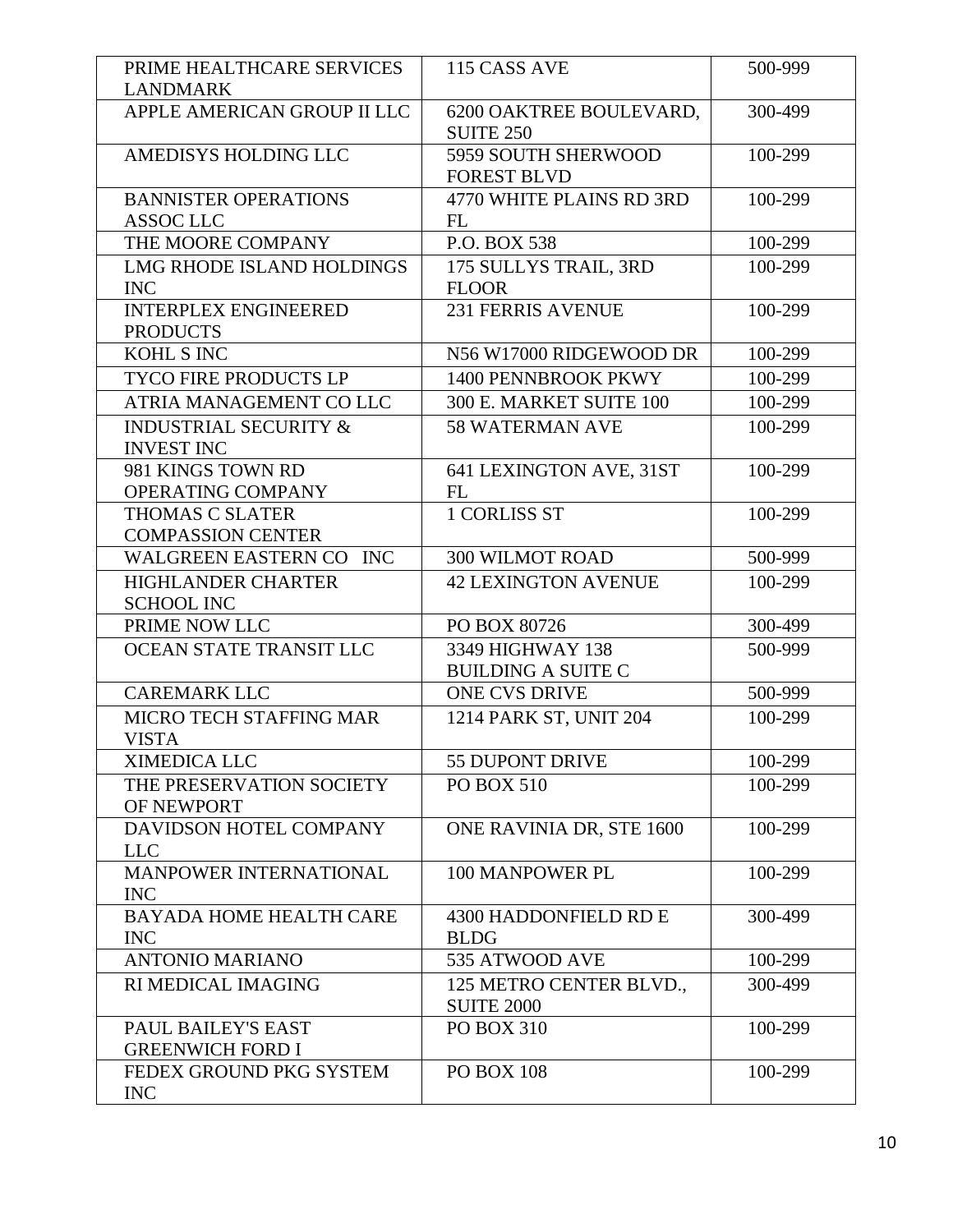| <b>BANK OF AMERICA NA</b>                           | 150 N COLLEGE ST<br>NC10281706               | 100-299 |
|-----------------------------------------------------|----------------------------------------------|---------|
| <b>DENISON PHARMACEUTICALS</b>                      | <b>1 POWDER HILL RD</b>                      | 100-299 |
| <b>LLC</b>                                          |                                              |         |
| <b>ASTRONOVA INC</b>                                | <b>600 EAST GREENWICH AVE</b>                | 100-299 |
| <b>BARBARA O'CONNOR</b>                             | <b>1060 PARK AVENUE</b>                      | 100-299 |
| <b>MAXIM HEALTHCARE SERVICES</b>                    | 7227 LEE DEFOREST RD                         | 100-299 |
| <b>INC</b>                                          |                                              |         |
| <b>QUALIFIED RESOURCES</b>                          | <b>78 KENWOOD STREET</b>                     | 100-299 |
| <b>INTERNATIONAL I</b>                              |                                              |         |
| NEW ENGLAND AUTHENTIC                               | <b>600 PROVIDENCE HIGHWAY</b>                | 100-299 |
| <b>EATS LLC</b>                                     |                                              |         |
| HEATHERWOOD RI LLC                                  | <b>135 SOUTH ROAD</b>                        | 100-299 |
| <b>LEARNING COMMUNITY</b>                           | <b>21 LINCOLN AVENUE</b>                     | 100-299 |
| <b>CHARTER SCHOOL I</b>                             | 101 EAST STATE STREET                        | 100-299 |
| <b>660 COMMONWEALTH AVENUE</b><br><b>OPERATIONS</b> |                                              |         |
| <b>MARRIOTT HOTEL SERVICES</b>                      | <b>1965 HAWKS LANDING</b>                    | 100-299 |
| <b>INC</b>                                          |                                              |         |
| <b>FIDELITY BROKERAGE</b>                           | <b>82 DEVONSHIRE ST TSIH</b>                 | 500-999 |
| <b>SERVICES LLC</b>                                 |                                              |         |
| <b>SPERIAN PROTECTION</b>                           | 900 DOUGLAS PIKE                             | 300-499 |
| <b>AMERICAS INC</b>                                 |                                              |         |
| MEDICAL ASSOCIATES OF                               | 1180 HOPE ST                                 | 100-299 |
| <b>BRISTOL COUNT</b>                                |                                              |         |
| RI ZOOLOGICAL SOCIETY                               | ROGER WILLIAMS PARK                          | 100-299 |
| A CARING EXPERIENCE NURSES                          | Z <sub>O</sub> O<br><b>815 RESERVOIR AVE</b> | 300-499 |
| <b>SERVICES</b>                                     |                                              |         |
| PEZZELLI NURSING HOME INC                           | 100 SMITHFIELD RD                            | 100-299 |
| <b>SARAH CAMMILLERI</b>                             | <b>PO BOX 217</b>                            | 500-999 |
| <b>BEST BUY STORES LP</b>                           | 7601 PENN AVENUE SOUTH                       | 100-299 |
| <b>WROTH SERVICES CORP</b>                          | P.O. BOX 841                                 | 100-299 |
| <b>TECHNIC INC</b>                                  | <b>47 MOLTER STREET</b>                      | 100-299 |
| <b>COMPUTER SCIENCES</b>                            | 1775 TYSONS BLVD FL 10                       | 300-499 |
| <b>CORPORATION #100</b>                             |                                              |         |
| PDS INDUSTRIAL STAFFING INC                         | <b>300 E JOHN CARPENTER STE</b>              | 100-299 |
|                                                     | 700                                          |         |
| NORTH ATLANTIC                                      | <b>TIDAL DRIVE</b>                           | 100-299 |
| <b>DISTRIBUTION</b>                                 |                                              |         |
| <b>UTGR INC</b>                                     | 1600 LOUISQUISSET PIKE                       | 500-999 |
| <b>RANDSTAD US LP</b>                               | 150 PRESIDENTIAL WAY,                        | 100-299 |
| J.H. LYNCH & SONS INC                               | 4TH FLR<br><b>50 LYNCH PLACE</b>             | 100-299 |
| FIDELITY TECHNOLOGY GROUP                           | <b>82 DEVONSHIRE STREET</b>                  | 100-299 |
| <b>LLC</b>                                          | V <sub>6</sub> D                             |         |
| OCEAN STATE NURSING                                 | 3929 MENDON RD                               | 100-299 |
| <b>SERVICE I</b>                                    |                                              |         |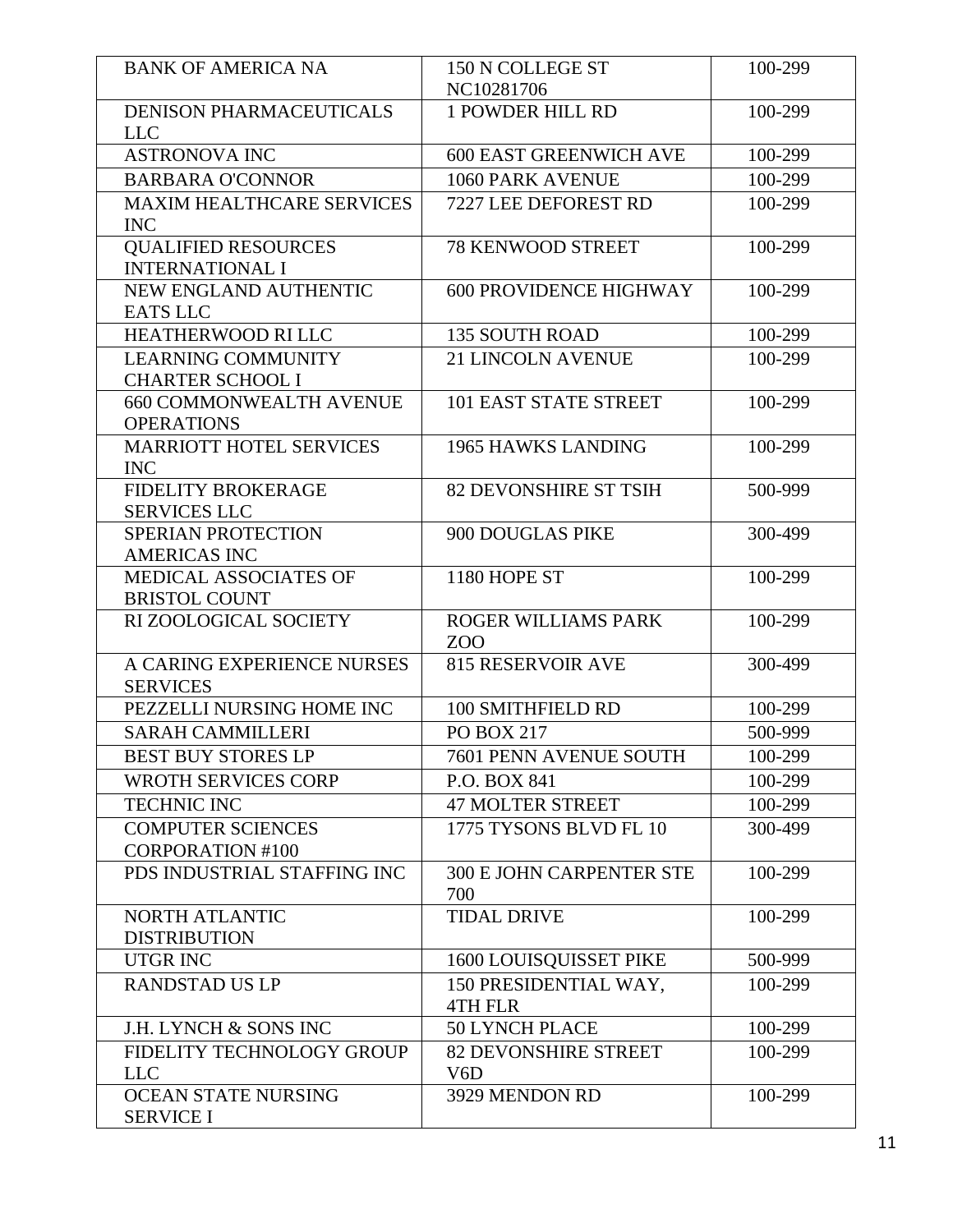| AGI CONSTRUCTION INC                                     | <b>34 APPIAN WAY</b>           | 100-299 |
|----------------------------------------------------------|--------------------------------|---------|
| D'AMBRA CONSTR CO INC                                    | <b>800 JEFFERSON BLVD</b>      | 100-299 |
| <b>SECURITAS SECURITY</b>                                | <b>2 CAMPUS DRIVE</b>          | 100-299 |
| <b>SERVICES USA INC</b>                                  |                                |         |
| VISITING NURSE SERVICES OF                               | <b>1184 E MAIN RD</b>          | 100-299 |
| <b>NEWPORT</b>                                           |                                |         |
| PAUL CUFFEE SCHOOL                                       | <b>459 PROMENADE ST</b>        | 100-299 |
| UNITED NATURAL FOODS INC                                 | 313 IRON HORSE WAY             | 500-999 |
| RI BUREAU OF INVESTIGATION<br>& PROTEC                   | <b>14 INTERNARIONAL WAY</b>    | 100-299 |
| BRINKER INTL PAYROLL CO LP                               | <b>6820 LBJ FREEWAY</b>        | 100-299 |
| FIDELITY INVESTMENTS INSTL<br><b>SERVICES</b>            | <b>82 DEVONSHIRE ST TSIH</b>   | 300-499 |
| <b>SARAH NATTRESS</b>                                    | ONE WELLINGTON RD              | 100-299 |
| <b>FAMILY SERVICE INC</b>                                | 55 HOPE STREET, PO BOX<br>6688 | 100-299 |
| KAHN, LITWIN, RENZA & COLTD                              | 951 NORTH MAIN STREET          | 100-299 |
| NATIONAL FINANCIAL                                       | 82 DEVONSHIRE ST TSIH          | 500-999 |
| <b>SERVICES LLC</b>                                      |                                |         |
| <b>CEDAR CREST NURSING</b>                               | <b>125 SCITUATE AVE</b>        | 100-299 |
| <b>CENTRE INC</b>                                        |                                |         |
| WOONSOCKET HEALTH CENTER                                 | 262 POPLAR ST                  | 100-299 |
| <b>AMERICAN AIRLINES INC</b>                             | <b>4000 E SKY HARBOR BLVD</b>  | 100-299 |
| <b>GMRI INC</b>                                          | P.O. BOX 593330                | 100-299 |
| HOMECARE ADVANTAGE INC                                   | <b>160 BURNSIDE ST</b>         | 100-299 |
| ROLLING FRITO-LAY SALES LP                               | 7701 LEGACY DR                 | 100-299 |
| PROGRESSIVE CASUALTY                                     | P.O. BOX 94523                 | 100-299 |
| <b>EMBRACE HOME LOANS INC</b>                            | <b>25 ENTERPRISE CTR</b>       | 300-499 |
| LMW HEALTHCARE INC                                       | <b>25 WELLS STREET</b>         | 500-999 |
| <b>SHAW'S SUPERMARKET INC</b>                            | PO BOX 20                      | >1000   |
| MILLWORK ONE INC                                         | <b>60 KENNEY DRIVE</b>         | 100-299 |
| ROGER WILLIAMS UNIVERSITY                                | ONE OLD FERRY ROAD             | 500-999 |
| <b>BURLINGTON COAT FACTORY</b><br><b>WAREHOUSE C</b>     | 1830 ROUTE 130 NORTH           | 100-299 |
| RHODES TECHNOLOGIES                                      | <b>ONE STAMFORD FORUM</b>      | 100-299 |
| TPI COMPOSITES INC                                       | PO BOX 367                     | 100-299 |
| THE ORIGINAL BRADFORD<br><b>SOAPWORKS INC</b>            | <b>200 PROVIDENCE ST</b>       | 100-299 |
| <b>HOME &amp; HOSPICE CARE OF</b><br><b>RHODE ISLAND</b> | 1085 NORTH MAIN STREET         | 300-499 |
| <b>LASALLE ACADEMY</b>                                   | <b>612 ACADEMY AVE</b>         | 100-299 |
| THE FRIENDLY HOME INC                                    | <b>303 RHODES AVENUE</b>       | 100-299 |
| DAVE'S MARKETPLACE OF                                    | 1000 DIVISION RD #20           | 100-299 |
| <b>WICKFORD INC</b>                                      |                                |         |
| <b>BALD HILL REALTY COMPANY</b>                          | 1035 BALD HILL RD              | 100-299 |
| LOCKWOOD MCKINNON CO INC                                 | 79 N MAIN ST                   | 300-499 |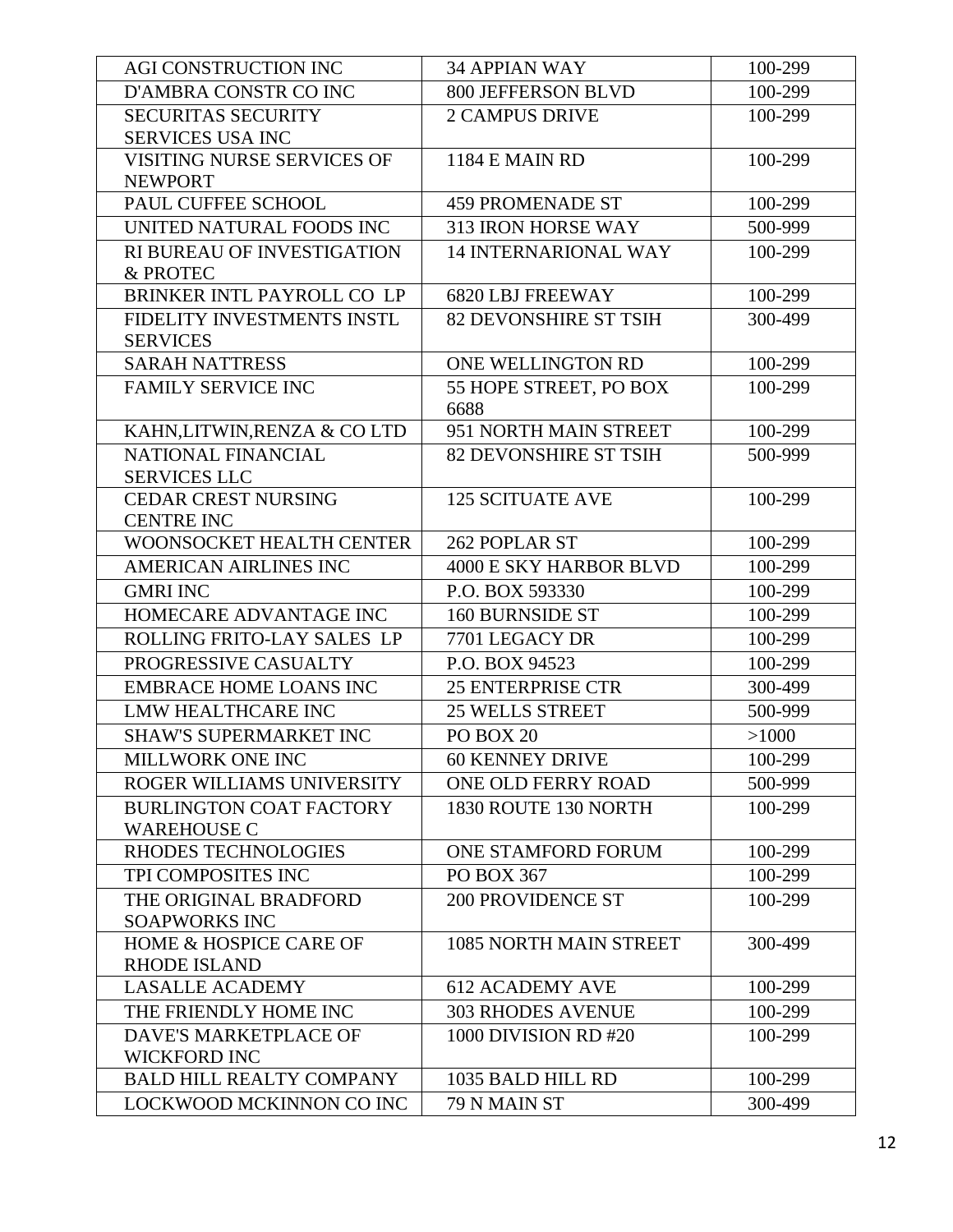| <b>HARMONY HILL SCHOOL INC</b>   | <b>63 HARMONY HILL ROAD</b>   | 100-299 |
|----------------------------------|-------------------------------|---------|
| NATIONAL CHAIN COMPANY           | <b>55 ACCESS ROAD</b>         | 100-299 |
| <b>VERIZON SERVICES CORP</b>     | <b>899 HEATHROW PARK LANE</b> | 300-499 |
|                                  | 2ND FL                        |         |
| <b>ROSS SIMONS OF WARWICK IN</b> | <b>9 ROSS SIMONS DRIVE</b>    | 100-299 |
| THE CLAFLIN COMPANY              | PO BOX 7830                   | 100-299 |
| <b>TRADER JOE'S EAST</b>         | PO BOX 5049                   | 100-299 |
| <b>HCSG EAST LLC</b>             | 850 BEAR TAVERN RD STE        | 300-499 |
|                                  | 306                           |         |
| ADIL BUSINESS SYSTEMS INC        | 2 REGENCY PLAZA SUITE 15      | 100-299 |
| <b>MAS MEDICAL STAFFING</b>      | 156 HARVEY RD                 | 100-299 |
| <b>MACYS EAST</b>                | 611 OLIVE ST                  | 100-299 |
| <b>OCEAN STATE VETERINARY</b>    | <b>1480 S COUNTY TRAIL</b>    | 100-299 |
| <b>SPECIALISTS</b>               |                               |         |
| <b>ASCENSUS COLLEGE SAVINGS</b>  | 200 DRYDEN RD E STE 1000      | 100-299 |
| <b>RECORDKEEP</b>                |                               |         |
| <b>CASTLE HILL INC</b>           | <b>300 METRO CTR BLVD STE</b> | 100-299 |
|                                  | 100                           |         |
| <b>FAMILY DOLLAR STORES OF</b>   | 500 VOLVO PARKWAY             | 100-299 |
| <b>RHODE ISLAN</b>               |                               |         |
| RIVERHEAD BUILDING SUPPLY        | <b>250 DAVID COURT</b>        | 100-299 |
| <b>CORP</b>                      |                               |         |
| ATHENA ORCHARD VIEW LLC          | 135 SOUTH RD                  | 100-299 |

*Table* 2: includes all employers who meet the reporting requirement of having an average of 100 or more employees in calendar year 2020, who do participate in RIte Share.

- Employer demographic information and average employee count is provided by the Department of Labor and Training
- Participating in RIte Share means that the employers have provided ESI information to the RIte Share program to be evaluated for cost-effectiveness, but it does not mean that all plans are cost-effective

#### *Table 2***: Rhode Island Employers Participating in RIte Share**

| <b>EMPLOYER NAME</b>                  | <b>ADDRESS</b>              | <b>EMPLOYEE</b> |
|---------------------------------------|-----------------------------|-----------------|
|                                       |                             | <b>RANGE</b>    |
| <b>AVATAR RESIDENTIAL INC</b>         | 33 COLLEGE HILL RD. BLDG    | 100-299         |
|                                       | 33                          |                 |
| PROSPECT CHARTERCARE                  | <b>200 HIGH SERVICE AVE</b> | 100-299         |
| PHYSICIANS LLC                        |                             |                 |
| <b>JOHNSON &amp; WALES UNIVERSITY</b> | <b>8 ABBOTT PARK PLACE</b>  | 100-299         |
| PEOPLES CREDIT UNION                  | <b>858 WEST MAIN ROAD</b>   | 100-299         |
| <b>FGX INTERNATIONAL INC</b>          | 500 GEORGE WASHINGTON       | 100-299         |
|                                       | <b>HWY</b>                  |                 |
| NFA CORP                              | <b>50 MARTIN STREET</b>     | 100-299         |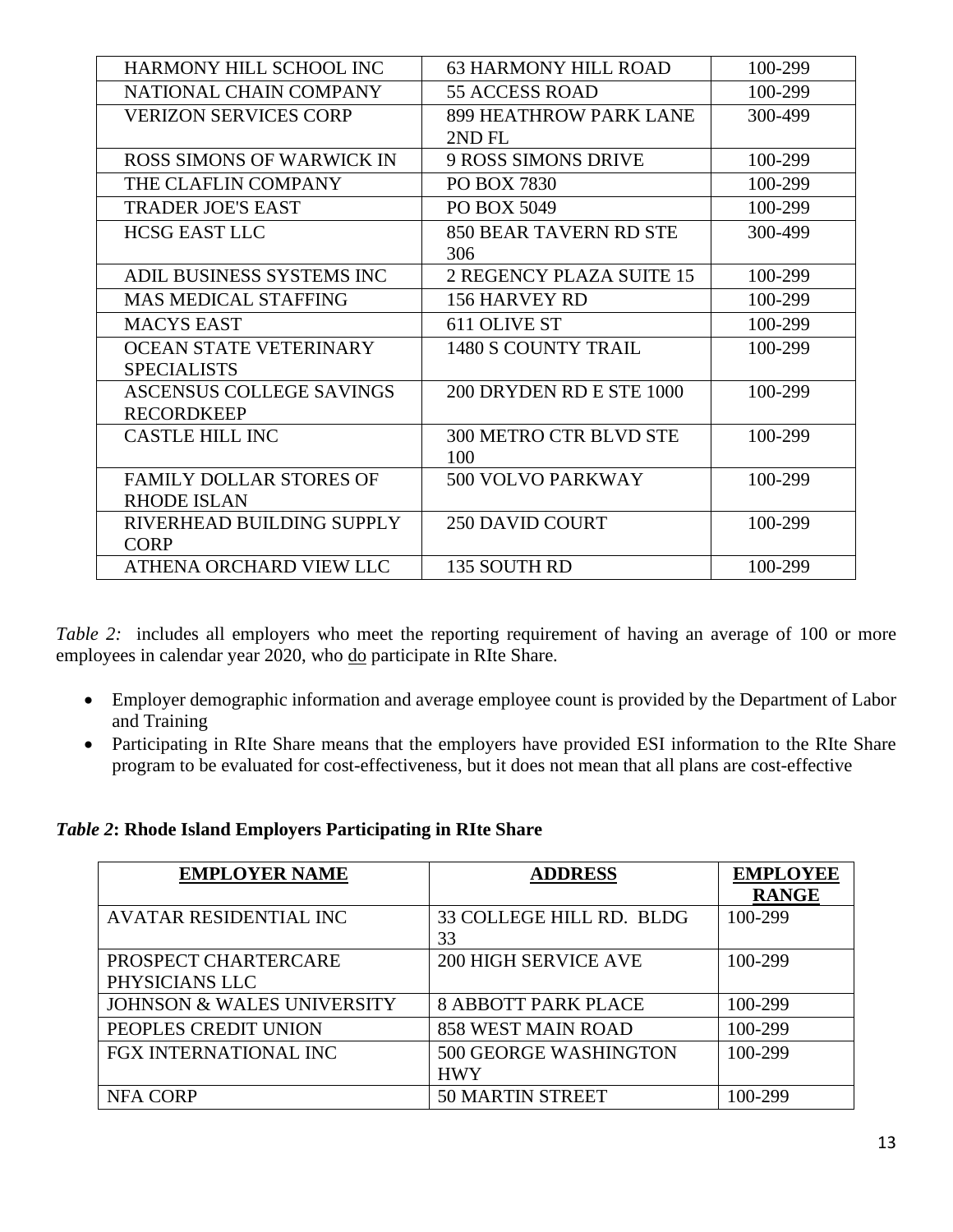| HERFF JONES INC                                      | 4501 WEST 62ND STREET                      | 100-299 |
|------------------------------------------------------|--------------------------------------------|---------|
| <b>COMPREHENSIVE COMMUNITY</b>                       | <b>311 DORIC AVENUE</b>                    | 300-499 |
| <b>ACTION PROG</b>                                   |                                            |         |
| ARNOLD LUMBER CO INC                                 | <b>251 FAIRGROUNDS ROAD</b>                | 100-299 |
| <b>JAMES L MAHER CENTER</b>                          | PO BOX 4390                                | 100-299 |
| TRINITY MANAGEMENT CO LLC                            | 100 WEYMOUTH ST, G-1                       | 300-499 |
| <b>ADCARE RHODE ISLAND INC</b>                       | 107 LINCOLN ST                             | 100-299 |
| AMERICAN RENAL MANAGEMENT<br><b>LLC</b>              | 500 CUMMINGS CENTER STE<br>6550            | 100-299 |
| PROSPECT CHARTERCARE SJHSRI<br><b>LLC</b>            | <b>200 HIGH SERVICE AVE</b>                | 500-999 |
| DICK S SPORTING GOODS INC                            | 345 COURT ST                               | 100-299 |
| HOLIDAY RETIREMENT HOME INC                          | <b>670 PROSPECT AVENUE</b>                 | 100-299 |
| <b>REBUILDER'S AUTOMOTIVE</b><br><b>SUPPLY COMPA</b> | <b>1650 FLAT RIVER ROAD</b>                | 100-299 |
| O'REILLY AUTOMOTIVE STORES<br><b>INC</b>             | PO BOX 1156                                | 100-299 |
| A&M SPECIAL PURCHASING INC                           | 375 COMMERCE PARK ROAD                     | 500-999 |
| <b>MOO INC</b>                                       | <b>14 BLACKSTON VALLEY</b><br><b>PLACE</b> | 100-299 |
| KVH INDUSTRIES INC                                   | <b>50 ENTERPRISE CENTER</b>                | 100-299 |
| PAWTUCKET CREDIT UNION                               | <b>1200 CENTRAL AVENUE</b>                 | 100-299 |
| MORGAN HEALTH CENTER INC                             | <b>80 MORGAN AVE</b>                       | 100-299 |
| <b>COMSEARCH INC</b>                                 | <b>308 MARKET ST</b>                       | 100-299 |
| <b>SPEEDWAY LLC</b>                                  | 539 S MAIN ST, RM 3212                     | 100-299 |
| <b>CCA INC</b>                                       | POBOX 1700                                 | 300-499 |
| THE WASHINGTON TRUST<br><b>COMPANY</b>               | <b>23 BROAD STREET</b>                     | 500-999 |
| <b>WATERROWER INC</b>                                | 560 METACOM AVENUE                         | 100-299 |
| THE WHEELER SCHOOL                                   | 216 HOPE ST                                | 100-299 |
| PERFORMANCE PHYSICAL<br><b>THERAPY</b>               | <b>4 RICHMOND SQ STE 200</b>               | 100-299 |
| UNIVERSITY MEDICINE<br>FOUNDATION INC                | 110 ELM STREET                             | 300-499 |
| YMCA ASSOC OF PAWTUCKET                              | <b>8 SUMMER ST</b>                         | 100-299 |
| TAYLOR FARMS NEW ENGLAND                             | 150 MAIN STREET #400                       | 300-499 |
| ROGERS CORPORATION INC                               | ONE TECHNOLOGY DR                          | 100-299 |
| <b>MATERION CORPORATION</b>                          | <b>5 WELLINGTON RD</b>                     | 100-299 |
| <b>BROWN UROLOGY INC</b>                             | PO BOX 16149                               | 100-299 |
| <b>ALLIED GROUP LLC</b>                              | <b>25 AMFLEX DRIVE</b>                     | 100-299 |
| X RAY ASSOCIATES INC                                 | <b>65 SOCKANOSSET CROSS</b><br><b>ROAD</b> | 100-299 |
| <b>ST CLARE HOME FOR AGED</b>                        | 309 SPRING ST                              | 100-299 |
| OMNI HOTELS MANAGEMENT<br><b>CORPORATION</b>         | 4001 MAPLE AVE, STE 500                    | 100-299 |
| ZOLL MEDICAL CORP                                    | 269 MILL ROAD                              | 300-499 |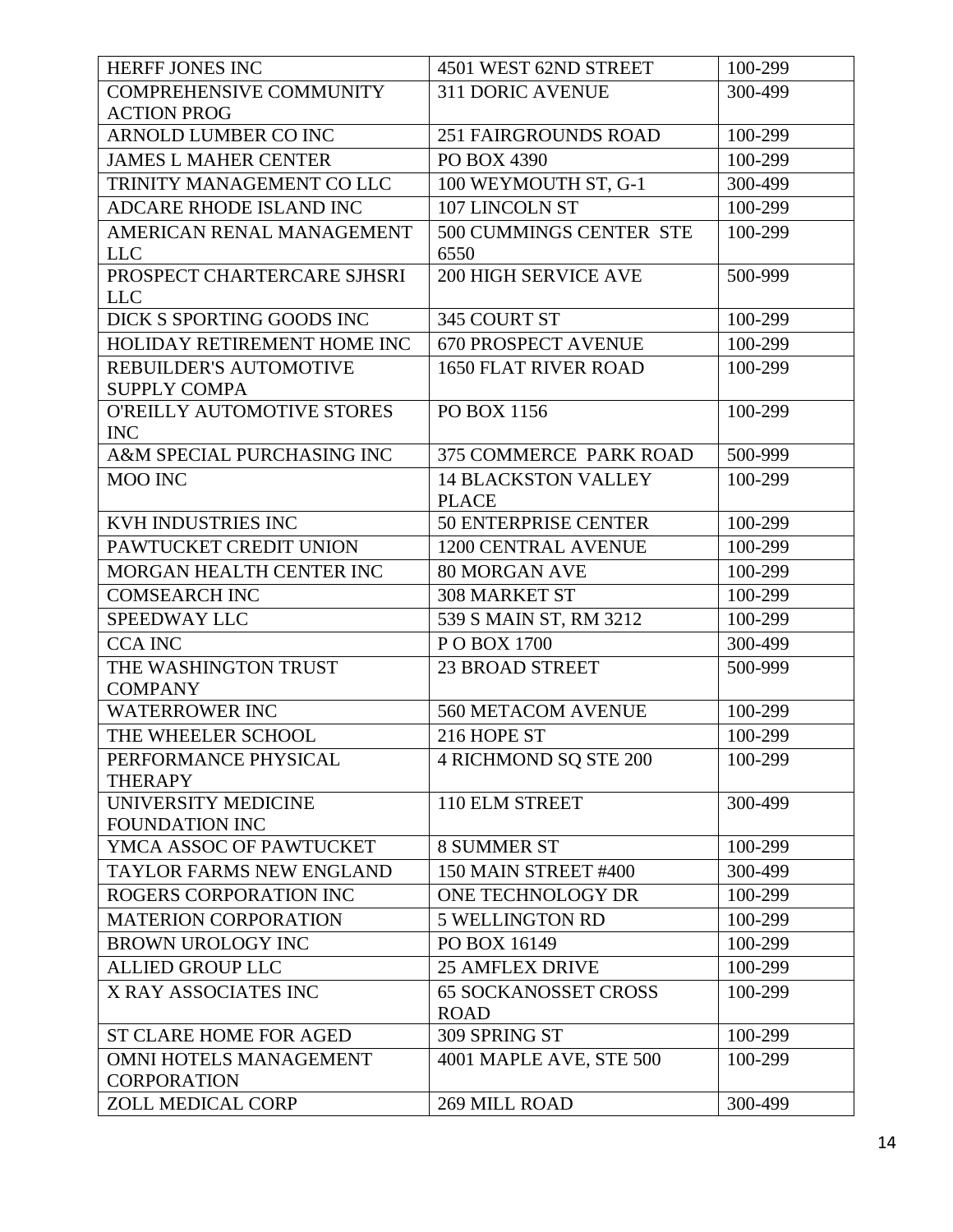| <b>COASTAL MEDICAL INC</b>             | 10 DAVOL SQUARE STE 400                  | 500-999 |
|----------------------------------------|------------------------------------------|---------|
| NEIGHBORHOOD HEALTH PLAN OF            | <b>299 PROMENADE STREET</b>              | 500-999 |
| <b>RHODE I</b>                         |                                          |         |
| <b>SALVE REGINA UNIVERSITY</b>         | 100 OCHRE POINT AVE                      | 500-999 |
| GREYSTONE OF LINCOLN INC               | 7 WELLINGTON RD                          | 100-299 |
| PROSPECT CHARTERCARE RWMC              | <b>825 CHALKSTONE AVE</b>                | 500-999 |
| <b>LLC</b>                             |                                          |         |
| <b>ASPEN AEROGELS RI LLC</b>           | <b>30 FORBES RD</b>                      | 100-299 |
| <b>CUMBERLAND FARMS INC</b>            | <b>165 FLANDERS ROAD</b>                 | 500-999 |
| UNIVERSITY ORTHOPEDICS INC             | P.O. BOX 1119                            | 300-499 |
| METROPOLITAN REGIONAL                  | 325 PUBLIC ST                            | 100-299 |
| <b>CAREER &amp; TECH</b>               |                                          |         |
| THUNDERMIST HEALTH CENTER              | 171 SERVICE AVE.                         | 500-999 |
| <b>STEERE HOUSE</b>                    | 100 BORDEN ST                            | 100-299 |
| NORTHEAST BEHAVIORAL                   | 2348 POST RD, #107                       | 100-299 |
| <b>ASSOCIATES</b>                      |                                          |         |
| <b>MEETING STREET CENTER</b>           | 1000 EDDY STREET                         | 100-299 |
| ORTHOPEDICS RHODE ISLAND INC           | 200 CROSSINGS BLVD STE 310               | 100-299 |
| THE TJX COMPANIES INC                  | 770 COCHITUATE RD                        | 300-499 |
| HEXAGON METROLOGY INC                  | <b>250 CIRCUIT DRIVE</b>                 | 100-299 |
| PET FOOD EXPERTS INC                   | PO BOX 8                                 | 100-299 |
| SWAROVSKI NORTH AMERICA LTD            | ONE KENNEY DRIVE                         | 100-299 |
| SAINT ELIZABETH AT HOME CORP           | 2364 POST RD, STE 100                    | 100-299 |
| NEWPORT COUNTY REGIONAL                | 792 VALLEY RD                            | 100-299 |
| <b>YMCA</b>                            |                                          |         |
| UPSERVE, INC                           | 10 DORRANCE ST, 500                      | 100-299 |
| THE VILLAGE AT WATERMAN                | 715 PUTNAM PIKE                          | 100-299 |
| <b>LAKE</b>                            |                                          |         |
| LUCAS MILHAUPT WARWICK LLC             | 5656 S PENNSYLVANIA AVE                  | 100-299 |
| THE COVE CENTER INC                    | <b>610 MANTON AVE</b>                    | 100-299 |
| <b>ELMHURST OPERATOR LLC</b>           | 1608 ROUTE 88, STE 301                   | 100-299 |
| <b>ARAMARK FACILITY SERVICES</b>       | 1101 MARKET STREET                       | 100-299 |
| <b>LLC</b><br><b>GRODEN CENTER INC</b> | <b>610 MANTON AVE</b>                    | 100-299 |
| <b>TRI-MACK PLASTICS</b>               |                                          |         |
| <b>MANUFACTURING COR</b>               | <b>66 TUPELO ST</b>                      | 100-299 |
| THIELSCH ENG ASSOC INC                 | <b>195 FRANCES AVE</b>                   | 300-499 |
| PETRO HOLDINGS INC                     | 550 FISH RD                              | 100-299 |
| MED TECH INC                           | PO BOX 2263                              | 100-299 |
| <b>METLIFE GROUP</b>                   | 13045 TESSON FERRY RD B1-02              | 500-999 |
|                                        |                                          |         |
| <b>ALDI INC</b>                        | <b>1200 N. KIRK RD</b>                   | 100-299 |
| <b>HOWLEY BREAD GROUP LTD</b>          | 159 CROCKER PARK BLVD,<br><b>STE 290</b> | 100-299 |
| ATALIAN US NEW ENGLAND LLC             | 525 WASHINGTON BLVD 25TH<br>FL           | 100-299 |
|                                        |                                          |         |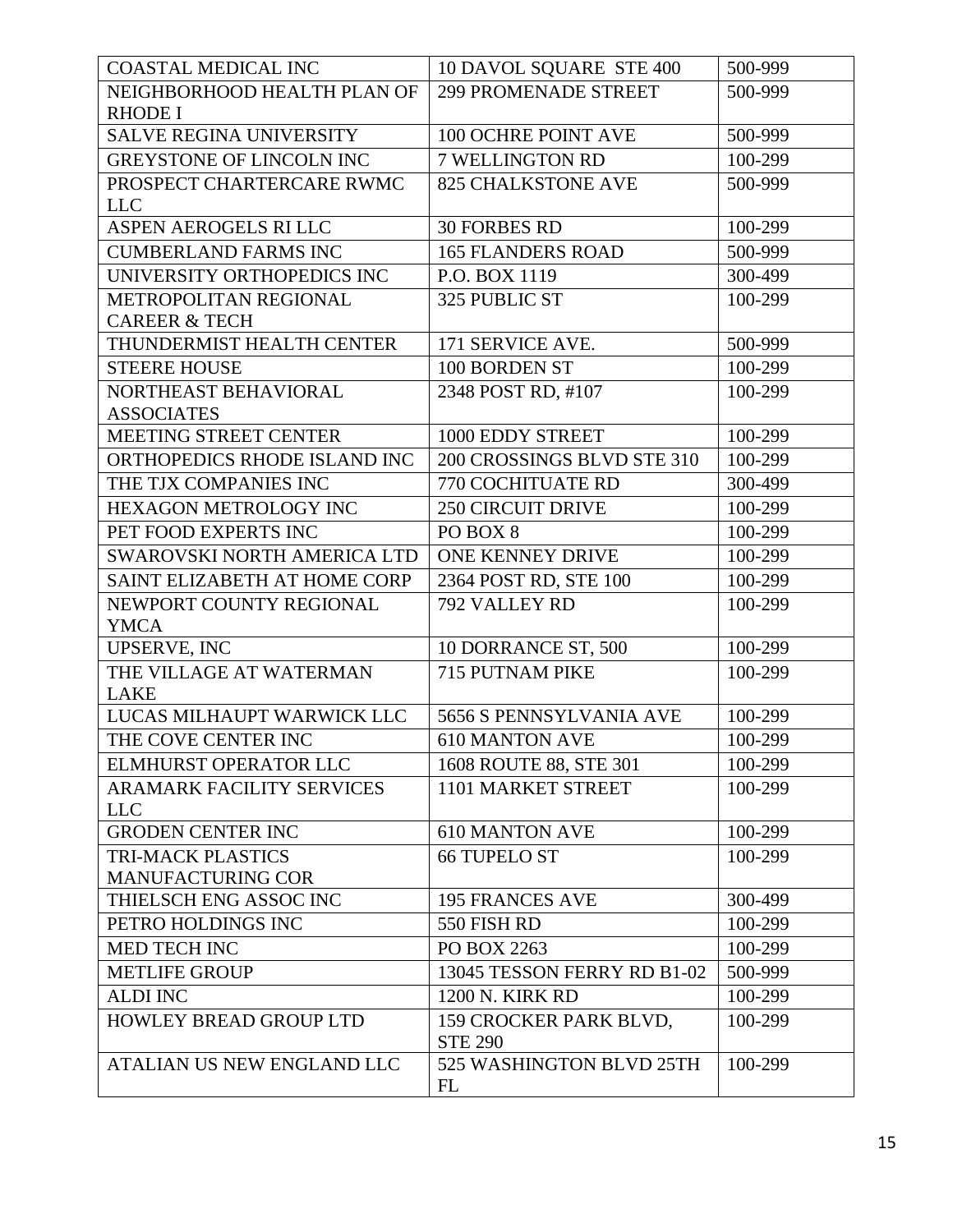| THE PROV CENTER FOR<br><b>COUNSELING</b>            | 528 NORTH MAIN STREET         | 500-999 |
|-----------------------------------------------------|-------------------------------|---------|
| <b>AUTOMOBILE CLUB OF RHODE</b><br><b>ISLAND</b>    | 110 ROYAL LITTLE DR           | 100-299 |
| <b>EAST BAY CENTER INC</b>                          | <b>610 WAMPANOAG TRAIL</b>    | 300-499 |
| RI MAYORAL ACADEMY,                                 | <b>7 FATIMA DRIVE</b>         | 300-499 |
| <b>BLACKSTONE VALL</b>                              |                               |         |
| <b>IGT GLOBAL SOLUTIONS</b>                         | <b>10 MEMORIAL BOULEVARD</b>  | 500-999 |
| <b>CORPORATION</b>                                  |                               |         |
| THE CHEESECAKE FACTORY                              | 26950 AGOURA RD               | 100-299 |
| <b>RESTAURANTS</b>                                  |                               |         |
| <b>CVS RX SERVICES INC</b>                          | ONE CVS DRIVE 2230            | 500-999 |
| HITACHI CABLE AMERICA INC                           | 900 HOLT AVENUE               | 100-299 |
| HATTIE IDE CHAFFEE HOME                             | <b>200 WAMPANOAG TRAIL</b>    | 100-299 |
| <b>ACCESSPOINT RI</b>                               | P.O. BOX 20130                | 100-299 |
| SPURWINK SCHOOL INC                                 | <b>ONE SPURWINK PLACE</b>     | 100-299 |
| <b>CLEMENTS MARKET</b>                              | <b>PO BOX 268</b>             | 100-299 |
| <b>ASLC OPCO RI I LLC</b>                           | 620 MAIN ST, STE 3B           | 100-299 |
| <b>MOSES BROWN SCHOOL</b>                           | 250 LLOYD AVE                 | 100-299 |
| OCEAN STATE JOBBERS INC                             | <b>375 COMMERCE PARK ROAD</b> | 300-499 |
| <b>BANKNEWPORT</b>                                  | <b>PO BOX 450</b>             | 100-299 |
| STARKWEATHER SHEPLEY INC                            | <b>PO BOX 549</b>             | 100-299 |
| <b>DAVE'S MARKETPLACE</b>                           | 1000 DIVISION ST STE 20       | 100-299 |
| <b>MANAGEMENT INC</b>                               |                               |         |
| <b>SEVEN STARS BAKERY</b>                           | 100 ADAMS POINT ROAD          | 100-299 |
| <b>GEMALTO INC</b>                                  | 101 PARK DR                   | 100-299 |
| NATIONAL REFRIGERATION IN                           | 3600 WEST SHORE RD            | 100-299 |
| <b>AVAILABLE STAFFING NETWORK</b><br><b>LLC</b>     | 500 BROAD STREET UNIT 7       | 100-299 |
| LIVING IN FULFILLING                                | <b>490 METACOM AVENUE</b>     | 100-299 |
| <b>ENVIRONMENTS I</b><br><b>E&amp;A MARKETS INC</b> |                               |         |
|                                                     | 106 MAIN ST                   | 100-299 |
| RIVERVIEW NURSNG HME INC                            | 546 MAIN ST                   | 100-299 |
| THE PROVIDENCE COMMUNITY<br><b>HEALTH CE</b>        | 375 ALLENS AVE.               | 500-999 |
| <b>EATON AEROSPACE GROUP</b>                        | 1000 EATON BLVD #2T           | 100-299 |
| <b>RAYTHEON COMPANY</b>                             | PO BOX 7000                   | >1000   |
| <b>ST MARY'S HOME FOR CHILDREN</b>                  | <b>420 FRUIT HILL AVE</b>     | 100-299 |
| TIDES FAMILY SERVICES INC                           | <b>215 WASHINGTON STREET</b>  | 100-299 |
| <b>ABRH LLC</b>                                     | 3038 SIDCO DRIVE              | 100-299 |
| WEST BAY RESIDENTIAL SERVICE                        | <b>158 KNIGHT STREET</b>      | 300-499 |
| <b>KENNEY MANUFACTURING</b><br><b>COMPANY</b>       | 1000 JEFFERSON BLVD           | 100-299 |
| LIFE CARE CENTERS OF AMERICA                        | PO BOX 3480                   | 300-499 |
| ARC OF BLACKSTONE VALLEY                            | <b>500 PROSPECT STREET</b>    | 100-299 |
| <b>LIFESPAN CORP</b>                                | 167 POINT ST, STE 2B          | >1000   |
|                                                     |                               |         |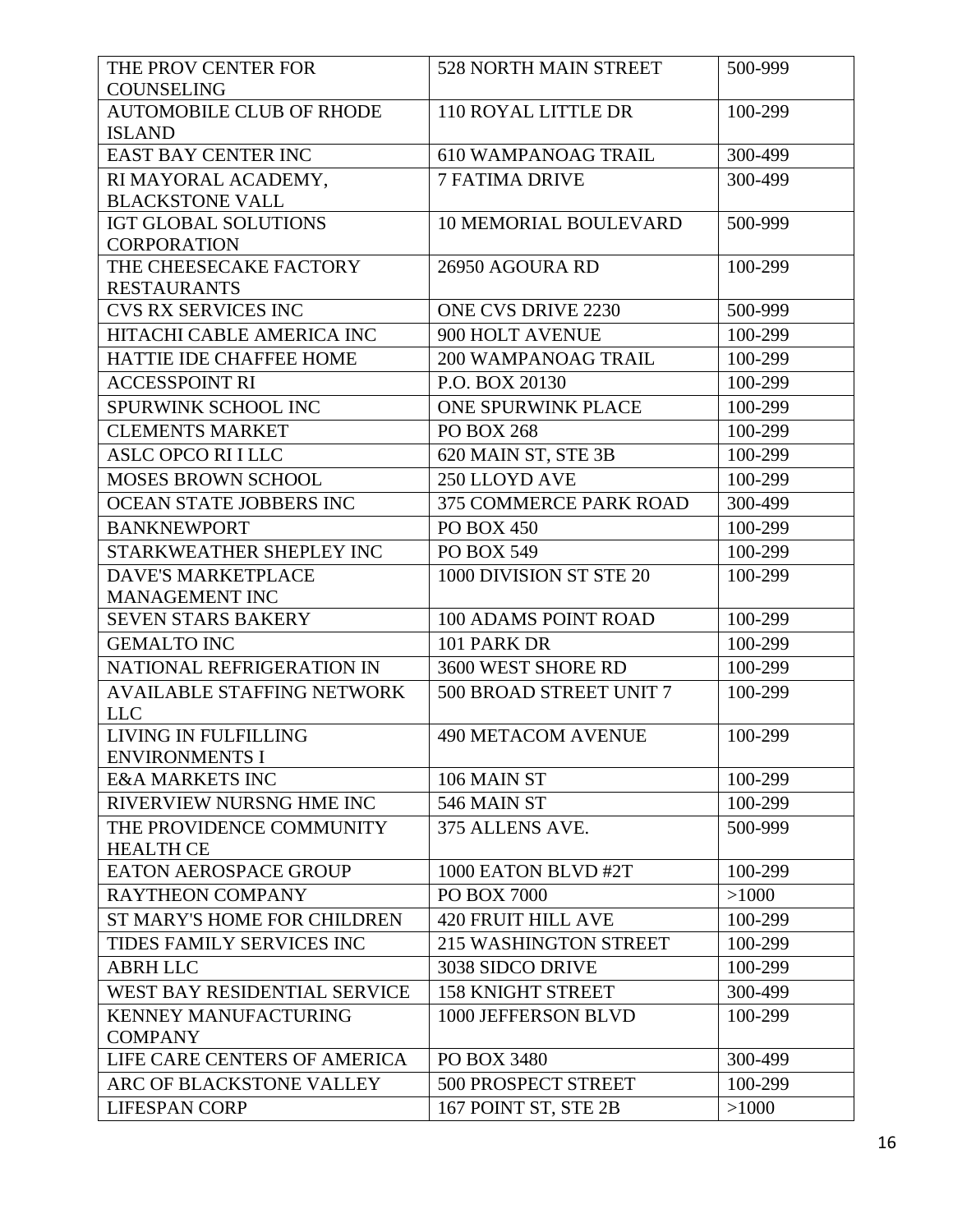| <b>INDEPENDENCE HEALTH</b><br><b>SERVICES LLC</b> | <b>433 ELMWOOD AVENUE</b>                       | 100-299 |
|---------------------------------------------------|-------------------------------------------------|---------|
| KENT COUNTY VISITING NURSE                        | <b>51 HEALTH LANE</b>                           | 100-299 |
| <b>ASSOCIAT</b>                                   |                                                 |         |
| <b>OLD NAVY LLC</b>                               | P.O. BOX 27806                                  | 100-299 |
| NAFI CONNECTICUT INC                              | 90 MAPLE ST, STE 2                              | 100-299 |
| <b>CHISHOLM CHISHOLM &amp;</b>                    | 321 S MAIN ST. #200                             | 100-299 |
| <b>KILPATRICK LTD</b>                             |                                                 |         |
| <b>STARBUCKS CORP*</b>                            | PO BOX 34442 TAX2                               | 300-499 |
| <b>CAROUSEL INDUSTRIES</b>                        | <b>659 S COUNTY TRAIL</b>                       | 300-499 |
| AMERICAN MATHEMATICAL                             | <b>201 CHARLES STREET</b>                       | 100-299 |
| <b>SOCIETY</b>                                    |                                                 |         |
| <b>ST GEORGE'S SCHOOL</b>                         | PO BOX 1910                                     | 100-299 |
| <b>WARWICK HEALTH CENTRE INC</b>                  | 109 WEST SHORE RD                               | 100-299 |
| PERSPECTIVES CORP                                 | 1130 TEN ROD RD BLDG B                          | 500-999 |
|                                                   | <b>STE 101</b>                                  |         |
| <b>STANLEY TREE SERVICE INC</b>                   | 275 GEO WASHINGTON                              | 100-299 |
|                                                   | <b>HIGHWAY</b>                                  |         |
| FACTORY MUTUAL INSURANCE                          | 1301 ATWOOD AVE, POBOX                          | 100-299 |
| <b>COMPANY</b>                                    | 7500                                            |         |
| TORAY PLASTICS (AMERICA) INC                      | <b>50 BELVER AVENUE</b>                         | 500-999 |
| NORTHWEST COMMUNITY                               | <b>PO BOX 312</b>                               | 100-299 |
| <b>HEALTH CARE</b>                                |                                                 |         |
| HOPKINS MANOR LTD D/I/P                           | <b>610 SMITHFIELD ROAD</b>                      | 100-299 |
| TRI COUNTY COMMUNITY ACTION<br><b>AGENCY</b>      | 1126 HARTFORD AVE                               | 100-299 |
| HAIGH VENTURES INC                                | 400 RESERVOIR AVE.S-LL-G                        | 100-299 |
| <b>SQUADLOCKER INC</b>                            | 240 BALD HILL RD                                | 100-299 |
| ORDER OF ST BENEDICT IN                           | <b>285 COREY'S LANE</b>                         | 100-299 |
| <b>PORTSMOUTH</b>                                 |                                                 |         |
| LINEAR SETTLEMENT SERVICES                        | 127 JOHN CLARKE RD                              | 100-299 |
| <b>LLC</b>                                        |                                                 |         |
| <b>LOOKING UPWARDS INC</b>                        | 1130 TEN ROD ROAD-SUITE                         | 500-999 |
| NORTHEAST KNITTING INC                            | D <sub>206</sub> -208<br><b>PO BOX 5808</b>     | 100-299 |
| <b>BRYANT UNIVERSITY</b>                          |                                                 | 500-999 |
|                                                   | 1150 DOUGLAS PIKE                               |         |
| <b>TEXAS ROADHOUSE HOLDINGS</b><br><b>LLC</b>     | <b>6040 DUTCHMANS LANE</b>                      | 100-299 |
| THE KENT CENTER FOR HUMAN &                       | 2756 POST ROAD                                  | 100-299 |
| ORG DEV                                           |                                                 |         |
| PRRC INC                                          | <b>236 RARITAN CENTER</b>                       | 300-499 |
| NATCO PRODUCTS CORP                               | <b>PARKWAY</b><br><b>PO BOX 190</b>             | 100-299 |
|                                                   |                                                 |         |
| <b>MAHR FEDERAL INC</b>                           | 1139 EDDY ST                                    | 100-299 |
| THE HOMESTEAD GROUP                               | <b>68 CUMBERLAND STREET</b><br><b>SUITE 100</b> | 500-999 |
| MONROE STAFFING SERVICES LLC                      | <b>6 RESEARCH DR STE440</b>                     | 100-299 |

\* The employer has provided age-based rates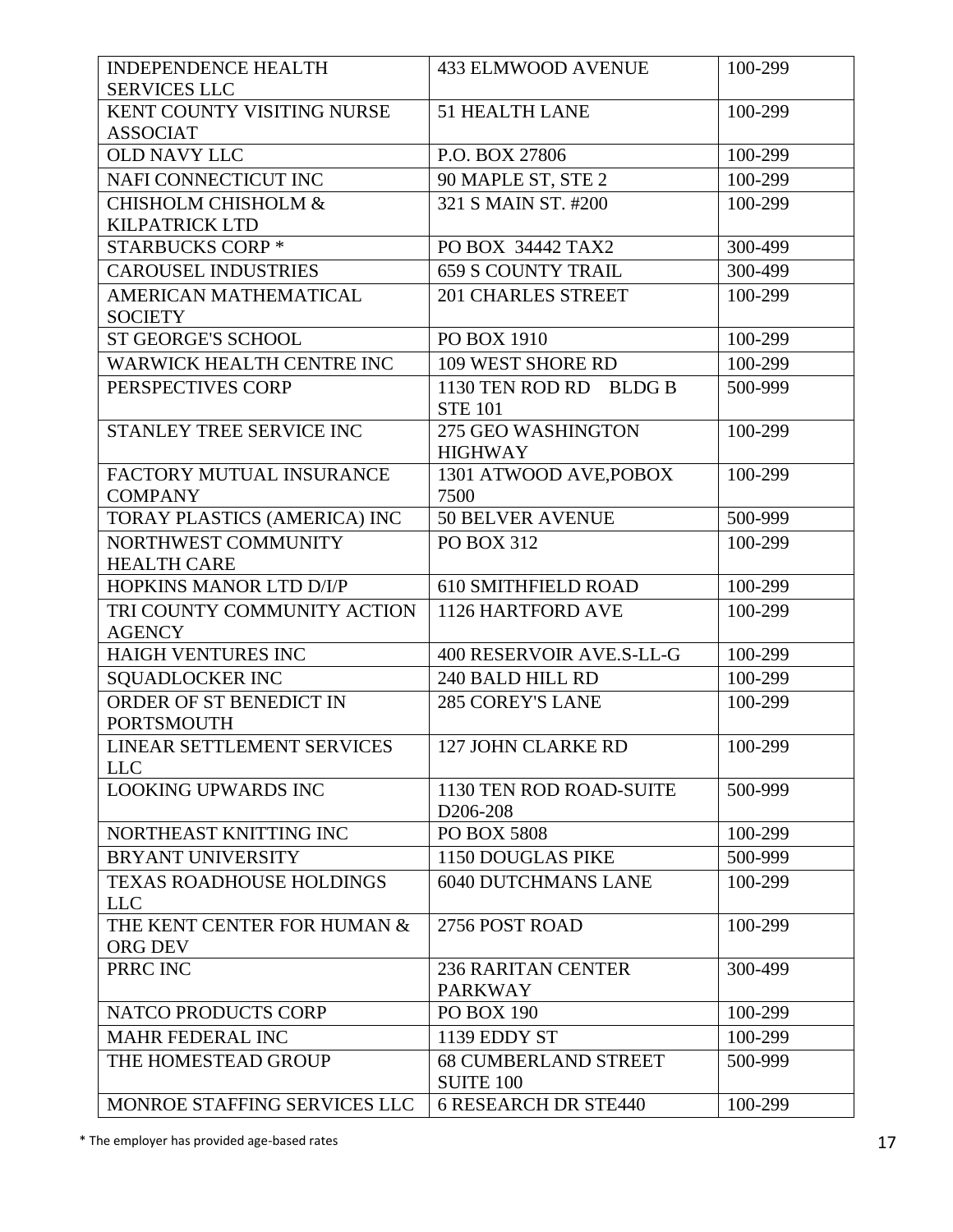| THE BEACON MUTUAL INSURANCE<br>ONE BEACON CENTRE<br>100-299<br>CO<br><b>NAVIGANT CREDIT UNION</b><br><b>1005 DOUGLAS PIKE</b><br>300-499<br>DAVES FRESH MARKETPLACE OF<br>1000 DIVISION ST STE 20<br>100-299<br><b>CRANSTON</b><br>300-499<br><b>MCLAUGHLIN RESEARCH</b><br>130 EUGENE ONEIL DR 2ND FL<br><b>CORPORATION</b><br>ELITE PHYSICAL THERAPY INC<br>100-299<br>535 CENTERVILLE RD<br>UNIVERSITY EMERGENCY<br>125 WHIPPLE ST, 3RD FLOOR<br>100-299<br><b>MEDICINE FOUN</b><br>500-999<br><b>LIFESPAN CORP</b><br>167 POINT ST STE 2B<br>4M BUILDING SOLUTIONS INC<br><b>2827 CLARK AVENUE</b><br>100-299<br><b>HOPKINS MANOR LTD</b><br><b>610 SMITHFIELD RD</b><br>100-299<br>100-299<br>11400 SE 6TH ST #220<br><b>SAVERS</b><br>100-299<br>80 DOUGLAS PIKE, LLC<br><b>80 DOUGLAS PIKE</b><br><b>MAGELLAN HRSC INC</b><br>100-299<br>14100 MAGELLAN PLAZA<br><b>153 SUMMER STREET</b><br><b>CHILDREN'S FRIEND &amp; SERVICE</b><br>300-499<br><b>WESTERLY HEALTH CENTER</b><br>280 HIGH ST<br>100-299<br>100-299<br>UNITED CEREBRAL PALSY OF RI<br>200 MAIN ST, STE 210<br><b>INC</b><br>NBIC SERVICE COMPANY INC<br>25 MAPLE ST<br>100-299<br>100-299<br><b>SILGAN DISPENSING SYSTEMS</b><br>11901 GRANDVIEW RD<br><b>CORP</b><br>LIFESPAN SCHOOL SOLUTIONS INC<br>167 POINT ST STE 2B<br>100-299<br>100-299<br>UNIVERSITY SURGICAL ASSOC INC<br>P.O. BOX 16149<br>A DUIE PYLE INC<br>PO BOX 564<br>100-299<br><b>GILBANE BUILDING COMPANY</b><br>100-299<br><b>7 JACKSON WALKWAY</b><br><b>BLACKSTONE VALLEY</b><br><b>39 EAST AVENUE</b><br>100-299<br><b>COMMUNITY HEALTH</b><br><b>SELECT A SERVICE LLC</b><br>18100 VON KARMAN AVE<br>100-299<br>#1000<br>100-299<br>HV INDUSTRIES INC<br>222 EXETER RD<br><b>345 BLACKSTONE BLVD</b><br><b>BUTLER HOSPITAL</b><br>500-999<br>BENCHMARK ASSISTED LIVING<br>40 WILLIAM ST STE 350<br>100-299<br><b>LLC</b><br><b>IGUS BEARINGS INC</b><br>100-299<br><b>257 FERRIS AVENUE</b><br><b>INTERNATIONAL MARINA GROUP I</b><br>14785 PRESTON ROAD SUITE<br>300-499<br>LP<br>975<br>LIFESPAN PHYSICIAN GROUP INC<br>167 POINT ST, STE 2B<br>>1000<br>FALVEY LINEN SUPPLY INC<br><b>50 BURNHAM AVENUE</b><br>100-299<br>BELMONT MARKETPLACE INC<br>600 KINGSTOWN RD<br>100-299<br>PROSPECT CHARTERCARE LLC<br>3415 S SEPULVEDA BLVD #9<br>100-299<br><b>COOLEY INC</b><br><b>350 ESTEN AVENUE</b><br>100-299<br>100-299<br>NELIPAK CORPORATION<br>21 AMFLEX DR | ALEX AND ANI INC            | <b>10 BRIGGS DRIVE</b> | 100-299 |
|-----------------------------------------------------------------------------------------------------------------------------------------------------------------------------------------------------------------------------------------------------------------------------------------------------------------------------------------------------------------------------------------------------------------------------------------------------------------------------------------------------------------------------------------------------------------------------------------------------------------------------------------------------------------------------------------------------------------------------------------------------------------------------------------------------------------------------------------------------------------------------------------------------------------------------------------------------------------------------------------------------------------------------------------------------------------------------------------------------------------------------------------------------------------------------------------------------------------------------------------------------------------------------------------------------------------------------------------------------------------------------------------------------------------------------------------------------------------------------------------------------------------------------------------------------------------------------------------------------------------------------------------------------------------------------------------------------------------------------------------------------------------------------------------------------------------------------------------------------------------------------------------------------------------------------------------------------------------------------------------------------------------------------------------------------------------------------------------------------------------------------------------------------------------------------------------------------------------------------------------------------------------------------------------------------------------------------------------------------------------------------------------------------------------------|-----------------------------|------------------------|---------|
|                                                                                                                                                                                                                                                                                                                                                                                                                                                                                                                                                                                                                                                                                                                                                                                                                                                                                                                                                                                                                                                                                                                                                                                                                                                                                                                                                                                                                                                                                                                                                                                                                                                                                                                                                                                                                                                                                                                                                                                                                                                                                                                                                                                                                                                                                                                                                                                                                       |                             |                        |         |
|                                                                                                                                                                                                                                                                                                                                                                                                                                                                                                                                                                                                                                                                                                                                                                                                                                                                                                                                                                                                                                                                                                                                                                                                                                                                                                                                                                                                                                                                                                                                                                                                                                                                                                                                                                                                                                                                                                                                                                                                                                                                                                                                                                                                                                                                                                                                                                                                                       |                             |                        |         |
|                                                                                                                                                                                                                                                                                                                                                                                                                                                                                                                                                                                                                                                                                                                                                                                                                                                                                                                                                                                                                                                                                                                                                                                                                                                                                                                                                                                                                                                                                                                                                                                                                                                                                                                                                                                                                                                                                                                                                                                                                                                                                                                                                                                                                                                                                                                                                                                                                       |                             |                        |         |
|                                                                                                                                                                                                                                                                                                                                                                                                                                                                                                                                                                                                                                                                                                                                                                                                                                                                                                                                                                                                                                                                                                                                                                                                                                                                                                                                                                                                                                                                                                                                                                                                                                                                                                                                                                                                                                                                                                                                                                                                                                                                                                                                                                                                                                                                                                                                                                                                                       |                             |                        |         |
|                                                                                                                                                                                                                                                                                                                                                                                                                                                                                                                                                                                                                                                                                                                                                                                                                                                                                                                                                                                                                                                                                                                                                                                                                                                                                                                                                                                                                                                                                                                                                                                                                                                                                                                                                                                                                                                                                                                                                                                                                                                                                                                                                                                                                                                                                                                                                                                                                       |                             |                        |         |
|                                                                                                                                                                                                                                                                                                                                                                                                                                                                                                                                                                                                                                                                                                                                                                                                                                                                                                                                                                                                                                                                                                                                                                                                                                                                                                                                                                                                                                                                                                                                                                                                                                                                                                                                                                                                                                                                                                                                                                                                                                                                                                                                                                                                                                                                                                                                                                                                                       |                             |                        |         |
|                                                                                                                                                                                                                                                                                                                                                                                                                                                                                                                                                                                                                                                                                                                                                                                                                                                                                                                                                                                                                                                                                                                                                                                                                                                                                                                                                                                                                                                                                                                                                                                                                                                                                                                                                                                                                                                                                                                                                                                                                                                                                                                                                                                                                                                                                                                                                                                                                       |                             |                        |         |
|                                                                                                                                                                                                                                                                                                                                                                                                                                                                                                                                                                                                                                                                                                                                                                                                                                                                                                                                                                                                                                                                                                                                                                                                                                                                                                                                                                                                                                                                                                                                                                                                                                                                                                                                                                                                                                                                                                                                                                                                                                                                                                                                                                                                                                                                                                                                                                                                                       |                             |                        |         |
|                                                                                                                                                                                                                                                                                                                                                                                                                                                                                                                                                                                                                                                                                                                                                                                                                                                                                                                                                                                                                                                                                                                                                                                                                                                                                                                                                                                                                                                                                                                                                                                                                                                                                                                                                                                                                                                                                                                                                                                                                                                                                                                                                                                                                                                                                                                                                                                                                       |                             |                        |         |
|                                                                                                                                                                                                                                                                                                                                                                                                                                                                                                                                                                                                                                                                                                                                                                                                                                                                                                                                                                                                                                                                                                                                                                                                                                                                                                                                                                                                                                                                                                                                                                                                                                                                                                                                                                                                                                                                                                                                                                                                                                                                                                                                                                                                                                                                                                                                                                                                                       |                             |                        |         |
|                                                                                                                                                                                                                                                                                                                                                                                                                                                                                                                                                                                                                                                                                                                                                                                                                                                                                                                                                                                                                                                                                                                                                                                                                                                                                                                                                                                                                                                                                                                                                                                                                                                                                                                                                                                                                                                                                                                                                                                                                                                                                                                                                                                                                                                                                                                                                                                                                       |                             |                        |         |
|                                                                                                                                                                                                                                                                                                                                                                                                                                                                                                                                                                                                                                                                                                                                                                                                                                                                                                                                                                                                                                                                                                                                                                                                                                                                                                                                                                                                                                                                                                                                                                                                                                                                                                                                                                                                                                                                                                                                                                                                                                                                                                                                                                                                                                                                                                                                                                                                                       |                             |                        |         |
|                                                                                                                                                                                                                                                                                                                                                                                                                                                                                                                                                                                                                                                                                                                                                                                                                                                                                                                                                                                                                                                                                                                                                                                                                                                                                                                                                                                                                                                                                                                                                                                                                                                                                                                                                                                                                                                                                                                                                                                                                                                                                                                                                                                                                                                                                                                                                                                                                       |                             |                        |         |
|                                                                                                                                                                                                                                                                                                                                                                                                                                                                                                                                                                                                                                                                                                                                                                                                                                                                                                                                                                                                                                                                                                                                                                                                                                                                                                                                                                                                                                                                                                                                                                                                                                                                                                                                                                                                                                                                                                                                                                                                                                                                                                                                                                                                                                                                                                                                                                                                                       |                             |                        |         |
|                                                                                                                                                                                                                                                                                                                                                                                                                                                                                                                                                                                                                                                                                                                                                                                                                                                                                                                                                                                                                                                                                                                                                                                                                                                                                                                                                                                                                                                                                                                                                                                                                                                                                                                                                                                                                                                                                                                                                                                                                                                                                                                                                                                                                                                                                                                                                                                                                       |                             |                        |         |
|                                                                                                                                                                                                                                                                                                                                                                                                                                                                                                                                                                                                                                                                                                                                                                                                                                                                                                                                                                                                                                                                                                                                                                                                                                                                                                                                                                                                                                                                                                                                                                                                                                                                                                                                                                                                                                                                                                                                                                                                                                                                                                                                                                                                                                                                                                                                                                                                                       |                             |                        |         |
|                                                                                                                                                                                                                                                                                                                                                                                                                                                                                                                                                                                                                                                                                                                                                                                                                                                                                                                                                                                                                                                                                                                                                                                                                                                                                                                                                                                                                                                                                                                                                                                                                                                                                                                                                                                                                                                                                                                                                                                                                                                                                                                                                                                                                                                                                                                                                                                                                       |                             |                        |         |
|                                                                                                                                                                                                                                                                                                                                                                                                                                                                                                                                                                                                                                                                                                                                                                                                                                                                                                                                                                                                                                                                                                                                                                                                                                                                                                                                                                                                                                                                                                                                                                                                                                                                                                                                                                                                                                                                                                                                                                                                                                                                                                                                                                                                                                                                                                                                                                                                                       |                             |                        |         |
|                                                                                                                                                                                                                                                                                                                                                                                                                                                                                                                                                                                                                                                                                                                                                                                                                                                                                                                                                                                                                                                                                                                                                                                                                                                                                                                                                                                                                                                                                                                                                                                                                                                                                                                                                                                                                                                                                                                                                                                                                                                                                                                                                                                                                                                                                                                                                                                                                       |                             |                        |         |
|                                                                                                                                                                                                                                                                                                                                                                                                                                                                                                                                                                                                                                                                                                                                                                                                                                                                                                                                                                                                                                                                                                                                                                                                                                                                                                                                                                                                                                                                                                                                                                                                                                                                                                                                                                                                                                                                                                                                                                                                                                                                                                                                                                                                                                                                                                                                                                                                                       |                             |                        |         |
|                                                                                                                                                                                                                                                                                                                                                                                                                                                                                                                                                                                                                                                                                                                                                                                                                                                                                                                                                                                                                                                                                                                                                                                                                                                                                                                                                                                                                                                                                                                                                                                                                                                                                                                                                                                                                                                                                                                                                                                                                                                                                                                                                                                                                                                                                                                                                                                                                       |                             |                        |         |
|                                                                                                                                                                                                                                                                                                                                                                                                                                                                                                                                                                                                                                                                                                                                                                                                                                                                                                                                                                                                                                                                                                                                                                                                                                                                                                                                                                                                                                                                                                                                                                                                                                                                                                                                                                                                                                                                                                                                                                                                                                                                                                                                                                                                                                                                                                                                                                                                                       |                             |                        |         |
|                                                                                                                                                                                                                                                                                                                                                                                                                                                                                                                                                                                                                                                                                                                                                                                                                                                                                                                                                                                                                                                                                                                                                                                                                                                                                                                                                                                                                                                                                                                                                                                                                                                                                                                                                                                                                                                                                                                                                                                                                                                                                                                                                                                                                                                                                                                                                                                                                       |                             |                        |         |
|                                                                                                                                                                                                                                                                                                                                                                                                                                                                                                                                                                                                                                                                                                                                                                                                                                                                                                                                                                                                                                                                                                                                                                                                                                                                                                                                                                                                                                                                                                                                                                                                                                                                                                                                                                                                                                                                                                                                                                                                                                                                                                                                                                                                                                                                                                                                                                                                                       |                             |                        |         |
|                                                                                                                                                                                                                                                                                                                                                                                                                                                                                                                                                                                                                                                                                                                                                                                                                                                                                                                                                                                                                                                                                                                                                                                                                                                                                                                                                                                                                                                                                                                                                                                                                                                                                                                                                                                                                                                                                                                                                                                                                                                                                                                                                                                                                                                                                                                                                                                                                       |                             |                        |         |
|                                                                                                                                                                                                                                                                                                                                                                                                                                                                                                                                                                                                                                                                                                                                                                                                                                                                                                                                                                                                                                                                                                                                                                                                                                                                                                                                                                                                                                                                                                                                                                                                                                                                                                                                                                                                                                                                                                                                                                                                                                                                                                                                                                                                                                                                                                                                                                                                                       |                             |                        |         |
|                                                                                                                                                                                                                                                                                                                                                                                                                                                                                                                                                                                                                                                                                                                                                                                                                                                                                                                                                                                                                                                                                                                                                                                                                                                                                                                                                                                                                                                                                                                                                                                                                                                                                                                                                                                                                                                                                                                                                                                                                                                                                                                                                                                                                                                                                                                                                                                                                       |                             |                        |         |
|                                                                                                                                                                                                                                                                                                                                                                                                                                                                                                                                                                                                                                                                                                                                                                                                                                                                                                                                                                                                                                                                                                                                                                                                                                                                                                                                                                                                                                                                                                                                                                                                                                                                                                                                                                                                                                                                                                                                                                                                                                                                                                                                                                                                                                                                                                                                                                                                                       |                             |                        |         |
|                                                                                                                                                                                                                                                                                                                                                                                                                                                                                                                                                                                                                                                                                                                                                                                                                                                                                                                                                                                                                                                                                                                                                                                                                                                                                                                                                                                                                                                                                                                                                                                                                                                                                                                                                                                                                                                                                                                                                                                                                                                                                                                                                                                                                                                                                                                                                                                                                       |                             |                        |         |
|                                                                                                                                                                                                                                                                                                                                                                                                                                                                                                                                                                                                                                                                                                                                                                                                                                                                                                                                                                                                                                                                                                                                                                                                                                                                                                                                                                                                                                                                                                                                                                                                                                                                                                                                                                                                                                                                                                                                                                                                                                                                                                                                                                                                                                                                                                                                                                                                                       |                             |                        |         |
|                                                                                                                                                                                                                                                                                                                                                                                                                                                                                                                                                                                                                                                                                                                                                                                                                                                                                                                                                                                                                                                                                                                                                                                                                                                                                                                                                                                                                                                                                                                                                                                                                                                                                                                                                                                                                                                                                                                                                                                                                                                                                                                                                                                                                                                                                                                                                                                                                       |                             |                        |         |
|                                                                                                                                                                                                                                                                                                                                                                                                                                                                                                                                                                                                                                                                                                                                                                                                                                                                                                                                                                                                                                                                                                                                                                                                                                                                                                                                                                                                                                                                                                                                                                                                                                                                                                                                                                                                                                                                                                                                                                                                                                                                                                                                                                                                                                                                                                                                                                                                                       |                             |                        |         |
|                                                                                                                                                                                                                                                                                                                                                                                                                                                                                                                                                                                                                                                                                                                                                                                                                                                                                                                                                                                                                                                                                                                                                                                                                                                                                                                                                                                                                                                                                                                                                                                                                                                                                                                                                                                                                                                                                                                                                                                                                                                                                                                                                                                                                                                                                                                                                                                                                       |                             |                        |         |
|                                                                                                                                                                                                                                                                                                                                                                                                                                                                                                                                                                                                                                                                                                                                                                                                                                                                                                                                                                                                                                                                                                                                                                                                                                                                                                                                                                                                                                                                                                                                                                                                                                                                                                                                                                                                                                                                                                                                                                                                                                                                                                                                                                                                                                                                                                                                                                                                                       |                             |                        |         |
|                                                                                                                                                                                                                                                                                                                                                                                                                                                                                                                                                                                                                                                                                                                                                                                                                                                                                                                                                                                                                                                                                                                                                                                                                                                                                                                                                                                                                                                                                                                                                                                                                                                                                                                                                                                                                                                                                                                                                                                                                                                                                                                                                                                                                                                                                                                                                                                                                       |                             |                        |         |
|                                                                                                                                                                                                                                                                                                                                                                                                                                                                                                                                                                                                                                                                                                                                                                                                                                                                                                                                                                                                                                                                                                                                                                                                                                                                                                                                                                                                                                                                                                                                                                                                                                                                                                                                                                                                                                                                                                                                                                                                                                                                                                                                                                                                                                                                                                                                                                                                                       |                             |                        |         |
|                                                                                                                                                                                                                                                                                                                                                                                                                                                                                                                                                                                                                                                                                                                                                                                                                                                                                                                                                                                                                                                                                                                                                                                                                                                                                                                                                                                                                                                                                                                                                                                                                                                                                                                                                                                                                                                                                                                                                                                                                                                                                                                                                                                                                                                                                                                                                                                                                       |                             |                        |         |
|                                                                                                                                                                                                                                                                                                                                                                                                                                                                                                                                                                                                                                                                                                                                                                                                                                                                                                                                                                                                                                                                                                                                                                                                                                                                                                                                                                                                                                                                                                                                                                                                                                                                                                                                                                                                                                                                                                                                                                                                                                                                                                                                                                                                                                                                                                                                                                                                                       |                             |                        |         |
|                                                                                                                                                                                                                                                                                                                                                                                                                                                                                                                                                                                                                                                                                                                                                                                                                                                                                                                                                                                                                                                                                                                                                                                                                                                                                                                                                                                                                                                                                                                                                                                                                                                                                                                                                                                                                                                                                                                                                                                                                                                                                                                                                                                                                                                                                                                                                                                                                       |                             |                        |         |
|                                                                                                                                                                                                                                                                                                                                                                                                                                                                                                                                                                                                                                                                                                                                                                                                                                                                                                                                                                                                                                                                                                                                                                                                                                                                                                                                                                                                                                                                                                                                                                                                                                                                                                                                                                                                                                                                                                                                                                                                                                                                                                                                                                                                                                                                                                                                                                                                                       |                             |                        |         |
|                                                                                                                                                                                                                                                                                                                                                                                                                                                                                                                                                                                                                                                                                                                                                                                                                                                                                                                                                                                                                                                                                                                                                                                                                                                                                                                                                                                                                                                                                                                                                                                                                                                                                                                                                                                                                                                                                                                                                                                                                                                                                                                                                                                                                                                                                                                                                                                                                       |                             |                        |         |
|                                                                                                                                                                                                                                                                                                                                                                                                                                                                                                                                                                                                                                                                                                                                                                                                                                                                                                                                                                                                                                                                                                                                                                                                                                                                                                                                                                                                                                                                                                                                                                                                                                                                                                                                                                                                                                                                                                                                                                                                                                                                                                                                                                                                                                                                                                                                                                                                                       |                             |                        |         |
|                                                                                                                                                                                                                                                                                                                                                                                                                                                                                                                                                                                                                                                                                                                                                                                                                                                                                                                                                                                                                                                                                                                                                                                                                                                                                                                                                                                                                                                                                                                                                                                                                                                                                                                                                                                                                                                                                                                                                                                                                                                                                                                                                                                                                                                                                                                                                                                                                       | <b>AQUIDNECK DONUTS INC</b> | 811 WEST MAIN ROAD     | 100-299 |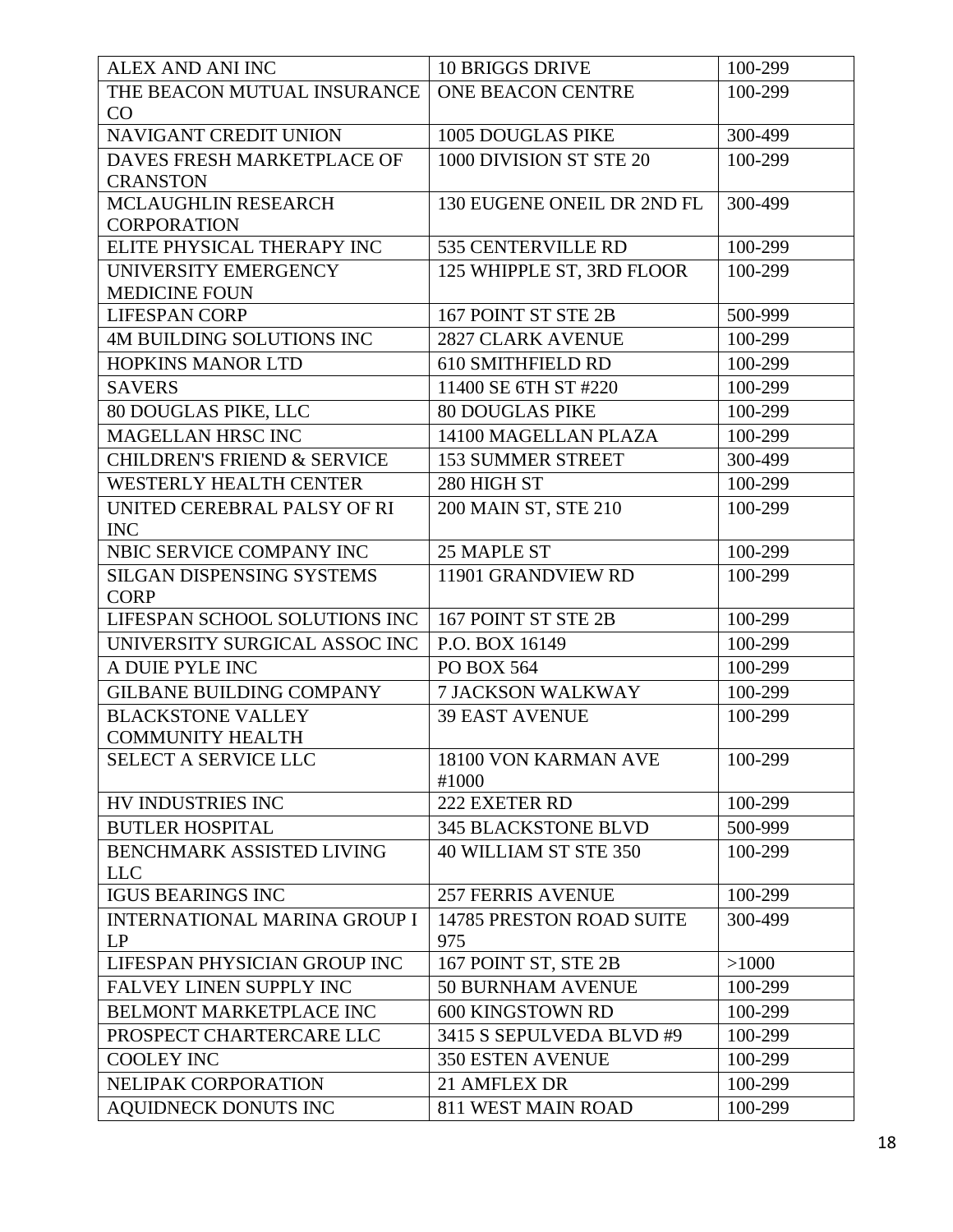| NEWPORT HOSPITAL           | 167 POINT ST STE 2B         | 500-999 |
|----------------------------|-----------------------------|---------|
| NEWPORT CREAMERY LLC       | <b>35 SOCKANOSSET CROSS</b> | 100-299 |
|                            | <b>ROAD</b>                 |         |
| NEWPORT COUNTY COMMUNITY   | 127 JOHNNYCAKE HILL ROAD    | 100-299 |
| <b>MENTAL HEA</b>          |                             |         |
| <b>BANK RI</b>             | <b>131 CLARENDON STREET</b> | 100-299 |
| <b>J C PENNEY CORP INC</b> | PO BOX 650486               | 100-299 |
| JC PENNEY CORPORATION INC  | PO BOX 650486               | 100-299 |
| DANS MANAGEMENT CO LLC     | 251 SMITH STREET            | 500-999 |

*Table* 3: includes all the Rhode Island employers who have an average of 100 employees or more in calendar year 2020, if they are RIte Share Participating, and the number of cost-effective or non-cost-effective plans they offer. The employer demographic information was provided by the Department of Labor and Transportation, and the cost-effective plan information is provided by the RIte Share team from Rhode Island Bridges.

- **RS Participating:** Employers who have provided the RIte Share program with all the needed documentation to be evaluated for cost-effectiveness.
- **Cost-Effective Plan:** The health insurance premium and Medicaid wraparound services are less expensive than what the State would pay for full Medicaid coverage. Cost-effectiveness for each plan is calculated using an algorithm developed by Milliman, a reputable actuarial firm.
- **Not Cost-Effective Plan:** The health insurance premium and Medicaid wrap around services are more expensive than what the State would pay for full Medicaid coverage.

Employers can offer multiple benefit plans, which include different tiers of coverage (e.g. Individual, Individual & Spouse, Family, etc.). An employer can have both cost-effective and not cost-effective plans. For an individual to be enrolled into an employer's plan, the plan must be cost-effective and fit the member's household composition.

## *Table 3***: Rhode Island Employers with 300 or More Employees**

| <b>EMPLOYER NAME</b>              | <b>ADDRESS</b>                 | <b>EMPLOYEE</b> |
|-----------------------------------|--------------------------------|-----------------|
|                                   |                                | <b>RANGE</b>    |
| <b>AVATAR RESIDENTIAL INC</b>     | 33 COLLEGE HILL RD. BLDG       | 100-299         |
|                                   | 33                             |                 |
| <b>10 WOODLAND DRIVE</b>          | 101 EAST STATE ST              | 100-299         |
| <b>OPERATIONS LLC</b>             |                                |                 |
| <b>COMMUNITY LIVING OF RI INC</b> | <b>349 CENTERVILLE RD BLDG</b> | 100-299         |
|                                   | 6A                             |                 |
| MERIDIAN SENIOR LIVING LLC        | 6931 ARLINGTON RD #320         | 100-299         |
| PROSPECT CHARTERCARE              | <b>200 HIGH SERVICE AVE</b>    | 100-299         |
| PHYSICIANS LLC                    |                                |                 |
| UNIVERSAL PROTECTION SERVICE      | 1551 N TUSTIN AVENUE #650      | 500-999         |
| <b>LLC</b>                        |                                |                 |
| <b>SCIENCE APPLICATIONS</b>       | <b>282 CHALET ESTATES ST</b>   | 100-299         |
| <b>INTERNATIONAL</b>              |                                |                 |
| NTT DATA SERVICES LLC             | <b>100 CITY SQUARE</b>         | 100-299         |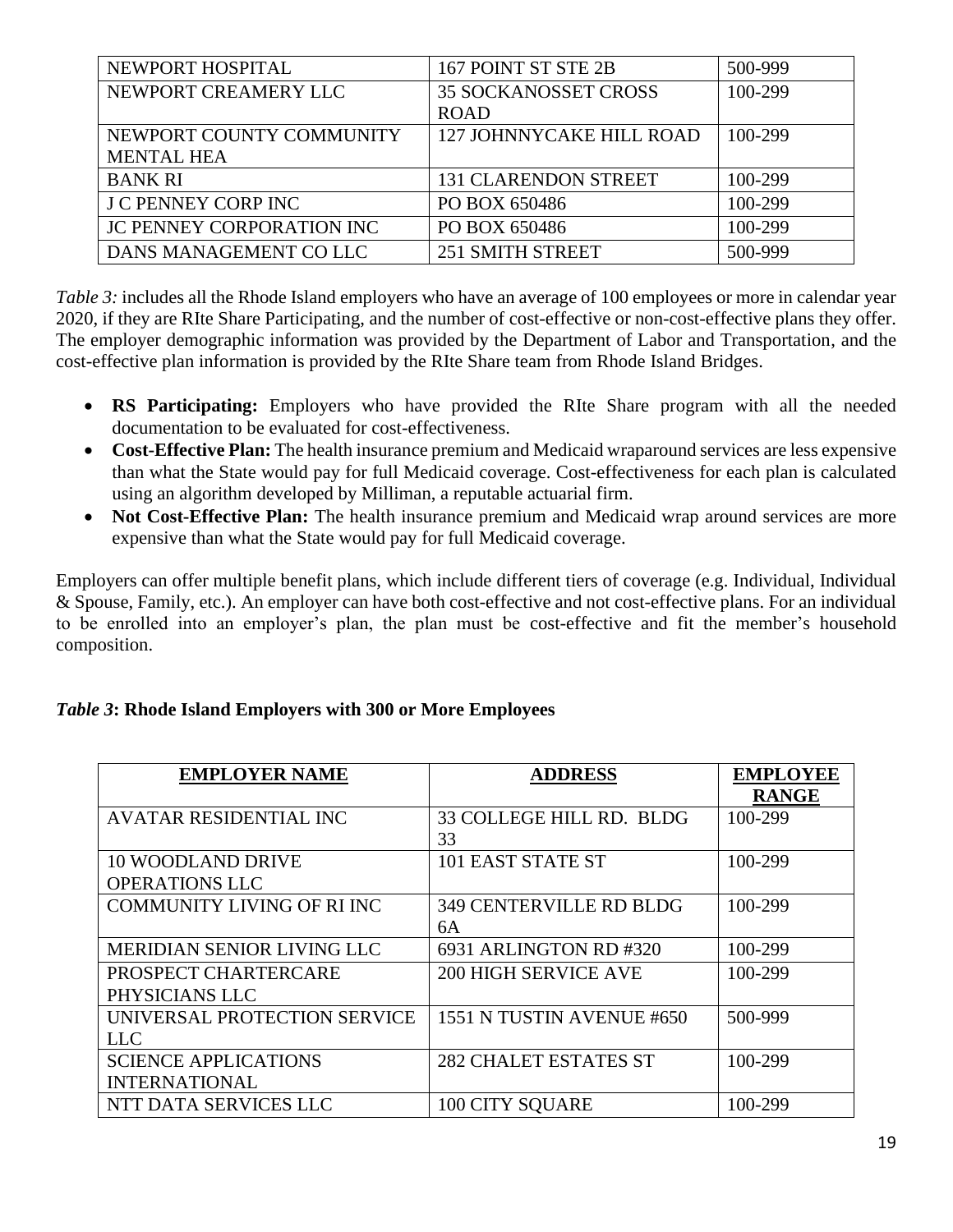| <b>FINLAY EXTRACTS &amp;</b>          | <b>10 BLACKSTONE VALLEY</b>      | 100-299 |
|---------------------------------------|----------------------------------|---------|
| <b>INGREDIENTS USA</b>                | <b>PLACE</b>                     |         |
| TATA CONSULTANCY SERVICES             | 379 THORNALL ST STE 4            | 100-299 |
| <b>LIMITED</b>                        |                                  |         |
| <b>JOHNSON &amp; WALES UNIVERSITY</b> | <b>8 ABBOTT PARK PLACE</b>       | 100-299 |
| <b>SECUREWORKS HOLDINGS INC</b>       | <b>1 CONCOURSE PKWY NE STE</b>   | 100-299 |
|                                       | 500                              |         |
| MML SENIOR CARE INC                   | 7291 POST ROAD                   | 100-299 |
| <b>TEXTRON INC DELAWARE</b>           | <b>40 WESTMINSTER ST FL2</b>     | 100-299 |
| ALERT AMBULANCE SERVICE INC           | P.O. BOX 9395                    | 100-299 |
| <b>COLLETTE TRAVEL SERVICES INC</b>   | 162 MIDDLE ST                    | 100-299 |
| DAVE'S MARKETPLACE OF                 | 1000 DIVISION RD #20             | 100-299 |
| <b>AIRPORT RD WA</b>                  |                                  |         |
| PEOPLES CREDIT UNION                  | 858 WEST MAIN ROAD               | 100-299 |
| <b>GENERAL CABLE INDUSTRIES LLC</b>   | <b>4 TESSENEER DR</b>            | 100-299 |
| <b>CHIPOTLE MEXICAN GRILL</b>         | 191 W NATIONWIDE #250            | 100-299 |
| <b>SERVICE</b>                        |                                  |         |
| HOME DEPOT USA INC                    | 2455 PACES FERRY RD              | 300-499 |
| FGX INTERNATIONAL INC                 | 500 GEORGE WASHINGTON            | 100-299 |
|                                       | <b>HWY</b>                       |         |
| SCHNEIDER ELECTRIC USA, INC           | 200 N MARTINGALE RD, STE<br>1000 | 100-299 |
| LAIDLAW TRANSIT MANAGEMENT            | 600 VINE STREET #1400            | 500-999 |
| <b>COMPANY</b>                        |                                  |         |
| <b>NFA CORP</b>                       | <b>50 MARTIN STREET</b>          | 100-299 |
| 629 SUCCOTASH LLC                     | <b>629 SUCCOTASH RD</b>          | 100-299 |
| SCHNEIDER ELECTRIC IT USA INC         | 200 N MARTINGALE RD, STE         | 100-299 |
|                                       | 1000                             |         |
| SPECTACOR MANAGEMENT                  | <b>ONE SABIN STREET</b>          | 100-299 |
| <b>GROUP</b>                          |                                  |         |
| <b>ACHIEVEMENT FIRST RHODE</b>        | 370 HARFORD AVE                  | 100-299 |
| <b>ISLAND</b>                         |                                  |         |
| HERFF JONES INC                       | 4501 WEST 62ND STREET            | 100-299 |
| <b>VERIZON NEW ENGLAND INC</b>        | 900 RACE STREET #2               | 300-499 |
| <b>SARAH NATTRESS</b>                 | ONE WELLINGTON RD                | 100-299 |
| JAY PRINTING & LITH CO INC            | 100 WARWICK IND DR               | 100-299 |
| <b>TIFFANY &amp; COMPANY</b>          | <b>15 SYLVAN WAY</b>             | 500-999 |
| <b>AUTOZONERS INC</b>                 | PO BOX 2198, DEPT 8070           | 100-299 |
| DAVE'S MARKETPLACE OF                 | 1000 DIVISION ST STE 20          | 100-299 |
| <b>SMITHFIELD IN</b>                  |                                  |         |
| <b>COMPREHENSIVE COMMUNITY</b>        | <b>311 DORIC AVENUE</b>          | 300-499 |
| <b>ACTION PROG</b>                    |                                  |         |
| ARNOLD LUMBER CO INC                  | <b>251 FAIRGROUNDS ROAD</b>      | 100-299 |
| <b>JAMES L MAHER CENTER</b>           | PO BOX 4390                      | 100-299 |
| DOLGEN RHODE ISLAND LLC               | 100 MISSION RIDGE                | 100-299 |
| TRINITY MANAGEMENT CO LLC             | 100 WEYMOUTH ST, G-1             | 300-499 |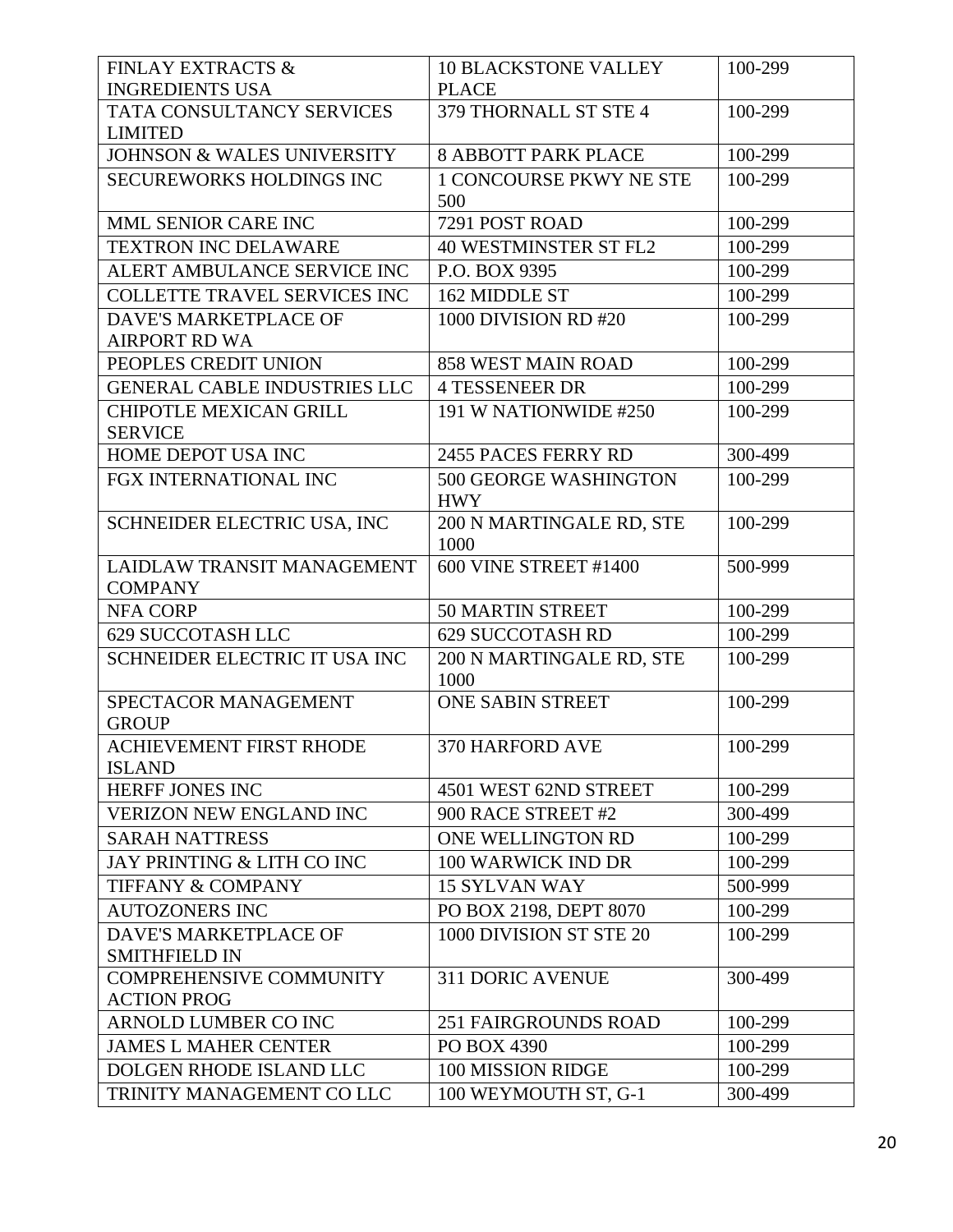| <b>STERICYCLE INC</b>           | 4010 COMMERICAL AVENUE           | 100-299 |
|---------------------------------|----------------------------------|---------|
| CALISE AND SONS BAKERY INC      | <b>2 QUALITY DRIVE</b>           | 100-299 |
| RITE SOLUTIONS INC              | PO BOX 1060                      | 100-299 |
| <b>INTERNATIONAL PACKAGING</b>  | 517 MINERAL SPR AVE              | 100-299 |
| <b>CORP</b>                     |                                  |         |
| <b>VNS HOMECARE INC</b>         | 14 WOODRUFF AVENUE, STE 7        | 100-299 |
| <b>CINTAS</b>                   | <b>6800 CINTAS BLVD</b>          | 100-299 |
| NURSING PLACEMENT INC           | 334 EAST AVE                     | 300-499 |
| <b>COXCOM INC</b>               | <b>6205 PEACHTREE DUNWOODY</b>   | 500-999 |
|                                 | <b>ROAD</b>                      |         |
| ADCARE RHODE ISLAND INC         | 107 LINCOLN ST                   | 100-299 |
| SAINT ELIZABETH MANOR EAST      | ONE DAWN HILL RD                 | 100-299 |
| <b>BAY</b>                      |                                  |         |
| AMERICAN RENAL MANAGEMENT       | 500 CUMMINGS CENTER STE          | 100-299 |
| <b>LLC</b>                      | 6550                             |         |
| HB EMPLOYEE SERVICES LLC        | 6737 W WASHINGTON ST STE<br>2300 | 100-299 |
| <b>CARDI CORPORATION</b>        | <b>400 LINCOLN AVE</b>           | 100-299 |
| <b>CITIZENS SECURITIES INC</b>  | 910 DOUGLAS PIKE RSD125          | 100-299 |
| PROSPECT CHARTERCARE SJHSRI     | <b>200 HIGH SERVICE AVE</b>      | 500-999 |
| <b>LLC</b>                      |                                  |         |
| CENTREX DISTRIBUTORS INC        | <b>119 HOPKINS HILL ROAD</b>     | 100-299 |
| HARRISBURG TELEVISION INC       | 10706 BEAVER DAM RD              | 100-299 |
| DICK S SPORTING GOODS INC       | 345 COURT ST                     | 100-299 |
| <b>DOLLAR TREE STORES</b>       | 500 VOLVO PKWY                   | 500-999 |
| <b>ATLANTIS COMFORT SYSTEMS</b> | 111 ENERGY WAY                   | 100-299 |
| <b>CORP</b>                     |                                  |         |
| <b>CADENCE SCIENCE INC</b>      | 2080 PLAINFIELD PIKE             | 100-299 |
| <b>BERKSHIRE PLACE LTD</b>      | <b>455 DOUGLAS AVE</b>           | 100-299 |
| HOLIDAY RETIREMENT HOME INC     | <b>670 PROSPECT AVENUE</b>       | 100-299 |
| <b>LOUIS GELLIS</b>             | 20 AUSTIN AVE                    | 100-299 |
| <b>IRA GREEN INC</b>            | 177 GEORGIA AVE                  | 100-299 |
| <b>REBUILDER'S AUTOMOTIVE</b>   | <b>1650 FLAT RIVER ROAD</b>      | 100-299 |
| <b>SUPPLY COMPA</b>             |                                  |         |
| NEXSTAR BROADCASTING INC        | 545 E JOHN CARPENTER FWY<br>#700 | 100-299 |
| O'REILLY AUTOMOTIVE STORES      | PO BOX 1156                      | 100-299 |
| <b>INC</b>                      |                                  |         |
| A&M SPECIAL PURCHASING INC      | <b>375 COMMERCE PARK ROAD</b>    | 500-999 |
| <b>MEDICAL HOMES OF RHODE</b>   | <b>49 OLD POCASSET RD</b>        | 100-299 |
| <b>ISLAND D/I/P</b>             |                                  |         |
| <b>MOO INC</b>                  | <b>14 BLACKSTON VALLEY</b>       | 100-299 |
|                                 | <b>PLACE</b>                     |         |
| <b>SEA CORPORATION</b>          | <b>62 JOHNNY CAKE HILL</b>       | 300-499 |
| <b>KVH INDUSTRIES INC</b>       | <b>50 ENTERPRISE CENTER</b>      | 100-299 |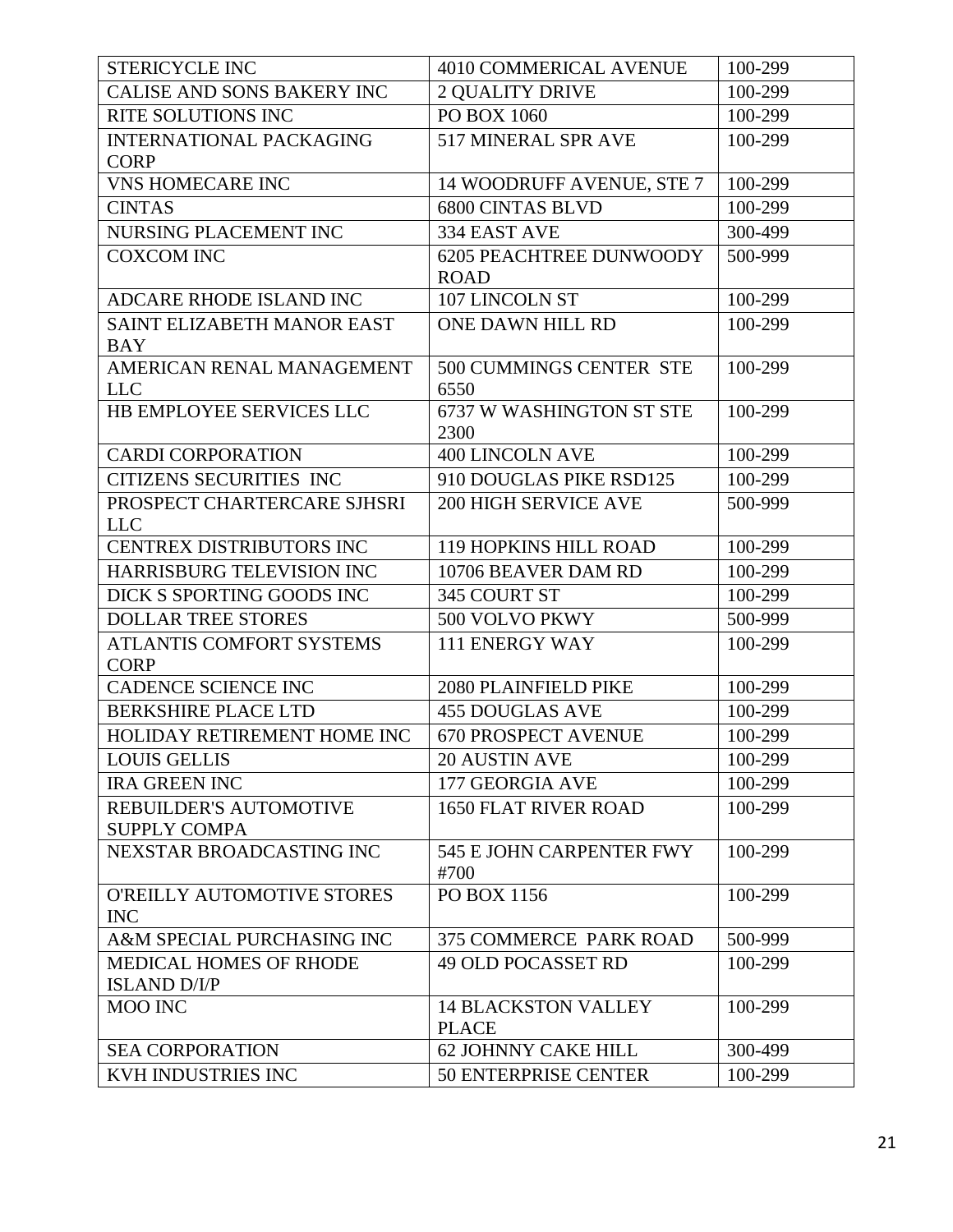| PROVIDENCE EQUITY PARTNERS<br><b>LLC</b>             | 50 KENNEDY PLAZA 18TH FL     | 100-299 |
|------------------------------------------------------|------------------------------|---------|
| PAWTUCKET CREDIT UNION                               | <b>1200 CENTRAL AVENUE</b>   | 100-299 |
| PAPPAS PHYSICAL THERAPY LLC                          | 175 S ENGLISH STATION RD     | 100-299 |
| <b>SAINT ELIZABETH HOME EAST</b><br><b>GREENWICH</b> | <b>1 SAINT ELIZABETH WAY</b> | 300-499 |
| OTS SOLUTIONS LLC                                    | 6905 N WICKHAM RD #405       | 100-299 |
| MORGAN HEALTH CENTER INC                             | <b>80 MORGAN AVE</b>         | 100-299 |
| WENDY'S INTERNATIONAL LLC                            | <b>1 DAVE THOMAS BLVD</b>    | 300-499 |
| <b>COMSEARCH INC</b>                                 | <b>308 MARKET ST</b>         | 100-299 |
| NEW YORK YACHT CLUB INC                              | 37 W 44TH ST                 | 100-299 |
| THE HILB GROUP OPERATING CO<br><b>LLC</b>            | 6802 PARAGON PL. STE 200     | 100-299 |
| <b>EMONEY ADVISOR HOLDINGS LLC</b>                   | 100 MATSONFORD RD            | 100-299 |
| <b>DOMINION DIAGNOSTICS LLC</b>                      | 211 CIRCUIT RD               | 100-299 |
| <b>MERRILL LYNCH PIERCE FENNER</b><br>SM             | 150 N COLLEGE ST             | 500-999 |
| <b>SPEEDWAY LLC</b>                                  | 539 S MAIN ST, RM 3212       | 100-299 |
| <b>CCA INC</b>                                       | POBOX 1700                   | 300-499 |
| <b>WALGREEN PHARMACY SERVICE</b><br><b>MIDWEST</b>   | 104 WILMOT RD, MS 1435       | 300-499 |
| THE WASHINGTON TRUST<br><b>COMPANY</b>               | <b>23 BROAD STREET</b>       | 500-999 |
| <b>FMR CORP</b>                                      | <b>82 DEVONSHIRE ST F7B</b>  | 100-299 |
| <b>KAR LITTLE BOX LLC</b>                            | <b>7 CREEK LANE</b>          | 100-299 |
| OAKLAND GROVE HEALTH CARE<br><b>CTR</b>              | <b>560 CUMBERLANDHILL RD</b> | 100-299 |
| <b>WATERROWER INC</b>                                | 560 METACOM AVENUE           | 100-299 |
| THE WHEELER SCHOOL                                   | 216 HOPE ST                  | 100-299 |
| PERFORMANCE PHYSICAL<br><b>THERAPY</b>               | <b>4 RICHMOND SQ STE 200</b> | 100-299 |
| <b>SCIENCE APPLICATIONS</b><br><b>INTERNATIONAL</b>  | 11955 FREEDOM DRIVE          | 100-299 |
| <b>JANCO</b>                                         | PO BOX 8819                  | 500-999 |
| UNIVERSITY MEDICINE<br>FOUNDATION INC                | 110 ELM STREET               | 300-499 |
| <b>GRACE BARKER NURSING HOME</b><br><b>INC</b>       | <b>PO BOX 427</b>            | 100-299 |
| <b>CHILD INC</b>                                     | <b>160 DRAPER AVE</b>        | 100-299 |
| <b>ARAMARK CAMPUS LLC</b>                            | 1101 MARKET ST, 11TH FL      | 100-299 |
| YMCA ASSOC OF PAWTUCKET                              | <b>8 SUMMER ST</b>           | 100-299 |
| <b>TACO INC</b>                                      | 1160 CRANSTON ST             | 300-499 |
| <b>KASBAC LLC</b>                                    | 128 UNION ST, #504           | 300-499 |
| <b>TAYLOR FARMS NEW ENGLAND</b>                      | 150 MAIN STREET #400         | 300-499 |
| <b>BLUE CROSS &amp; BLUE SHIELD OF RI</b>            | <b>500 EXCHANGE STREET</b>   | 500-999 |
| ROGERS CORPORATION INC                               | ONE TECHNOLOGY DR            | 100-299 |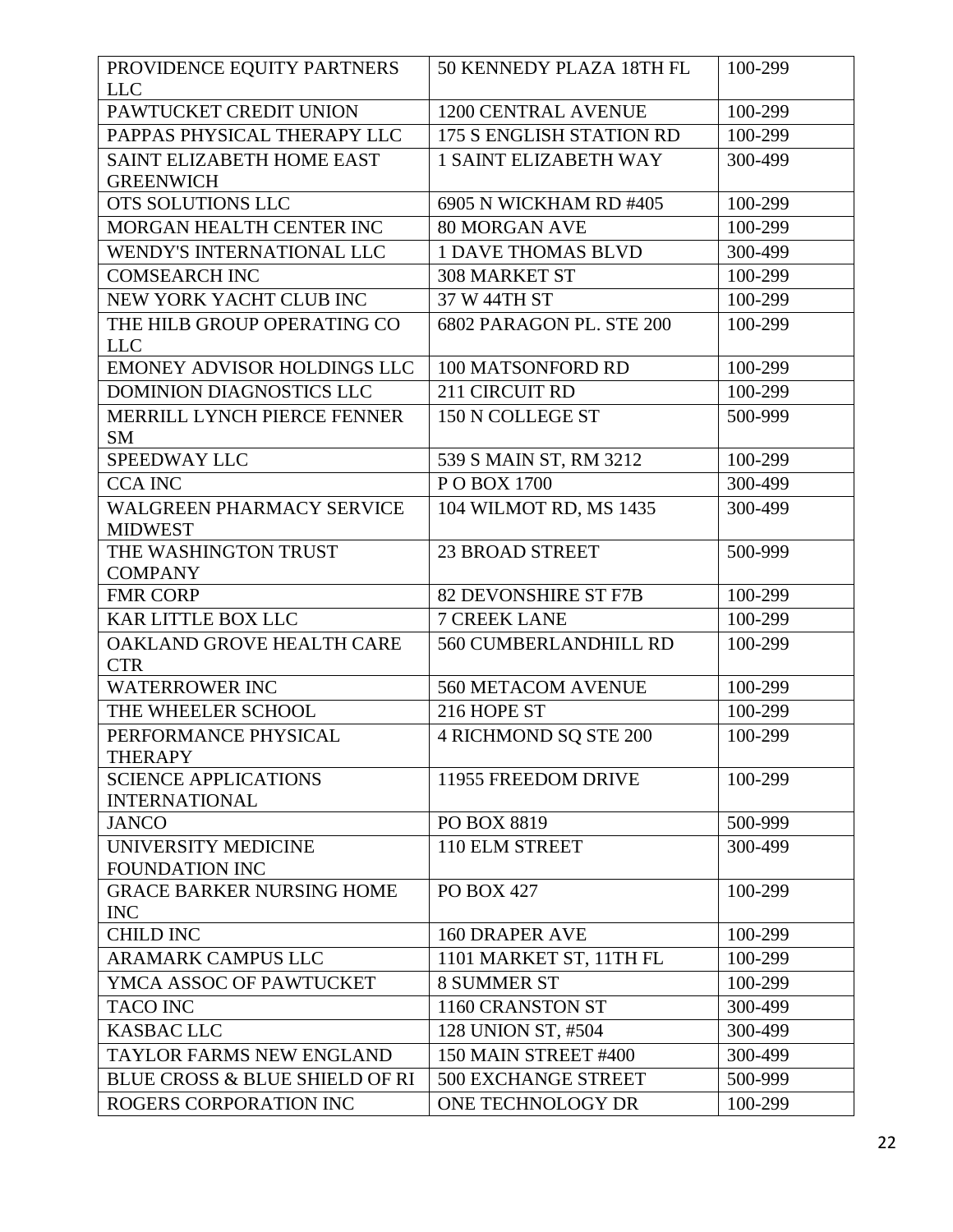| <b>SENESCO MARINE LLC</b>                            | <b>10 MACNAUGHT STREET</b>                 | 100-299 |
|------------------------------------------------------|--------------------------------------------|---------|
| <b>BOSCOVS DEPARTMENT STORE</b>                      | <b>4500 PERKIOMEN AVE</b>                  | 100-299 |
| <b>LLC</b>                                           |                                            |         |
| DAVE'S MARKETPLACE OF                                | 1000 DIVISION RD #20                       | 100-299 |
| <b>CUMBERLAND IN</b>                                 |                                            |         |
| TASCA AUTOMOTIVE GROUP                               | <b>33 SHARPE DRIVE</b>                     | 300-499 |
| <b>CENTRAL FALLS DETENTION</b><br><b>FACILITY CO</b> | 950 HIGH STREET                            | 100-299 |
| <b>MATERION CORPORATION</b>                          | <b>5 WELLINGTON RD</b>                     | 100-299 |
| <b>BROWN UROLOGY INC</b>                             | PO BOX 16149                               | 100-299 |
| <b>AUTOMOBILE INSURANCE PLANS</b><br><b>SERVICE</b>  | <b>302 CENTRAL AVE</b>                     | 100-299 |
| <b>WALACH ENTERPRISES LLC</b>                        | 21 WOODLAND RD                             | 100-299 |
| <b>LINCOLN SCHOOL</b>                                | <b>301 BUTLER AVE</b>                      | 100-299 |
| <b>TRANSACTION APPLICATIONS</b><br><b>GROUP INC</b>  | ONE DELL WAY RR1 38                        | 100-299 |
| <b>ALLIED GROUP LLC</b>                              | <b>25 AMFLEX DRIVE</b>                     | 100-299 |
| X RAY ASSOCIATES INC                                 | <b>65 SOCKANOSSET CROSS</b><br><b>ROAD</b> | 100-299 |
| <b>WASTE MGMT OF RI INC</b>                          | 1001 FANNIN #4000                          | 100-299 |
| <b>INFOSYS LIMITED</b>                               | 2400 N GLENVILLE DR #150                   | 300-499 |
| <b>ST CLARE HOME FOR AGED</b>                        | 309 SPRING ST                              | 100-299 |
| <b>OMNI HOTELS MANAGEMENT</b>                        | 4001 MAPLE AVE, STE 500                    | 100-299 |
| <b>CORPORATION</b>                                   |                                            |         |
| ASLC RI II LLC                                       | 180 LOG ROAD                               | 100-299 |
| ZOLL MEDICAL CORP                                    | 269 MILL ROAD                              | 300-499 |
| SCANDINAVIAN HOME FOR AGE                            | 1811 BROAD ST                              | 100-299 |
| <b>COASTAL MEDICAL INC</b>                           | 10 DAVOL SQUARE STE 400                    | 500-999 |
| <b>CENTREVILLE SAVINGS BANK</b>                      | 1218 MAIN STREET                           | 100-299 |
| NATIONAL GRID USA SERVICE CO                         | <b>300 ERIE BLVD WEST</b>                  | 100-299 |
| NEIGHBORHOOD HEALTH PLAN OF<br><b>RHODE I</b>        | <b>299 PROMENADE STREET</b>                | 500-999 |
| <b>COMPASS GROUP USA INC LLC2</b>                    | 2400 YORKMONT ROAD                         | 100-299 |
| ADVANCE STORES CO INC                                | 5008 AIRPORT RD                            | 100-299 |
| <b>SALVE REGINA UNIVERSITY</b>                       | 100 OCHRE POINT AVE                        | 500-999 |
| <b>GREYSTONE OF LINCOLN INC</b>                      | 7 WELLINGTON RD                            | 100-299 |
| UNITED HEALTHCARE SERVICES<br><b>INC</b>             | 9900 BREN RD E, MM008B213                  | 100-299 |
| <b>CODAC INC</b>                                     | 1052 PARK AVE                              | 100-299 |
| PROSPECT CHARTERCARE RWMC                            | <b>825 CHALKSTONE AVE</b>                  | 500-999 |
| <b>LLC</b>                                           |                                            |         |
| <b>ASPEN AEROGELS RI LLC</b>                         | <b>30 FORBES RD</b>                        | 100-299 |
| <b>CUMBERLAND FARMS INC</b>                          | <b>165 FLANDERS ROAD</b>                   | 500-999 |
| KELLERMEYER BUILDING<br><b>SERVICES LLC</b>          | 1575 HENTHORNE DR                          | 100-299 |
| <b>JOZON ENTERPRISES INC</b>                         | <b>3 COMMERCE ST</b>                       | 100-299 |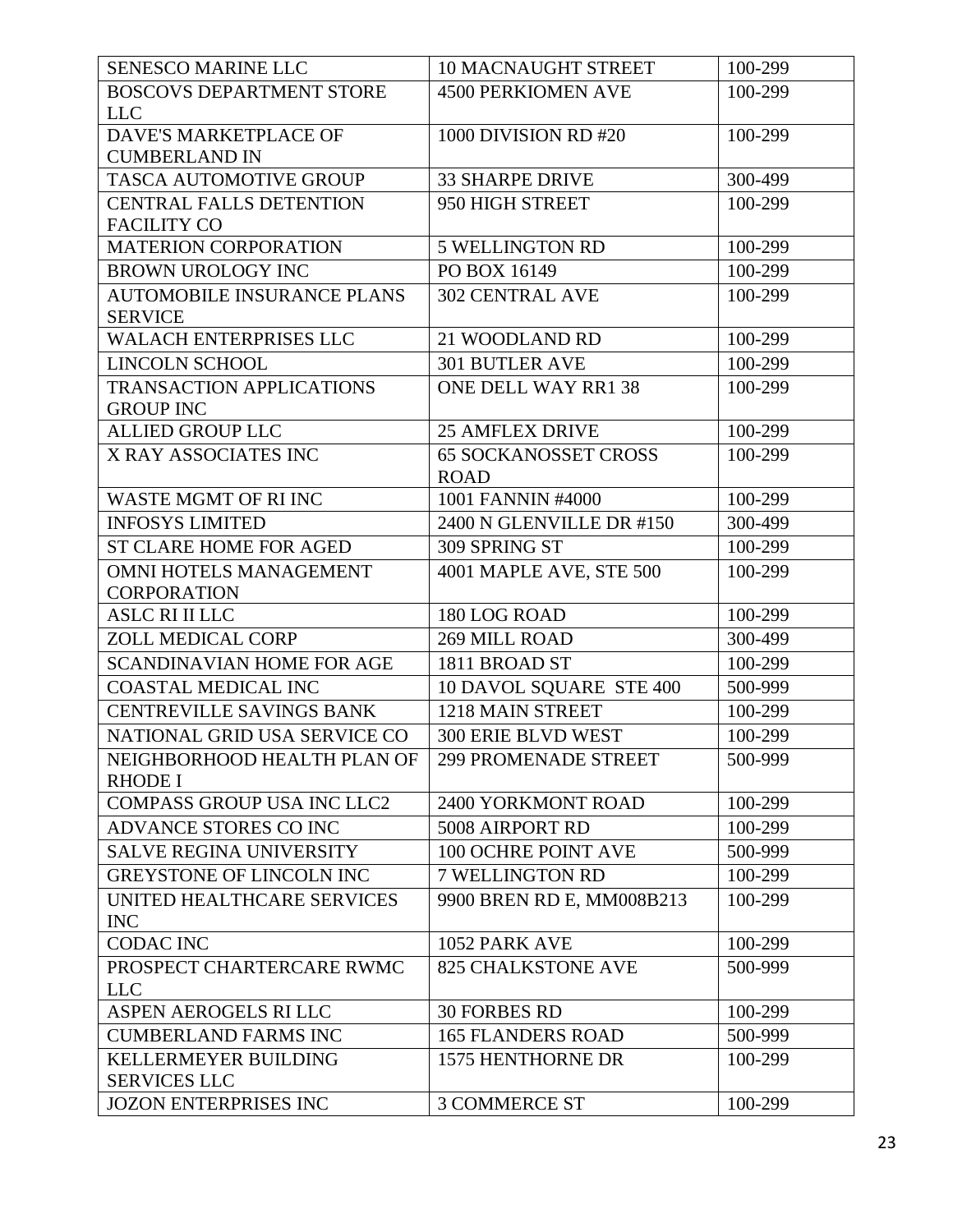| UNIVERSITY ORTHOPEDICS INC                           | P.O. BOX 1119                 | 300-499 |
|------------------------------------------------------|-------------------------------|---------|
| METROPOLITAN REGIONAL                                | 325 PUBLIC ST                 | 100-299 |
| <b>CAREER &amp; TECH</b>                             |                               |         |
| <b>REEB MILLWORK OF NEW</b>                          | <b>19 BUSINESS PARK DRIVE</b> | 100-299 |
| <b>ENGLAND INC</b>                                   |                               |         |
| <b>IMMUNEX RHODE ISLAND</b>                          | ONE AMGEN WAY M837-1-E        | 500-999 |
| <b>CORPORATION</b>                                   |                               |         |
| THE OKONITE CO INC                                   | <b>PO BOX 340</b>             | 100-299 |
| THUNDERMIST HEALTH CENTER                            | 171 SERVICE AVE.              | 500-999 |
| DANIELE INTERNATIONAL INC                            | <b>PO BOX 106</b>             | 300-499 |
| <b>STEERE HOUSE</b>                                  | 100 BORDEN ST                 | 100-299 |
| <b>ARDEN ENGINEERING</b>                             | 505 NARRAGANSETT PARK DR      | 100-299 |
| <b>CONSTRUCTORS LLC</b>                              |                               |         |
| <b>SDH EDUCATION EAST LLC</b>                        | <b>400 AIRBORNE PARKWAY</b>   | 500-999 |
| NORTHEAST BEHAVIORAL<br><b>ASSOCIATES</b>            | 2348 POST RD, #107            | 100-299 |
| MEETING STREET CENTER                                | 1000 EDDY STREET              | 100-299 |
| <b>WORKFORCERI INC</b>                               | 952 PLAINFIELD ST, UNIT3      | 100-299 |
| <b>ELMWOOD HOME CARE INC</b>                         | 120 DUDLEY STREET, STE 201    | 100-299 |
|                                                      | 200 CROSSINGS BLVD STE 310    |         |
| ORTHOPEDICS RHODE ISLAND INC                         |                               | 100-299 |
| <b>LOUIS GELLIS</b>                                  | <b>14 ROCK AVENUE</b>         | 100-299 |
| <b>HW TEMPS</b>                                      | PO BOX 517                    | 100-299 |
| <b>DELTA MECHANICAL</b>                              | <b>44 WILCLAR STREET</b>      | 100-299 |
| <b>CONTRACTORS LLC</b><br><b>FUJIFILM ELECTRONIC</b> | <b>80 CIRCUIT DRIVE</b>       | 100-299 |
| <b>MATERIALS USA I</b>                               |                               |         |
| THE FOGARTY CENTER                                   | 310 MAPLE AVE., STE. 102      | 300-499 |
| <b>COWORX STAFFING SERVICES LLC</b>                  | PO BOX 280100                 | 100-299 |
| THE TJX COMPANIES INC                                | 770 COCHITUATE RD             | 300-499 |
| COCA COLA BOTTLING CO OF                             | 1 EXECUTIVE DR STE 330        | 100-299 |
| <b>NORTHERN N</b>                                    |                               |         |
| <b>KENYON INDUSTRIES INC</b>                         | <b>PO BOX 115</b>             | 100-299 |
| VINCENT PORCARO INC                                  | PO BOX 40220                  | 100-299 |
| <b>HEXAGON METROLOGY INC</b>                         | <b>250 CIRCUIT DRIVE</b>      | 100-299 |
| <b>VERITUDE LLC</b>                                  | <b>82 DEVONSHIRE ST TSIH</b>  | 100-299 |
| PET FOOD EXPERTS INC                                 | PO BOX 8                      | 100-299 |
| ANVIL INTERNATIONAL LLC                              | 2 HOLLAND WAY                 | 100-299 |
| SWAROVSKI NORTH AMERICA LTD                          | ONE KENNEY DRIVE              | 100-299 |
| SAINT ELIZABETH AT HOME CORP                         | 2364 POST RD, STE 100         | 100-299 |
| NEWPORT COUNTY REGIONAL                              | 792 VALLEY RD                 | 100-299 |
| <b>YMCA</b>                                          |                               |         |
| UPSERVE, INC                                         | 10 DORRANCE ST, 500           | 100-299 |
| THE VILLAGE AT WATERMAN                              | 715 PUTNAM PIKE               | 100-299 |
| <b>LAKE</b>                                          |                               |         |
| DASSUALT SYSTEMES SIMULIA                            | 1301 ATWOOD AVE #101W         | 100-299 |
| <b>CORP</b>                                          |                               |         |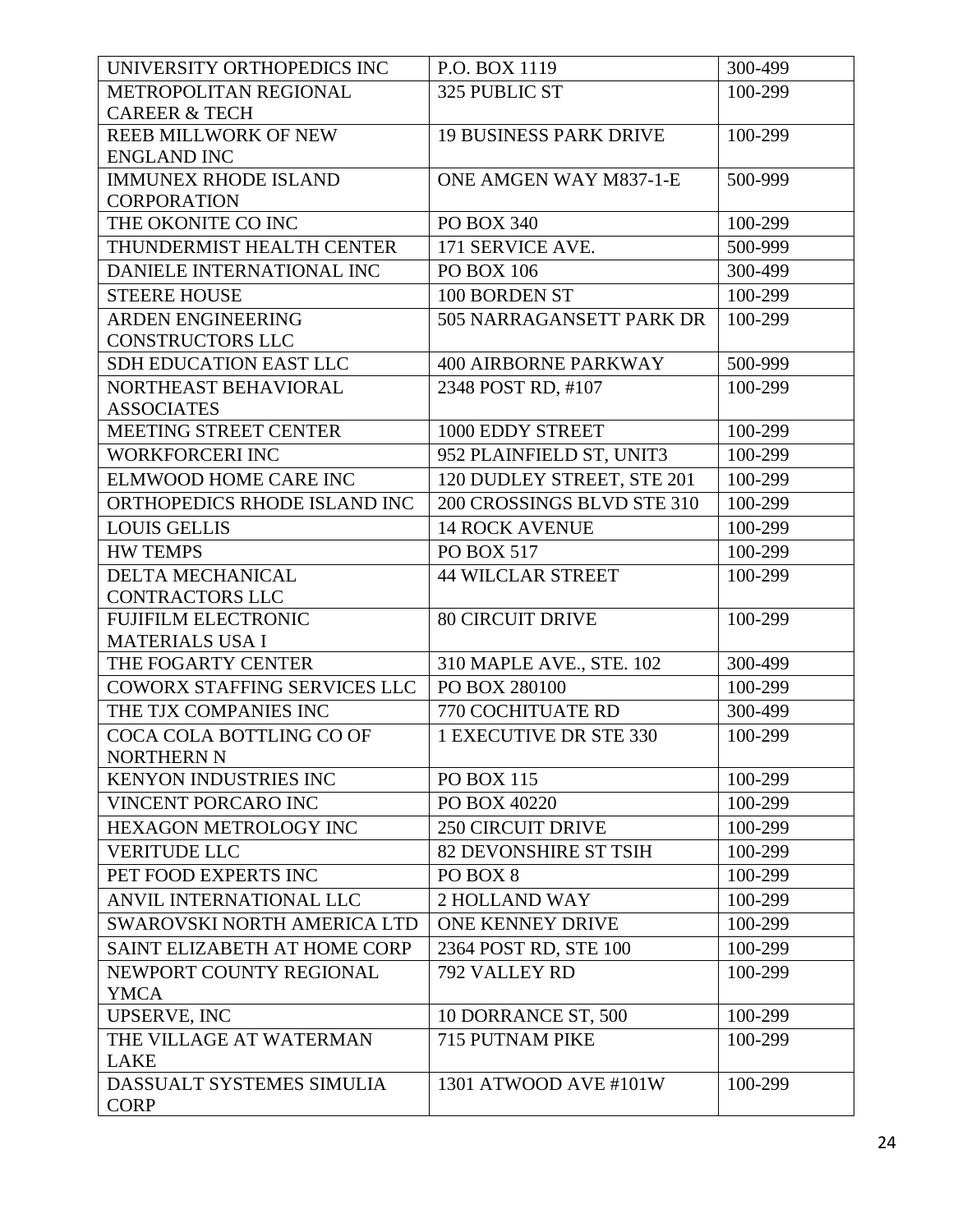| LUCAS MILHAUPT WARWICK LLC                    | 5656 S PENNSYLVANIA AVE                  | 100-299 |
|-----------------------------------------------|------------------------------------------|---------|
| <b>MIKEL INC</b>                              | 2 CORPORATE PL, STE 103                  | 100-299 |
| THE COVE CENTER INC                           | <b>610 MANTON AVE</b>                    | 100-299 |
| NATIONAL EMPLOYEE BENEFIT                     | 4725 PIEDMONT ROW DR                     | 100-299 |
| <b>COMPANIES</b>                              |                                          |         |
| PLANT CITY PROVIDENCE LLC                     | <b>334 SOUTH WATER STREET</b>            | 100-299 |
| <b>WATERVIEW RI SNF LLC</b>                   | 1275 SOUTH BROADWAY                      | 100-299 |
| EASTLAND FOOD PROCESSING INC                  | <b>69 FLETCHER AVE</b>                   | 100-299 |
| FIDELITY INVESTMENTS INST'L<br><b>OPERATI</b> | 82 DEVONSHIRE ST TS1H                    | 300-499 |
| FEDEX FREIGHT EAST INC                        | <b>PO BOX 840</b>                        | 100-299 |
| <b>OCEAN STATE LLC</b>                        | 174 ARMISTICE BLVD STE 1A                | 100-299 |
| HONEYWELL INTERNATIONAL INC                   | P.O. BOX 22315                           | 100-299 |
| <b>CARELINK</b>                               | <b>225 CHAPMAN STREET</b>                | 100-299 |
| ELMHURST OPERATOR LLC                         | 1608 ROUTE 88, STE 301                   | 100-299 |
| AMAZON.COM SERVICES INC                       | PO BOX 81207                             | 300-499 |
| <b>ARAMARK FACILITY SERVICES</b>              | 1101 MARKET STREET                       | 100-299 |
| <b>LLC</b>                                    |                                          |         |
| ROGER WILLIAMS UNIV SCHOOL                    | <b>10 METACOM AVE</b>                    | 100-299 |
| OF LAW                                        |                                          |         |
| <b>ST ANTOINE RESIDENCE</b>                   | <b>10 RHODES AVE</b>                     | 100-299 |
| TWIN RIVER TIVERTON LLC                       | <b>100 TWIN RIVER ROAD</b>               | 100-299 |
| <b>SOVEREIGN BANK</b>                         | 1130 BERKSHIRE BLVD                      | >1000   |
| AETNA BRIDGE COMPANY                          | 100 JEFFERSON BLVD, STE 100              | 100-299 |
| <b>GRODEN CENTER INC</b>                      | <b>610 MANTON AVE</b>                    | 100-299 |
| <b>BALISE AUTO SALES INC</b>                  | <b>122 DOTY CIRCLE</b>                   | 300-499 |
| HAYWARD INDUSTRIES INC                        | <b>61 WHITECAP DR</b>                    | 100-299 |
| <b>BRENTWOOD HEALTH CENTER</b>                | 4000 POST RD                             | 100-299 |
| <b>LTD</b>                                    |                                          |         |
| GATEWAY HEALTHCARE INC                        | 249 ROOSEVELT AVE STE 205                | 300-499 |
| <b>239 LEGRIS AVE OPERATIONS LLC</b>          | 239 LEGRIS AVE                           | 100-299 |
| <b>TRI-MACK PLASTICS</b>                      | <b>66 TUPELO ST</b>                      | 100-299 |
| <b>MANUFACTURING COR</b>                      |                                          |         |
| DAVE'S MARKETPLACE OF                         | 1000 DIVISION ST STE 20                  | 100-299 |
| <b>COVENTRY INC</b><br>THIELSCH ENG ASSOC INC | <b>195 FRANCES AVE</b>                   | 300-499 |
| PETRO HOLDINGS INC                            | 550 FISH RD                              |         |
| MED TECH INC                                  |                                          | 100-299 |
|                                               | PO BOX 2263                              | 100-299 |
| <b>H&amp;T MEDICALS INC</b>                   | 1738 BROAD ST #101T                      | 100-299 |
| APPLE COMPUTER INC                            | <b>12545 RIATA VISTA CIRCLE</b>          | 100-299 |
| <b>METLIFE GROUP</b>                          | 13045 TESSON FERRY RD B1-02              | 500-999 |
| <b>ALDI INC</b>                               | <b>1200 N. KIRK RD</b>                   | 100-299 |
| <b>DURHAM D&amp;M LLC</b>                     | 2601 NAVISTAR DR, BLDG 5                 | 100-299 |
| <b>HOWLEY BREAD GROUP LTD</b>                 | 159 CROCKER PARK BLVD,<br><b>STE 290</b> | 100-299 |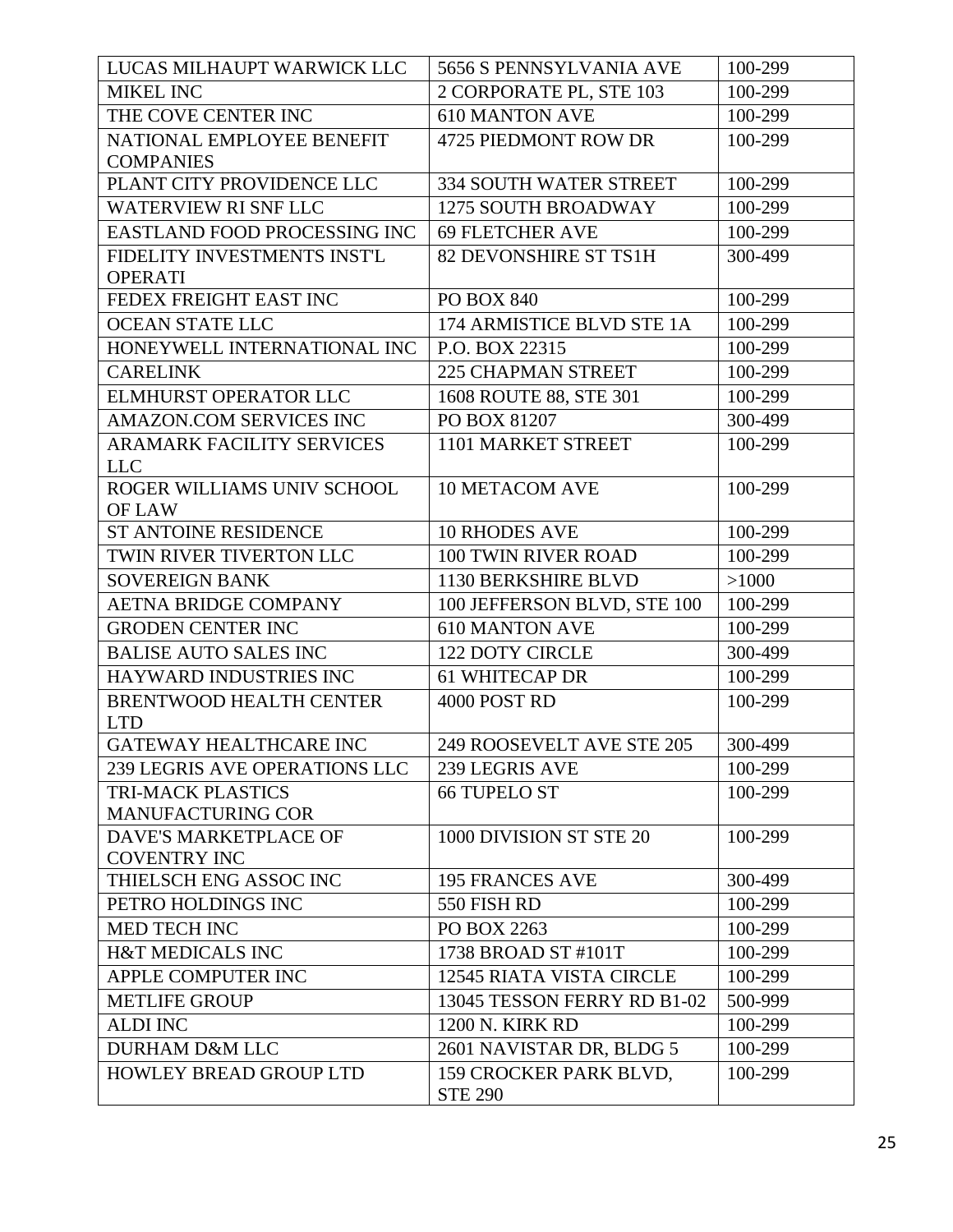| ATALIAN US NEW ENGLAND LLC                        | 525 WASHINGTON BLVD 25TH<br>FL   | 100-299 |
|---------------------------------------------------|----------------------------------|---------|
| THE PROV CENTER FOR<br><b>COUNSELING</b>          | 528 NORTH MAIN STREET            | 500-999 |
| <b>CROSSROADS RHODE ISLAND</b>                    | 160 BROAD ST                     | 100-299 |
| TJX CO INC                                        | 770 COCHITUATE RD, RT 500A-<br>1 | 300-499 |
| <b>TD BANK NA</b>                                 | P.O. BOX 9450                    | 100-299 |
| HOME LOAN INVESTMENT BANK<br><b>FSB</b>           | <b>2 ALTIERI WAY</b>             | 100-299 |
| <b>AUTOMOBILE CLUB OF RHODE</b><br><b>ISLAND</b>  | 110 ROYAL LITTLE DR              | 100-299 |
| <b>EAST BAY CENTER INC</b>                        | <b>610 WAMPANOAG TRAIL</b>       | 300-499 |
| <b>LOWE'S HOME CENTERS INC</b>                    | <b>1605 CURTIS BRIDGE ROAD</b>   | 500-999 |
| RI MAYORAL ACADEMY,<br><b>BLACKSTONE VALL</b>     | <b>7 FATIMA DRIVE</b>            | 300-499 |
| <b>FLIK LIFESTYLES LLC</b>                        | 2400 YORKMONT RD                 | 100-299 |
| <b>AMICA LIFE INSURANCE CO</b>                    | PO BOX 6008                      | 100-299 |
| <b>RI BLOOD CENTER</b>                            | <b>405 PROMENADE STREET</b>      | 100-299 |
| <b>IGT GLOBAL SOLUTIONS</b><br><b>CORPORATION</b> | <b>10 MEMORIAL BOULEVARD</b>     | 500-999 |
| THE CHEESECAKE FACTORY<br><b>RESTAURANTS</b>      | 26950 AGOURA RD                  | 100-299 |
| <b>CVS RX SERVICES INC</b>                        | <b>ONE CVS DRIVE 2230</b>        | 500-999 |
| PATRIOT HAULING CO INC                            | 2208 PLAINFIELD PIKE             | 100-299 |
| HITACHI CABLE AMERICA INC                         | 900 HOLT AVENUE                  | 100-299 |
| <b>EAST SIDE CLINICAL</b><br><b>LABORATORY</b>    | <b>10 RISHO AVE</b>              | 100-299 |
| <b>HATTIE IDE CHAFFEE HOME</b>                    | 200 WAMPANOAG TRAIL              | 100-299 |
| MURDOCK WEBBING COMPANY<br><b>INC</b>             | 27 FOUNDRY ST                    | 100-299 |
| <b>EMPLOYMENT 2000 LTD</b>                        | PO BOX 19086                     | 500-999 |
| <b>ACCESSPOINT RI</b>                             | P.O. BOX 20130                   | 100-299 |
| HOPE NURSING HOME CARE LLC                        | P.O. BOX 214                     | 100-299 |
| <b>CHARLESGATE NURSING CENTER</b>                 | 100 RANDALL STREET               | 100-299 |
| <b>YMCA PROVIDENCE</b>                            | 21 PEACE ST 6TH FLOOR            | 300-499 |
| NUMARK INTERNATIONAL INC                          | <b>200 SCENIC VIEW DR</b>        | 100-299 |
| <b>WALGREENS</b>                                  | 300 WILMOT RD MS 3301            | 300-499 |
| <b>VIRGIN PULSE INC</b>                           | <b>75 FOUNTAIN STREET</b>        | 300-499 |
| BJ'S WHOLESALE CLUB, INC.                         | PO BOX 5230                      | 300-499 |
| SPURWINK SCHOOL INC                               | ONE SPURWINK PLACE               | 100-299 |
| <b>CLEMENTS MARKET</b>                            | <b>PO BOX 268</b>                | 100-299 |
| 333 GREEN END AVE OPERATIONS<br><b>LLC</b>        | 101 EAST STATE STREET            | 100-299 |
| TANURY INDUSTRIES INC                             | <b>6 NEW ENGLAND WAY</b>         | 100-299 |
| ASLC OPCO RI I LLC                                | 620 MAIN ST, STE 3B              | 100-299 |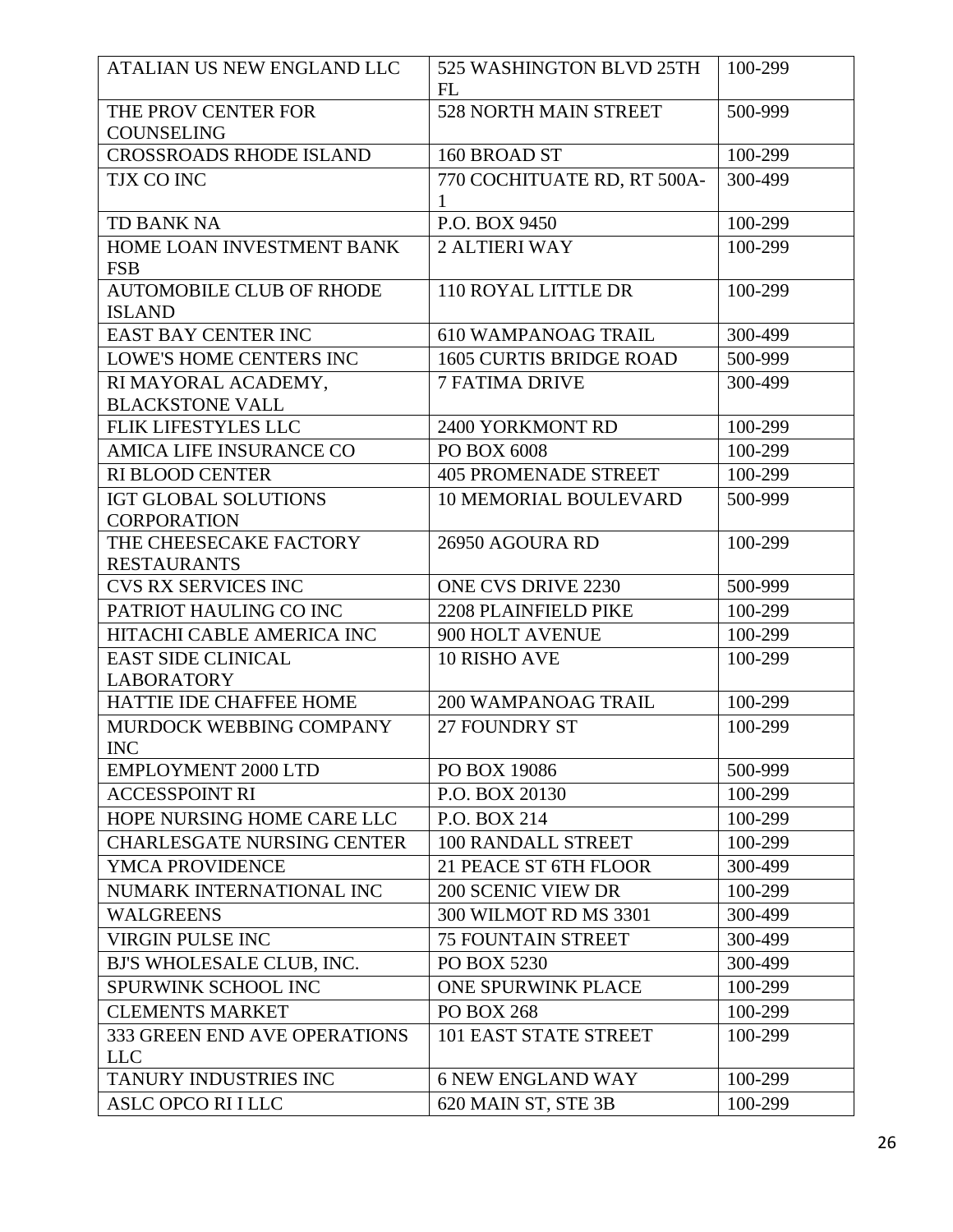| <b>MOSES BROWN SCHOOL</b>                       | 250 LLOYD AVE                             | 100-299 |
|-------------------------------------------------|-------------------------------------------|---------|
| METROVEST HOSPITALITY LLC                       | 1 GOAT ISLAND                             | 100-299 |
| <b>SUMMIT RI SNF LLC</b>                        | 99 HILLSIDE AVENUE                        | 100-299 |
| <b>REFOCUS INC</b>                              | <b>45 GREELEY ST</b>                      | 100-299 |
| YMCA OF WESTERLY PAWCATUCK                      | 95 HIGH ST                                | 100-299 |
| FEDERAL EXPRESS CORPORATION                     | 30 FEDEX PRKWY 2ND FL<br><b>HORIZNTL</b>  | 100-299 |
| EFD INC                                         | <b>40 CATAMORE BLVD</b>                   | 100-299 |
| OCEAN STATE JOBBERS INC                         | 375 COMMERCE PARK ROAD                    | 300-499 |
| <b>CARE NEW ENGLAND HR</b>                      | <b>4 RICHMOND SQUARE STE 400</b>          | 500-999 |
| <b>BANKNEWPORT</b>                              | <b>PO BOX 450</b>                         | 100-299 |
| NEW ENGLAND INSTITUTE OF<br><b>TECHNOLOGY</b>   | 1 NEW ENGLAND TECH BLVD                   | 300-499 |
| <b>TARGET CORPORATION</b>                       | 7000 TARGET PRKWY N #NCD-<br>0208         | 500-999 |
| LIFETIME FINANCIAL<br>MANAGEMENT INC            | PO. BOX 490                               | 100-299 |
| STARKWEATHER SHEPLEY INC                        | PO BOX 549                                | 100-299 |
| <b>DANIEL HOSTETTLER</b>                        | <b>1 BLUFF AVENUE</b>                     | 100-299 |
| <b>CAMRAC LLC</b>                               | <b>8 ELLA GRASSO TURNPIKE</b>             | 100-299 |
| WHOLE FOODS MARKET GROUP<br><b>INC</b>          | 550 BOWIE ST                              | 500-999 |
| <b>DAVE'S MARKETPLACE</b><br>MANAGEMENT INC     | 1000 DIVISION ST STE 20                   | 100-299 |
| <b>SEVEN STARS BAKERY</b>                       | <b>100 ADAMS POINT ROAD</b>               | 100-299 |
| <b>GEMALTO INC</b>                              | 101 PARK DR                               | 100-299 |
| NATIONAL REFRIGERATION IN                       | 3600 WEST SHORE RD                        | 100-299 |
| OPTUM SERVICES INC                              | PO BOX 1459 RT MN008-B213                 | 300-499 |
| RI SCHOOL OF DESIGN                             | <b>2 COLLEGE STREET</b>                   | 100-299 |
| <b>AVAILABLE STAFFING NETWORK</b><br><b>LLC</b> | 500 BROAD STREET UNIT 7                   | 100-299 |
| <b>BOTTLING GROUP LLC</b>                       | 1100 REYNOLDS BLVD                        | 100-299 |
| <b>AEROTEK INC</b>                              | 7301 PARKWAY DR                           | 100-299 |
| LIVING IN FULFILLING<br><b>ENVIRONMENTS I</b>   | <b>490 METACOM AVENUE</b>                 | 100-299 |
| <b>HOMEGOODS INC</b>                            | <b>770 COCHITUATE RD</b>                  | 100-299 |
| LINN HEALTH & REHABILITATION                    | <b>30 ALEXANDER AVE</b>                   | 100-299 |
| <b>AMTROL INC</b>                               | 1400 DIVISION RD                          | 300-499 |
| <b>METROPOLITAN</b><br>PROPERTY&CASUALTY        | 13045 TESSON FERRY RD,<br>$S#B1-02$       | 300-499 |
| <b>TEKNOR APEX CO</b>                           | 505 CENTRAL AVE                           | 300-499 |
| RI PHILHARMONIC ORCH                            | <b>667 WATERMAN AVENUE</b>                | 100-299 |
| <b>EDESIA INC</b>                               | 550 ROMANO VINEYARD WAY                   | 100-299 |
| <b>STAPLES THE OFFICE SUPERSTORE</b>            | PO BOX 102417                             | 100-299 |
| OS RESTAURANT SERVICES INC                      | 2202 N WESTSHORE BLVD 5TH<br><b>FLOOR</b> | 100-299 |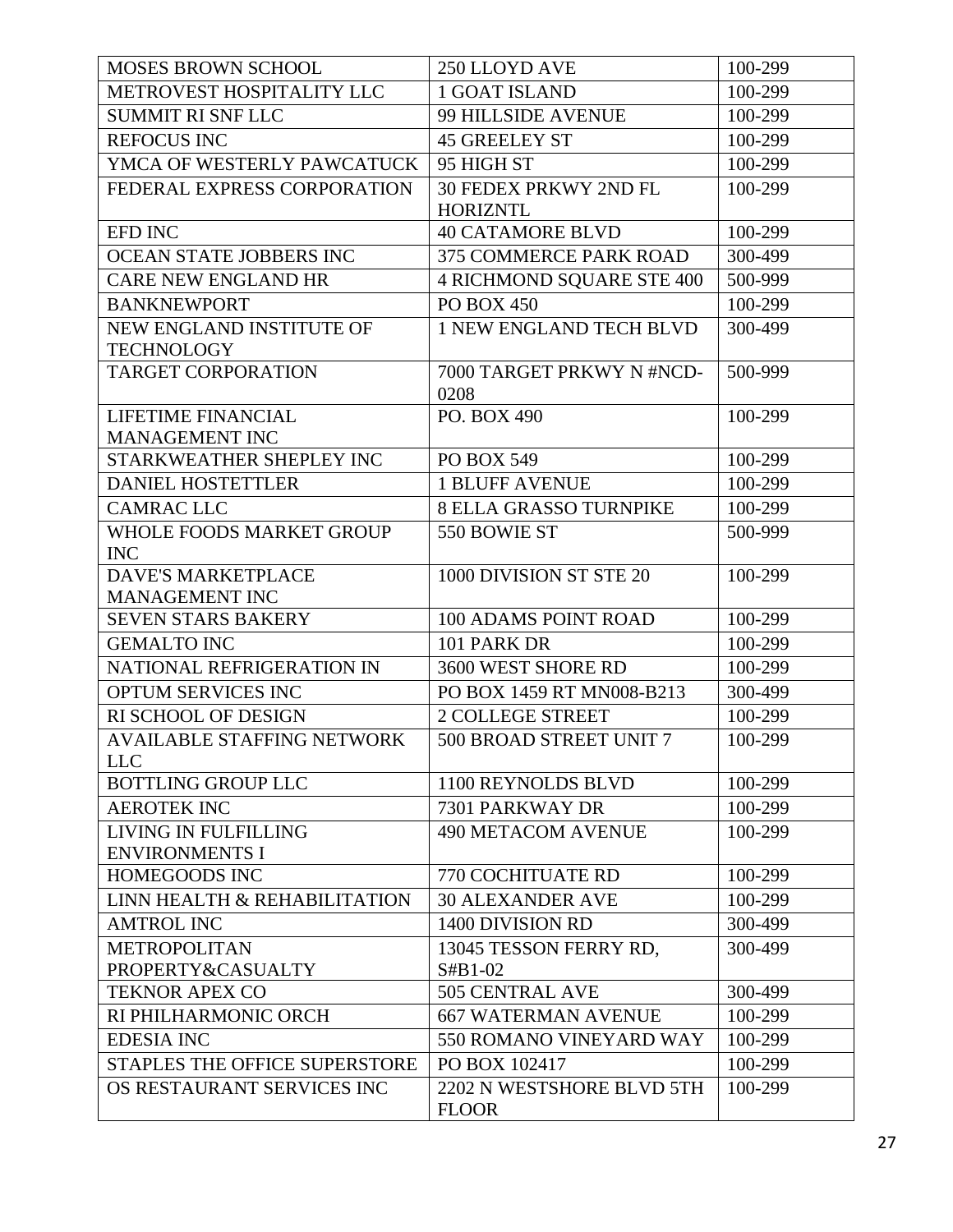| <b>E&amp;A MARKETS INC</b>                              | 106 MAIN ST                                 | 100-299 |
|---------------------------------------------------------|---------------------------------------------|---------|
| SOUTHCOAST PHYSICIANS GROUP                             | 200 MILL ROAD, STE 185                      | 100-299 |
| <b>INC</b>                                              |                                             |         |
| <b>J ARTHUR TRUDEAU MEMORIAL</b>                        | 3445 POST RD                                | 300-499 |
| <b>CENTER</b>                                           |                                             |         |
| RIVERVIEW NURSNG HME INC                                | 546 MAIN ST                                 | 100-299 |
| THE NARRAGANSETT ELECTRIC                               | <b>300 ERIE BLVD WEST</b>                   | 500-999 |
| CO                                                      |                                             |         |
| THE PROVIDENCE COMMUNITY<br><b>HEALTH CE</b>            | 375 ALLENS AVE.                             | 500-999 |
| FEDERAL ELECTRONICS INC                                 | <b>75 STAMP FARM ROAD</b>                   | 100-299 |
| EATON AEROSPACE GROUP                                   | 1000 EATON BLVD #2T                         | 100-299 |
| DAVOL INC                                               | 730 CENTRAL AVE                             | 100-299 |
| <b>MARK DONABEDIAN</b>                                  | 416 BELMONT ST, STE 201                     | 100-299 |
| <b>RAYTHEON COMPANY</b>                                 | PO BOX 7000                                 | >1000   |
| <b>ST MARY'S HOME FOR CHILDREN</b>                      | <b>420 FRUIT HILL AVE</b>                   | 100-299 |
| TIDES FAMILY SERVICES INC                               | 215 WASHINGTON STREET                       | 100-299 |
| <b>TOCKWOTTON HOME</b>                                  | 500 WATERFRONT DRIVE                        | 100-299 |
| THE TALARIA CO LLC                                      | <b>ONE LITTLE HARBOR</b>                    | 100-299 |
|                                                         | <b>LANDING</b>                              |         |
| <b>ABRH LLC</b>                                         | 3038 SIDCO DRIVE                            | 100-299 |
| JOY HOME CARE INC                                       | 1515 ELMWOOD AVE STE 1&2                    | 100-299 |
| EAST SIDE MANAGEMENT INC                                | <b>2050 PLAINFIELD PIKE</b>                 | 300-499 |
| WEST BAY RESIDENTIAL SERVICE                            | <b>158 KNIGHT STREET</b>                    | 300-499 |
| DAVE'S MARKETPLACE OF E                                 | 1000 DIVISION RD #20                        | 100-299 |
| <b>GREENWICH S</b>                                      |                                             |         |
| <b>KELLY AND PICERNE INC</b>                            | 75 LAMBERT LIND HWY.                        | 100-299 |
| MICHAELS STORES INC SUBS                                | PO BOX 619566                               | 100-299 |
| <b>SOUTHWEST AIRLINES CO</b>                            | P.O. BOX 36611                              | 100-299 |
| <b>KENNEY MANUFACTURING</b><br><b>COMPANY</b>           | 1000 JEFFERSON BLVD                         | 100-299 |
| <b>CHILD &amp; FAMILY SERVICES OF</b><br><b>NEWPORT</b> | <b>31 JOHN CLARKE ROAD</b>                  | 100-299 |
| PRIME HEALTHCARE SERVICES                               | 115 CASS AVE                                | 500-999 |
| <b>LANDMARK</b>                                         |                                             |         |
| APPLE AMERICAN GROUP II LLC                             | 6200 OAKTREE BOULEVARD,<br><b>SUITE 250</b> | 300-499 |
| LIFE CARE CENTERS OF AMERICA                            | PO BOX 3480                                 | 300-499 |
| ARC OF BLACKSTONE VALLEY                                | 500 PROSPECT STREET                         | 100-299 |
| <b>LIFESPAN CORP</b>                                    | 167 POINT ST, STE 2B                        | >1000   |
| AMEDISYS HOLDING LLC                                    | 5959 SOUTH SHERWOOD                         | 100-299 |
|                                                         | <b>FOREST BLVD</b>                          |         |
| <b>BANNISTER OPERATIONS ASSOC</b>                       | 4770 WHITE PLAINS RD 3RD FL                 | 100-299 |
| <b>LLC</b>                                              |                                             |         |
| <b>INDEPENDENCE HEALTH</b>                              | <b>433 ELMWOOD AVENUE</b>                   | 100-299 |
| <b>SERVICES LLC</b>                                     |                                             |         |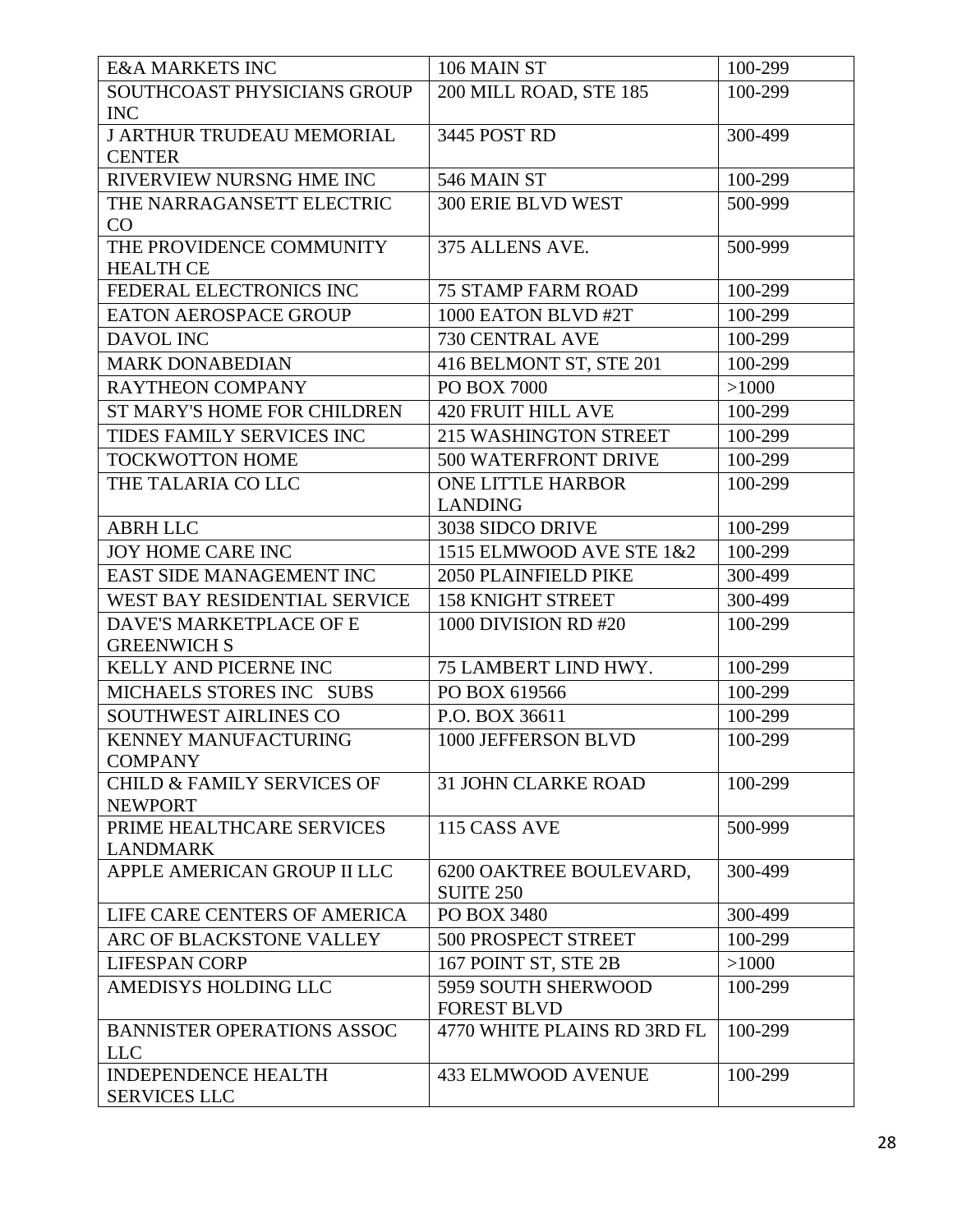| KENT COUNTY VISITING NURSE                              | <b>51 HEALTH LANE</b>                  | 100-299 |
|---------------------------------------------------------|----------------------------------------|---------|
| <b>ASSOCIAT</b>                                         |                                        |         |
| <b>OLD NAVY LLC</b>                                     | P.O. BOX 27806                         | 100-299 |
| THE MOORE COMPANY                                       | P.O. BOX 538                           | 100-299 |
| LMG RHODE ISLAND HOLDINGS                               | 175 SULLYS TRAIL, 3RD                  | 100-299 |
| <b>INC</b>                                              | <b>FLOOR</b>                           |         |
| <b>INTERPLEX ENGINEERED</b>                             | <b>231 FERRIS AVENUE</b>               | 100-299 |
| <b>PRODUCTS</b>                                         |                                        |         |
| NAFI CONNECTICUT INC                                    | 90 MAPLE ST, STE 2                     | 100-299 |
| KOHL S INC                                              | N56 W17000 RIDGEWOOD DR                | 100-299 |
| <b>CHISHOLM CHISHOLM &amp;</b><br><b>KILPATRICK LTD</b> | 321 S MAIN ST. #200                    | 100-299 |
| <b>TYCO FIRE PRODUCTS LP</b>                            | 1400 PENNBROOK PKWY                    | 100-299 |
| <b>STARBUCKS CORP*</b>                                  | PO BOX 34442 TAX2                      | 300-499 |
| ATRIA MANAGEMENT CO LLC                                 | 300 E. MARKET SUITE 100                | 100-299 |
| <b>CAROUSEL INDUSTRIES</b>                              | <b>659 S COUNTY TRAIL</b>              | 300-499 |
| AMERICAN MATHEMATICAL                                   | <b>201 CHARLES STREET</b>              | 100-299 |
| <b>SOCIETY</b>                                          |                                        |         |
| <b>INDUSTRIAL SECURITY &amp; INVEST</b>                 | <b>58 WATERMAN AVE</b>                 | 100-299 |
| <b>INC</b>                                              |                                        |         |
| 981 KINGS TOWN RD OPERATING                             | 641 LEXINGTON AVE, 31ST FL             | 100-299 |
| <b>COMPANY</b>                                          |                                        |         |
| THOMAS C SLATER COMPASSION<br><b>CENTER</b>             | <b>1 CORLISS ST</b>                    | 100-299 |
| <b>ST GEORGE'S SCHOOL</b>                               | PO BOX 1910                            | 100-299 |
| <b>WARWICK HEALTH CENTRE INC</b>                        | 109 WEST SHORE RD                      | 100-299 |
| WALGREEN EASTERN CO INC                                 | <b>300 WILMOT ROAD</b>                 | 500-999 |
| PERSPECTIVES CORP                                       | 1130 TEN ROD RD BLDG B                 | 500-999 |
|                                                         | <b>STE 101</b>                         |         |
| HIGHLANDER CHARTER SCHOOL                               | <b>42 LEXINGTON AVENUE</b>             | 100-299 |
| <b>INC</b>                                              |                                        |         |
| PRIME NOW LLC                                           | PO BOX 80726                           | 300-499 |
| STANLEY TREE SERVICE INC                                | 275 GEO WASHINGTON                     | 100-299 |
|                                                         | <b>HIGHWAY</b>                         |         |
| OCEAN STATE TRANSIT LLC                                 | 3349 HIGHWAY 138 BUILDING<br>A SUITE C | 500-999 |
| <b>CAREMARK LLC</b>                                     | ONE CVS DRIVE                          | 500-999 |
| <b>MICRO TECH STAFFING MAR</b>                          | 1214 PARK ST, UNIT 204                 | 100-299 |
| <b>VISTA</b>                                            |                                        |         |
| <b>XIMEDICA LLC</b>                                     | <b>55 DUPONT DRIVE</b>                 | 100-299 |
| THE PRESERVATION SOCIETY OF                             | <b>PO BOX 510</b>                      | 100-299 |
| <b>NEWPORT</b>                                          |                                        |         |
| DAVIDSON HOTEL COMPANY LLC                              | ONE RAVINIA DR, STE 1600               | 100-299 |
| MANPOWER INTERNATIONAL INC                              | 100 MANPOWER PL                        | 100-299 |
| <b>BAYADA HOME HEALTH CARE INC</b>                      | 4300 HADDONFIELD RD E                  | 300-499 |
|                                                         | <b>BLDG</b>                            |         |
| <b>ANTONIO MARIANO</b>                                  | 535 ATWOOD AVE                         | 100-299 |

\* The employer has provided age-based rates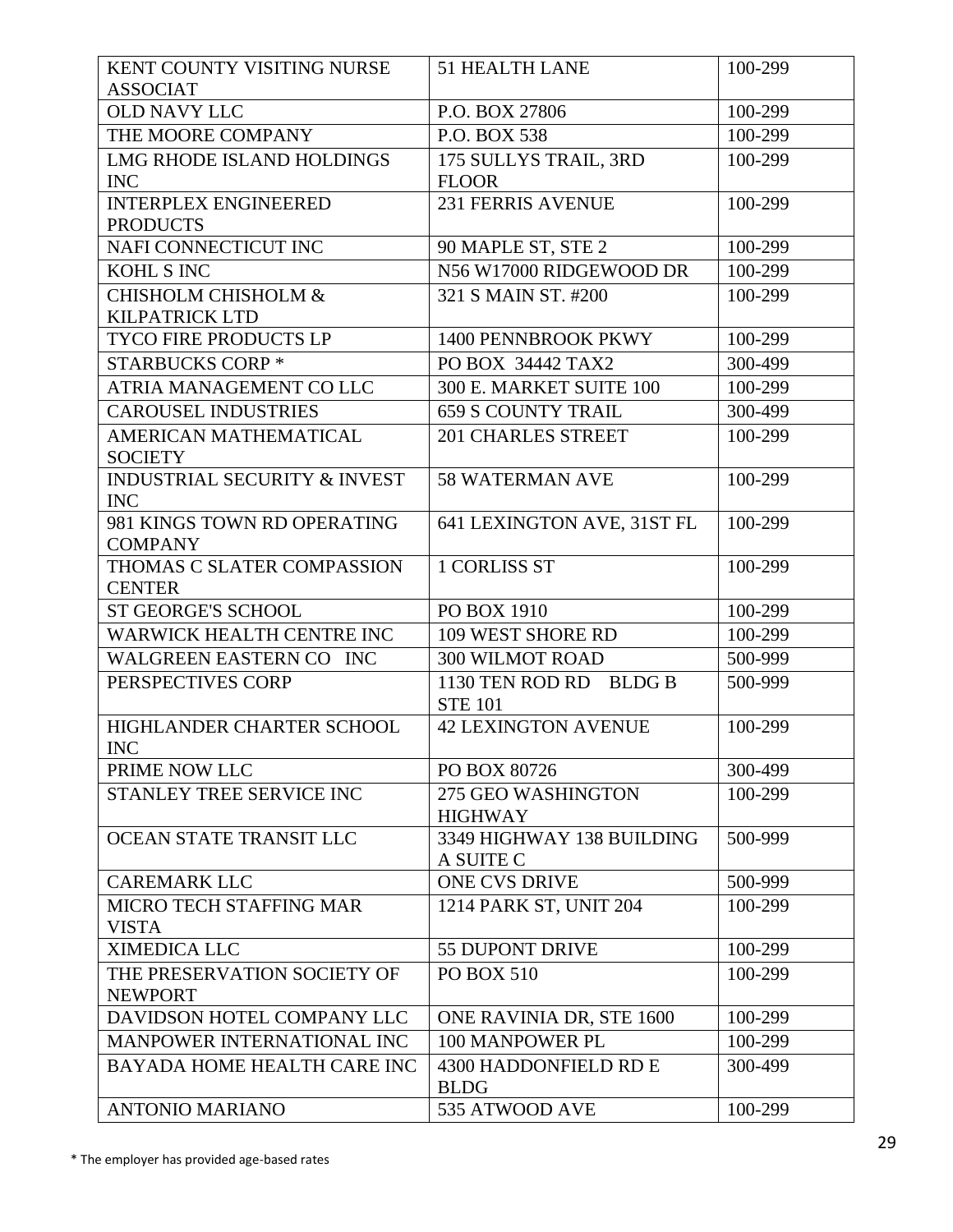| FACTORY MUTUAL INSURANCE<br><b>COMPANY</b>          | 1301 ATWOOD AVE, POBOX<br>7500                 | 100-299 |
|-----------------------------------------------------|------------------------------------------------|---------|
| TORAY PLASTICS (AMERICA) INC                        | <b>50 BELVER AVENUE</b>                        | 500-999 |
| RI MEDICAL IMAGING                                  | 125 METRO CENTER BLVD.,                        | 300-499 |
|                                                     | <b>SUITE 2000</b>                              |         |
| NORTHWEST COMMUNITY                                 | <b>PO BOX 312</b>                              | 100-299 |
| <b>HEALTH CARE</b>                                  |                                                |         |
| PAUL BAILEY'S EAST GREENWICH                        | <b>PO BOX 310</b>                              | 100-299 |
| <b>FORD I</b>                                       |                                                |         |
| FEDEX GROUND PKG SYSTEM INC                         | <b>PO BOX 108</b>                              | 100-299 |
| HOPKINS MANOR LTD D/I/P                             | <b>610 SMITHFIELD ROAD</b>                     | 100-299 |
| <b>BANK OF AMERICA NA</b>                           | 150 N COLLEGE ST NC10281706                    | 100-299 |
| TRI COUNTY COMMUNITY ACTION<br><b>AGENCY</b>        | 1126 HARTFORD AVE                              | 100-299 |
| DENISON PHARMACEUTICALS LLC                         | <b>1 POWDER HILL RD</b>                        | 100-299 |
| <b>ASTRONOVA INC</b>                                | <b>600 EAST GREENWICH AVE</b>                  | 100-299 |
| <b>HAIGH VENTURES INC</b>                           | 400 RESERVOIR AVE.S-LL-G                       | 100-299 |
| <b>SQUADLOCKER INC</b>                              | 240 BALD HILL RD                               | 100-299 |
| <b>BARBARA O'CONNOR</b>                             | 1060 PARK AVENUE                               | 100-299 |
| ORDER OF ST BENEDICT IN                             | <b>285 COREY'S LANE</b>                        | 100-299 |
| <b>PORTSMOUTH</b>                                   |                                                |         |
| <b>MAXIM HEALTHCARE SERVICES</b><br><b>INC</b>      | 7227 LEE DEFOREST RD                           | 100-299 |
| LINEAR SETTLEMENT SERVICES<br><b>LLC</b>            | 127 JOHN CLARKE RD                             | 100-299 |
| <b>QUALIFIED RESOURCES</b>                          | <b>78 KENWOOD STREET</b>                       | 100-299 |
| <b>INTERNATIONAL I</b>                              |                                                |         |
| NEW ENGLAND AUTHENTIC EATS                          | <b>600 PROVIDENCE HIGHWAY</b>                  | 100-299 |
| <b>LLC</b>                                          |                                                |         |
| <b>LOOKING UPWARDS INC</b>                          | 1130 TEN ROD ROAD-SUITE                        | 500-999 |
| HEATHERWOOD RILLC                                   | D <sub>206</sub> -208<br><b>135 SOUTH ROAD</b> | 100-299 |
| NORTHEAST KNITTING INC                              | <b>PO BOX 5808</b>                             | 100-299 |
| LEARNING COMMUNITY CHARTER                          | <b>21 LINCOLN AVENUE</b>                       | 100-299 |
| <b>SCHOOL I</b>                                     |                                                |         |
| <b>BRYANT UNIVERSITY</b>                            | <b>1150 DOUGLAS PIKE</b>                       | 500-999 |
| <b>TEXAS ROADHOUSE HOLDINGS</b>                     | <b>6040 DUTCHMANS LANE</b>                     | 100-299 |
| <b>LLC</b>                                          |                                                |         |
| THE KENT CENTER FOR HUMAN &                         | 2756 POST ROAD                                 | 100-299 |
| ORG DEV                                             |                                                |         |
| <b>660 COMMONWEALTH AVENUE</b><br><b>OPERATIONS</b> | 101 EAST STATE STREET                          | 100-299 |
| <b>MARRIOTT HOTEL SERVICES INC</b>                  | <b>1965 HAWKS LANDING</b>                      | 100-299 |
| FIDELITY BROKERAGE SERVICES                         | <b>82 DEVONSHIRE ST TSIH</b>                   | 500-999 |
| <b>LLC</b>                                          |                                                |         |
| SPERIAN PROTECTION AMERICAS                         | 900 DOUGLAS PIKE                               | 300-499 |
| <b>INC</b>                                          |                                                |         |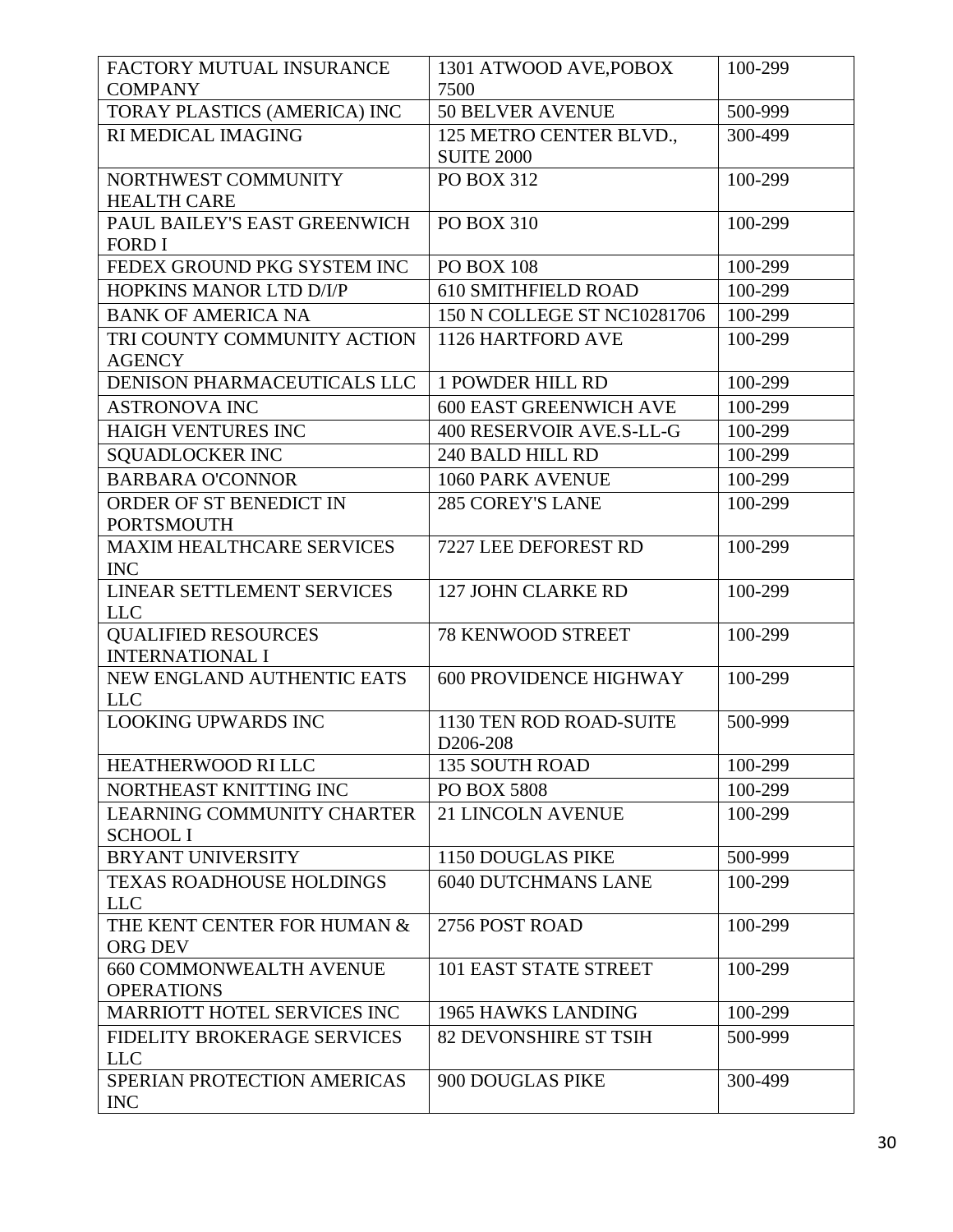| PRRC INC                                             | <b>236 RARITAN CENTER</b>                       | 300-499 |
|------------------------------------------------------|-------------------------------------------------|---------|
|                                                      | <b>PARKWAY</b>                                  |         |
| MEDICAL ASSOCIATES OF BRISTOL<br><b>COUNT</b>        | 1180 HOPE ST                                    | 100-299 |
| RI ZOOLOGICAL SOCIETY                                | ROGER WILLIAMS PARK ZOO                         | 100-299 |
| A CARING EXPERIENCE NURSES<br><b>SERVICES</b>        | <b>815 RESERVOIR AVE</b>                        | 300-499 |
| PEZZELLI NURSING HOME INC                            | 100 SMITHFIELD RD                               | 100-299 |
| <b>SARAH CAMMILLERI</b>                              | <b>PO BOX 217</b>                               | 500-999 |
| <b>BEST BUY STORES LP</b>                            | 7601 PENN AVENUE SOUTH                          | 100-299 |
| WROTH SERVICES CORP                                  | P.O. BOX 841                                    | 100-299 |
| <b>TECHNIC INC</b>                                   | <b>47 MOLTER STREET</b>                         | 100-299 |
| NATCO PRODUCTS CORP                                  | <b>PO BOX 190</b>                               | 100-299 |
| <b>MAHR FEDERAL INC</b>                              | 1139 EDDY ST                                    | 100-299 |
| THE HOMESTEAD GROUP                                  | <b>68 CUMBERLAND STREET</b><br><b>SUITE 100</b> | 500-999 |
| <b>COMPUTER SCIENCES</b><br><b>CORPORATION #100</b>  | 1775 TYSONS BLVD FL 10                          | 300-499 |
| MONROE STAFFING SERVICES LLC                         | <b>6 RESEARCH DR STE440</b>                     | 100-299 |
| PDS INDUSTRIAL STAFFING INC                          | <b>300 E JOHN CARPENTER STE</b><br>700          | 100-299 |
| NORTH ATLANTIC DISTRIBUTION                          | <b>TIDAL DRIVE</b>                              | 100-299 |
| <b>ALEX AND ANI INC</b>                              | <b>10 BRIGGS DRIVE</b>                          | 100-299 |
| <b>UTGR INC</b>                                      | 1600 LOUISQUISSET PIKE                          | 500-999 |
| <b>RANDSTAD US LP</b>                                | 150 PRESIDENTIAL WAY, 4TH<br><b>FLR</b>         | 100-299 |
| <b>J.H. LYNCH &amp; SONS INC</b>                     | <b>50 LYNCH PLACE</b>                           | 100-299 |
| THE BEACON MUTUAL INSURANCE<br>CO                    | <b>ONE BEACON CENTRE</b>                        | 100-299 |
| FIDELITY TECHNOLOGY GROUP<br><b>LLC</b>              | 82 DEVONSHIRE STREET V6D                        | 100-299 |
| <b>NAVIGANT CREDIT UNION</b>                         | <b>1005 DOUGLAS PIKE</b>                        | 300-499 |
| OCEAN STATE NURSING SERVICE I                        | 3929 MENDON RD                                  | 100-299 |
| DAVES FRESH MARKETPLACE OF<br><b>CRANSTON</b>        | 1000 DIVISION ST STE 20                         | 100-299 |
| <b>MCLAUGHLIN RESEARCH</b><br><b>CORPORATION</b>     | 130 EUGENE ONEIL DR 2ND FL                      | 300-499 |
| ELITE PHYSICAL THERAPY INC                           | 535 CENTERVILLE RD                              | 100-299 |
| <b>AGI CONSTRUCTION INC</b>                          | <b>34 APPIAN WAY</b>                            | 100-299 |
| D'AMBRA CONSTR CO INC                                | <b>800 JEFFERSON BLVD</b>                       | 100-299 |
| UNIVERSITY EMERGENCY<br><b>MEDICINE FOUN</b>         | 125 WHIPPLE ST, 3RD FLOOR                       | 100-299 |
| <b>SECURITAS SECURITY SERVICES</b><br><b>USA INC</b> | <b>2 CAMPUS DRIVE</b>                           | 100-299 |
| VISITING NURSE SERVICES OF<br><b>NEWPORT</b>         | <b>1184 E MAIN RD</b>                           | 100-299 |
| PAUL CUFFEE SCHOOL                                   | <b>459 PROMENADE ST</b>                         | 100-299 |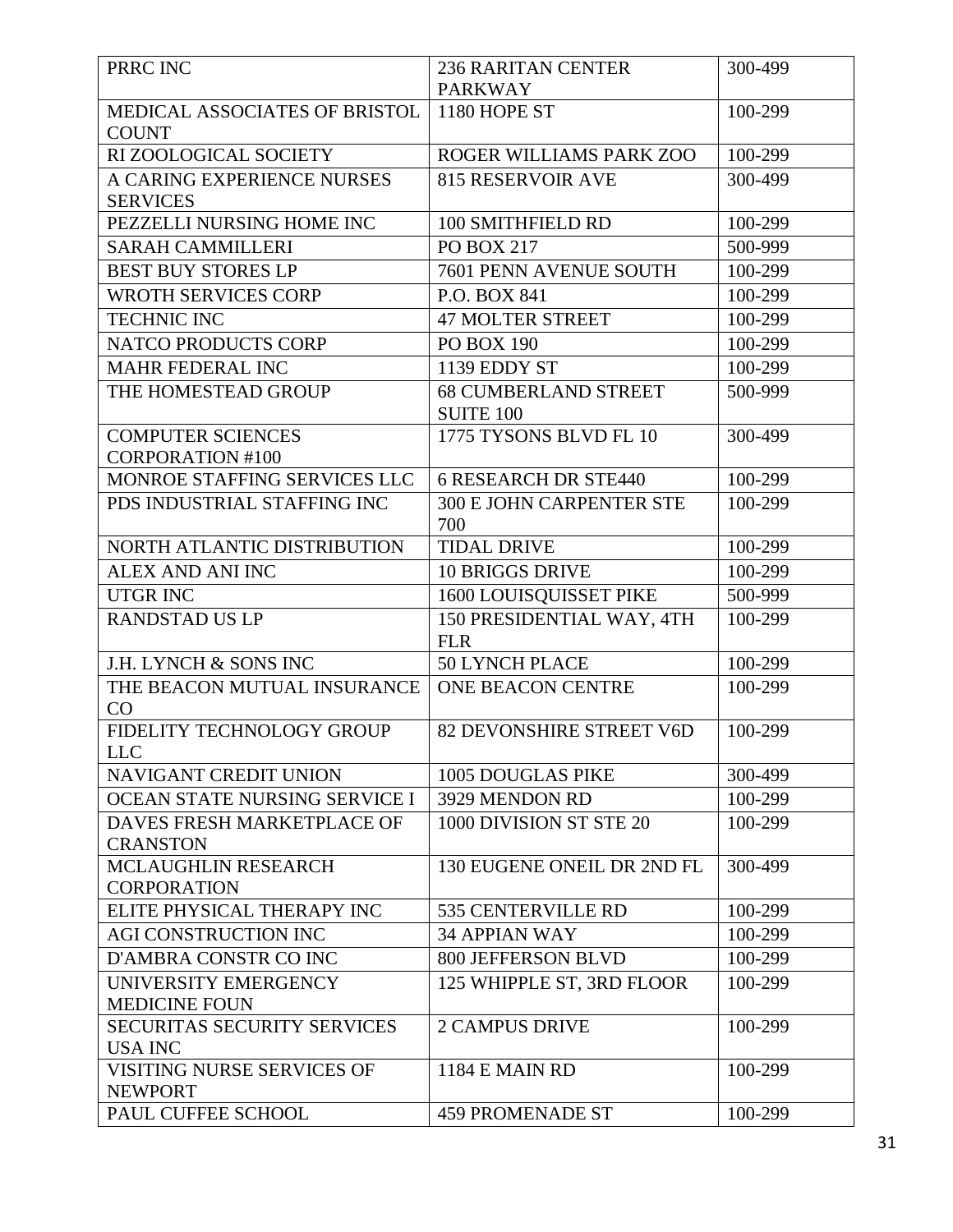| UNITED NATURAL FOODS INC                             | 313 IRON HORSE WAY            | 500-999 |
|------------------------------------------------------|-------------------------------|---------|
| <b>LIFESPAN CORP</b>                                 | 167 POINT ST STE 2B           | 500-999 |
| RI BUREAU OF INVESTIGATION &<br><b>PROTEC</b>        | <b>14 INTERNARIONAL WAY</b>   | 100-299 |
| <b>4M BUILDING SOLUTIONS INC</b>                     | <b>2827 CLARK AVENUE</b>      | 100-299 |
| BRINKER INTL PAYROLL CO LP                           | <b>6820 LBJ FREEWAY</b>       | 100-299 |
| FIDELITY INVESTMENTS INSTL<br><b>SERVICES</b>        | <b>82 DEVONSHIRE ST TSIH</b>  | 300-499 |
| <b>HOPKINS MANOR LTD</b>                             | <b>610 SMITHFIELD RD</b>      | 100-299 |
| <b>SARAH NATTRESS</b>                                | ONE WELLINGTON RD             | 100-299 |
| <b>FAMILY SERVICE INC</b>                            | 55 HOPE STREET, PO BOX 6688   | 100-299 |
| KAHN,LITWIN,RENZA & CO LTD                           | 951 NORTH MAIN STREET         | 100-299 |
| NATIONAL FINANCIAL SERVICES<br><b>LLC</b>            | <b>82 DEVONSHIRE ST TSIH</b>  | 500-999 |
| <b>CEDAR CREST NURSING CENTRE</b><br><b>INC</b>      | <b>125 SCITUATE AVE</b>       | 100-299 |
| <b>SAVERS</b>                                        | 11400 SE 6TH ST #220          | 100-299 |
| WOONSOCKET HEALTH CENTER                             | 262 POPLAR ST                 | 100-299 |
| 80 DOUGLAS PIKE, LLC                                 | <b>80 DOUGLAS PIKE</b>        | 100-299 |
| <b>MAGELLAN HRSC INC</b>                             | 14100 MAGELLAN PLAZA          | 100-299 |
| AMERICAN AIRLINES INC                                | <b>4000 E SKY HARBOR BLVD</b> | 100-299 |
| <b>GMRI INC</b>                                      | P.O. BOX 593330               | 100-299 |
| HOMECARE ADVANTAGE INC                               | <b>160 BURNSIDE ST</b>        | 100-299 |
| ROLLING FRITO-LAY SALES LP                           | 7701 LEGACY DR                | 100-299 |
| PROGRESSIVE CASUALTY                                 | P.O. BOX 94523                | 100-299 |
| <b>EMBRACE HOME LOANS INC</b>                        | <b>25 ENTERPRISE CTR</b>      | 300-499 |
| LMW HEALTHCARE INC                                   | <b>25 WELLS STREET</b>        | 500-999 |
| <b>CHILDREN'S FRIEND &amp; SERVICE</b>               | <b>153 SUMMER STREET</b>      | 300-499 |
| <b>WESTERLY HEALTH CENTER</b>                        | 280 HIGH ST                   | 100-299 |
| SHAW'S SUPERMARKET INC                               | PO BOX 20                     | >1000   |
| <b>MILLWORK ONE INC</b>                              | <b>60 KENNEY DRIVE</b>        | 100-299 |
| UNITED CEREBRAL PALSY OF RI<br><b>INC</b>            | 200 MAIN ST, STE 210          | 100-299 |
| NBIC SERVICE COMPANY INC                             | 25 MAPLE ST                   | 100-299 |
| <b>SILGAN DISPENSING SYSTEMS</b><br><b>CORP</b>      | 11901 GRANDVIEW RD            | 100-299 |
| LIFESPAN SCHOOL SOLUTIONS INC                        | 167 POINT ST STE 2B           | 100-299 |
| ROGER WILLIAMS UNIVERSITY                            | ONE OLD FERRY ROAD            | 500-999 |
| UNIVERSITY SURGICAL ASSOC INC                        | P.O. BOX 16149                | 100-299 |
| <b>BURLINGTON COAT FACTORY</b><br><b>WAREHOUSE C</b> | 1830 ROUTE 130 NORTH          | 100-299 |
| RHODES TECHNOLOGIES                                  | ONE STAMFORD FORUM            | 100-299 |
| TPI COMPOSITES INC                                   | PO BOX 367                    | 100-299 |
| A DUIE PYLE INC                                      | <b>PO BOX 564</b>             | 100-299 |
| THE ORIGINAL BRADFORD<br><b>SOAPWORKS INC</b>        | <b>200 PROVIDENCE ST</b>      | 100-299 |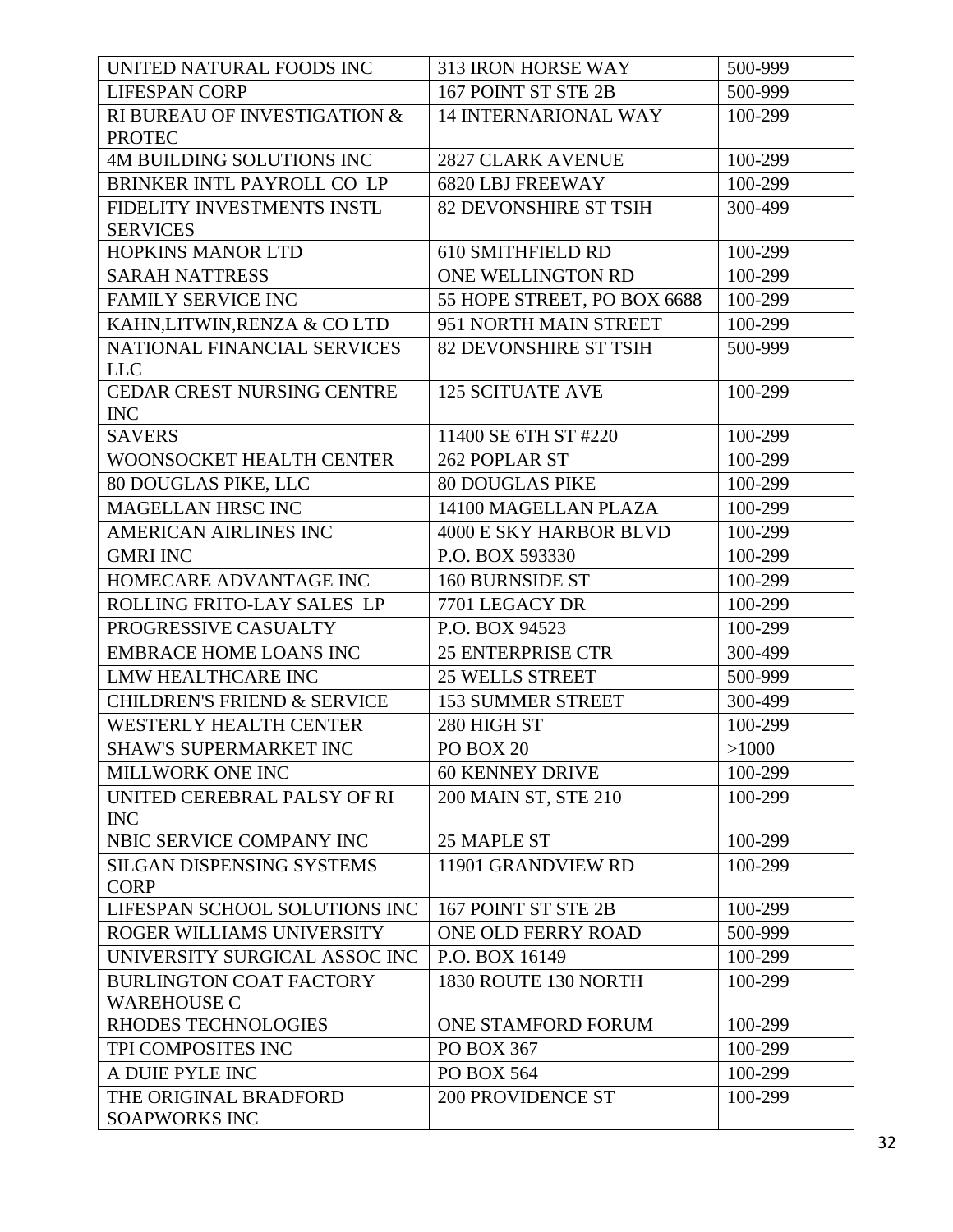| HOME & HOSPICE CARE OF RHODE<br><b>ISLAND</b>       | 1085 NORTH MAIN STREET                     | 300-499 |
|-----------------------------------------------------|--------------------------------------------|---------|
| <b>GILBANE BUILDING COMPANY</b>                     | <b>7 JACKSON WALKWAY</b>                   | 100-299 |
| <b>BLACKSTONE VALLEY</b>                            | <b>39 EAST AVENUE</b>                      | 100-299 |
| <b>COMMUNITY HEALTH</b>                             |                                            |         |
| <b>LASALLE ACADEMY</b>                              | <b>612 ACADEMY AVE</b>                     | 100-299 |
| THE FRIENDLY HOME INC                               | <b>303 RHODES AVENUE</b>                   | 100-299 |
| DAVE'S MARKETPLACE OF                               | 1000 DIVISION RD #20                       | 100-299 |
| <b>WICKFORD INC</b>                                 |                                            |         |
| <b>BALD HILL REALTY COMPANY</b>                     | 1035 BALD HILL RD                          | 100-299 |
| <b>SELECT A SERVICE LLC</b>                         | 18100 VON KARMAN AVE<br>#1000              | 100-299 |
| HV INDUSTRIES INC                                   | 222 EXETER RD                              | 100-299 |
| LOCKWOOD MCKINNON CO INC                            | 79 N MAIN ST                               | 300-499 |
| <b>BUTLER HOSPITAL</b>                              | <b>345 BLACKSTONE BLVD</b>                 | 500-999 |
| HARMONY HILL SCHOOL INC                             | <b>63 HARMONY HILL ROAD</b>                | 100-299 |
| <b>BENCHMARK ASSISTED LIVING</b><br><b>LLC</b>      | 40 WILLIAM ST STE 350                      | 100-299 |
| NATIONAL CHAIN COMPANY                              | 55 ACCESS ROAD                             | 100-299 |
| <b>IGUS BEARINGS INC</b>                            | <b>257 FERRIS AVENUE</b>                   | 100-299 |
| <b>VERIZON SERVICES CORP</b>                        | 899 HEATHROW PARK LANE<br>2ND FL           | 300-499 |
| <b>INTERNATIONAL MARINA GROUP I</b><br>LP           | 14785 PRESTON ROAD SUITE<br>975            | 300-499 |
| <b>ROSS SIMONS OF WARWICK IN</b>                    | <b>9 ROSS SIMONS DRIVE</b>                 | 100-299 |
| THE CLAFLIN COMPANY                                 | PO BOX 7830                                | 100-299 |
| <b>TRADER JOE'S EAST</b>                            | PO BOX 5049                                | 100-299 |
| LIFESPAN PHYSICIAN GROUP INC                        | 167 POINT ST, STE 2B                       | >1000   |
| FALVEY LINEN SUPPLY INC                             | 50 BURNHAM AVENUE                          | 100-299 |
| <b>BELMONT MARKETPLACE INC</b>                      | 600 KINGSTOWN RD                           | 100-299 |
| PROSPECT CHARTERCARE LLC                            | 3415 S SEPULVEDA BLVD #9                   | 100-299 |
| <b>COOLEY INC</b>                                   | <b>350 ESTEN AVENUE</b>                    | 100-299 |
| NELIPAK CORPORATION                                 | 21 AMFLEX DR                               | 100-299 |
| <b>AOUIDNECK DONUTS INC</b>                         | <b>811 WEST MAIN ROAD</b>                  | 100-299 |
| <b>HCSG EAST LLC</b>                                | 850 BEAR TAVERN RD STE 306                 | 300-499 |
| ADIL BUSINESS SYSTEMS INC                           | 2 REGENCY PLAZA SUITE 15                   | 100-299 |
| NEWPORT HOSPITAL                                    | 167 POINT ST STE 2B                        | 500-999 |
| <b>MAS MEDICAL STAFFING</b>                         | 156 HARVEY RD                              | 100-299 |
| NEWPORT CREAMERY LLC                                | <b>35 SOCKANOSSET CROSS</b><br><b>ROAD</b> | 100-299 |
| <b>MACYS EAST</b>                                   | 611 OLIVE ST                               | 100-299 |
| NEWPORT COUNTY COMMUNITY                            | <b>127 JOHNNYCAKE HILL ROAD</b>            | 100-299 |
| <b>MENTAL HEA</b>                                   |                                            |         |
| <b>BANK RI</b>                                      | <b>131 CLARENDON STREET</b>                | 100-299 |
| <b>OCEAN STATE VETERINARY</b><br><b>SPECIALISTS</b> | 1480 S COUNTY TRAIL                        | 100-299 |